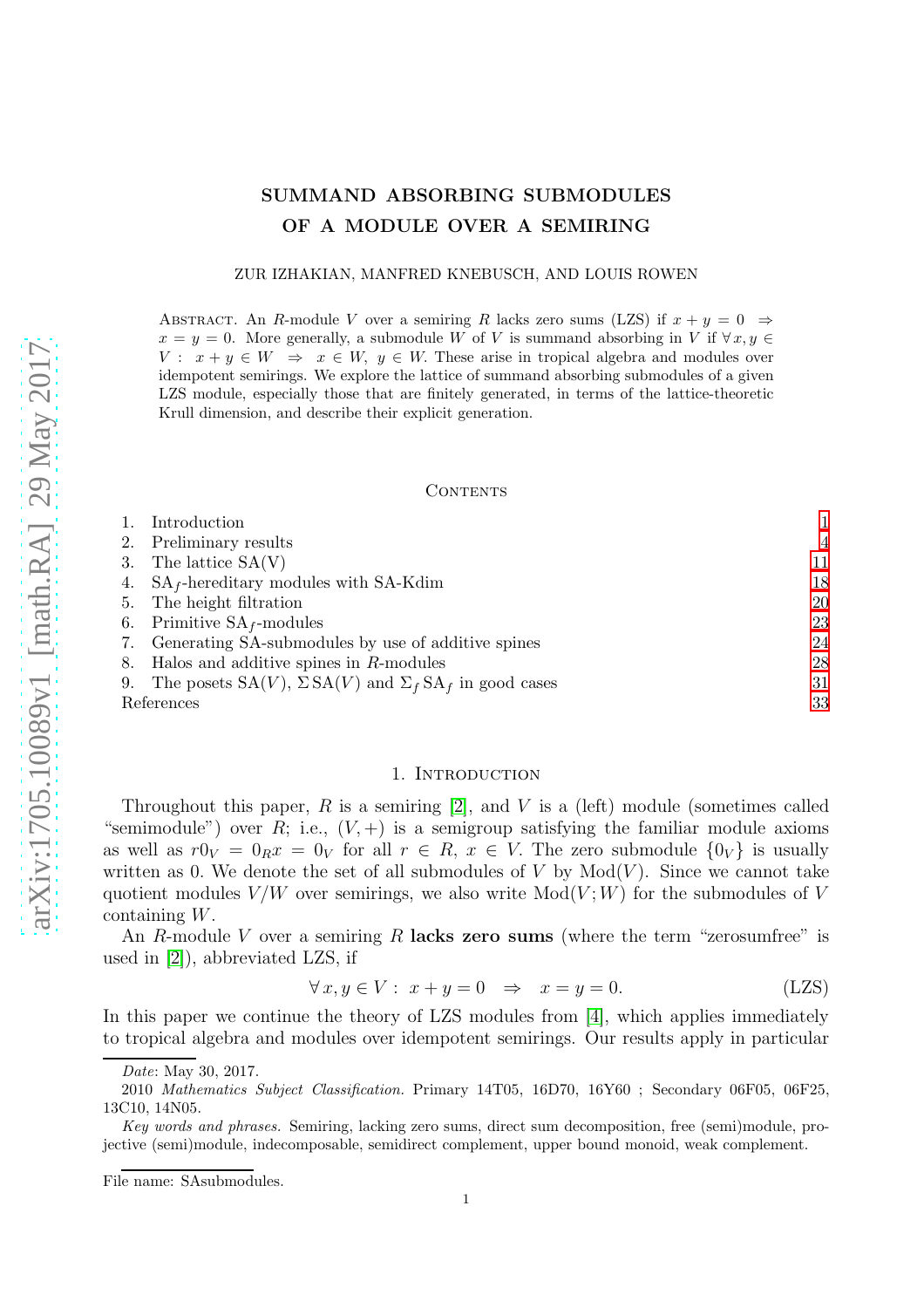to additive semigroups (with neutral element), which can be viewed as modules over the semiring  $\mathbb{N}_0$  of natural numbers including zero.

The condition [\(LZS\)](#page-0-1) follows at once from the condition, called upper bound (ub), that  $a+b+c=a$  implies  $a+b=a$ . (We take  $a=0$ .) In [\[4,](#page-32-2) §6] the obstruction in an R-module V to the ub condition was studied in terms of Green's partial pre-order, a binary relation  $\prec$ (more precisely denoted  $\preceq_V$ ) given by

$$
x \preceq y \quad \Leftrightarrow \quad \exists z \in V : x + z = y.
$$

This is a pre-order (also called a "quasi-ordering") on V; in other words,  $\prec$  is reflexive  $(x \prec x)$ and transitive  $(x \leq y, y \leq z \Rightarrow x \leq z)$ , but not necessarily antisymmetric. (Green's partial preorder is generated by the relations  $0_V \prec z$ , since  $x+z=y$  implies  $x=x+0_V \prec x+z=y$ .)

To get a better understanding of this property, we introduce an equivalence relation  $\equiv$ on  $V$  as follows:

$$
x \equiv y \iff x \preceq y, y \preceq x.
$$

As observed after [\[4,](#page-32-2) Definition 6.1],  $\equiv$  is a congruence, implying  $\overline{V} := V / \equiv$  is again an R-module in the obvious way, with the induced operations  $\overline{x} + \overline{y} = \overline{x + y}$  and  $r\overline{x} = \overline{rx}$ , where  $\bar{x}$  denotes the equivalence class of x. We have the well-defined partial ordering  $\leq$  on the R-module  $\overline{V}$  induced by  $\prec$ :

$$
\bar{x} \le \bar{y} \quad \Leftrightarrow \quad x \preceq y
$$

for any  $x, y \in V$ , which is compatible with addition and scalar multiplication.

Proposition 1.1 ([\[4,](#page-32-2) Proposition 6.2]).

- (i) The monoid  $\overline{V}$  is upper bound.
- (ii) V is upper bound if and only if the congruence  $\equiv$  is trivial.

For  $x \preceq y$  we want to examine those  $z \in V$  such that  $x \preceq z \preceq y$ . For example, if  $\alpha + \beta = 1$ , then  $x \prec \alpha x + \beta y \prec y$ , since  $x = \alpha x + \beta x \prec \alpha x + \beta y$  and  $\alpha x + \beta y \prec \alpha y + \beta y = y$ .

**Definition 1.2.** A subset S of V is **convex** (in V) if for any  $x, y, z \in V$ :

 $x \in S$ ,  $y \in S$ ,  $x \prec z \preceq y \Rightarrow z \in S$ .

It is easily seen that a set  $S \subset V$  is convex in V iff S partitions into full equivalence classes (of  $\equiv$ ), and the image  $\overline{S}$  in the partially ordered set  $\overline{V}$  is convex.

## 1.1. Summand absorbing submodules.

We turn to the main notion of this paper, examining the LZS condition in terms of a related property which we call SA.

**Definition 1.3.** A submodule W of V is **summand absorbing** (abbreviated  $SA$ ) in V if

<span id="page-1-0"></span>
$$
\forall x, y \in V: x + y \in W \Rightarrow x \in W, y \in W;
$$
 (SA)

we then say that W is an  $SA$ -submodule V. A submodule U of V is a  $\Sigma$ SA-submodule of V (or: an SA-sum in V) if  $U = \sum$ i∈I  $W_i$  for some family  $(W_i \mid i \in I)$  of SA-submodules.

## Remarks 1.4.

- a) The R-module V is LZS iff 0 is an SA-submodule of V.
- b) V is ub iff the semigroup  $V_y := \{x \in V : x + y = y\}$  is SA (as an additive semigroup) for each  $y \in V$ .

We also recall the notion of a weak complement of a submodule  $W$  of  $V$ .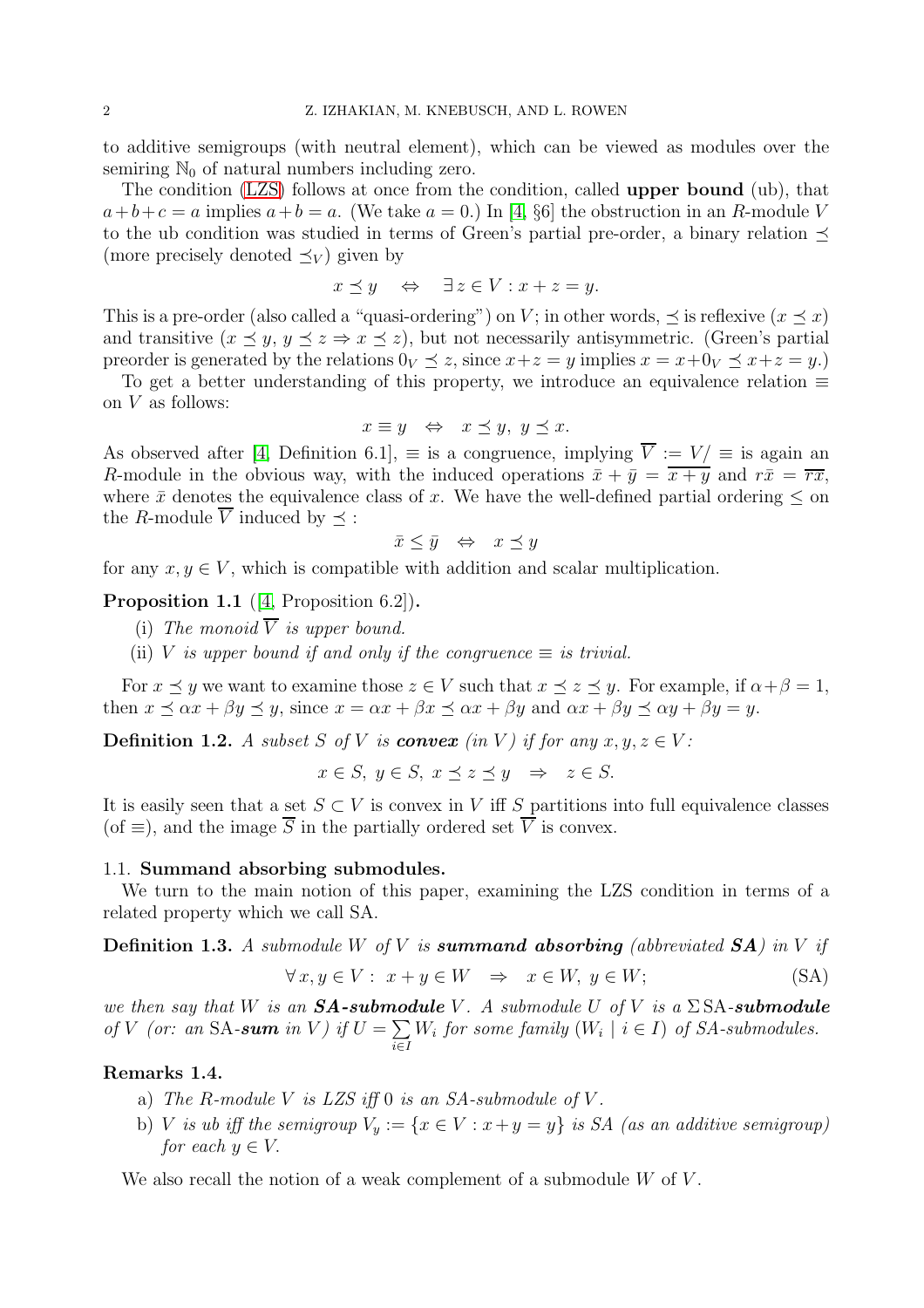<span id="page-2-0"></span>**Definition 1.5** ([\[4,](#page-32-2) Definition 1.2]). A submodule T of V is a **weak complement** of W (in V), denoted  $V = W \oplus_w T$ , if  $V = W + T$  and for every  $w \in W \setminus \{0\}$  the intersection  $(w+T)\cap T$  is empty.

Thus

$$
V = W \oplus T \Rightarrow V = W \oplus_w T,
$$

although  $V = W \oplus_w T$  does not necessarily imply that  $V = T \oplus_w W$ .

<span id="page-2-1"></span>**Lemma 1.6** ([\[4,](#page-32-2) Lemma 2.2]). Suppose that W is a submodule of an LZS module V. Then  $T$ is a weak complement of W, if and only if T is SA with  $T \cap W = 0$ .

Thus the SA property is a natural continuation of the research in [\[4\]](#page-32-2). The following result, proved in [\[4,](#page-32-2) Lemma 2.3], leads to a theory of decompositions in tropical algebra and related structures, much stronger than the classical theory, since one gets unique decompositions.

**Lemma 1.7.** Suppose V has an SA-submodule T. Then any decomposition of V descends to a decomposition of T, in the sense that if  $V = Y + Z$ , then  $T = (T \cap Y) + (T \cap Z)$ .

Accordingly, we are led to study SA-submodules in their own right, particularly when they are finitely generated.

 $SA(V)$  denotes the poset consisting of all SA-submodules of V, partially ordered by inclusion. We also write  $SA(V;W)$  for the SA-submodules of V containing W.  $SA<sub>f</sub>$  denotes the finitely generated SA-submodules. The set of all SA-sum submodules is denoted as  $\Sigma SA(V)$ , regarded again as a poset by the inclusion relation (containing  $SA(V)$  as a sub-poset).  $\Sigma SA_f$ is the set of all sums of finitely generated SA-submodules.

<span id="page-2-2"></span>**Proposition 1.8** ([\[4,](#page-32-2) Proposition 5.7]). A submodule W of V is in  $SA(V)$  iff W is a union of equivalence classes and  $\overline{W}$  is SA in  $\overline{V}$ .

In other words, the elements of  $SA(V)$  are just the convex submodules of V under the relation  $\preceq$ . We denote the convex hull conv<sub>V</sub>(W) of an R-submodule W of V more concisely as  $W$ .

Any family  $(W_i \mid i \in I)$  in the poset  $SA(V)$  has the infimum  $\bigcap W_i$  and the supremum  $(\sum W_i)^{\wedge}$  in SA(V), and so SA(V) is a complete lattice (in contra i∈I  $W_i$ <sup> $\wedge$ </sup> in SA(V), and so SA(V) is a complete lattice (in contrast to  $\Sigma$ SA(V), cf. Re-mark [2.10\)](#page-6-0) below. Furthermore, we shall show in Proposition [3.1](#page-10-1) that  $SA(V)$  is a modular lattice. Accordingly many tools of classical module theory become available.

The first part of the paper  $(\S2-\S3)$  $(\S2-\S3)$  covers the general theory of SA-submodules. In  $\S2$  $\S2$ we continue the theory of [\[4\]](#page-32-2), and introduce decompositions of SA-modules, called "SAdecompositions," proving the following results:

**Theorem [2.2.](#page-4-0)** Assume that W and T are submodules of V with  $W + T = V$ ,  $W \cap T = 0$ , and furthermore, that T is an SA-submodule of V. Then  $V = W \oplus_w T$ .

**Theorem [2.13.](#page-7-0)** Any R-module V has at most one SA-decomposition  $(T_i \mid i \in I)$ , where all  $T_i$  are SA-indecomposable. This is the finest SA-decomposition of V.

**Theorem [2.16.](#page-7-1)** Assume that W and T are submodules of V with  $T \in SA(V)$ ,  $W + T = V$ ,  $W \cap T = 0$ , (whence  $V = W \oplus_w T$  by Theorem [2.2\)](#page-4-0). Let  $(v_\lambda | 1 \leq \lambda \leq d)$  be a system of generators of V. Write  $v_\lambda = w_\lambda + t_\lambda$  with  $w_\lambda \in W$ ,  $t_\lambda \in T$ . Then  $(t_\lambda | 1 \leq \lambda \leq d)$  is a system of generators of T.

Theorem [2.18.](#page-8-0) The SA-decompositions of R correspond uniquely to the complete orthogonal systems of idempotents of R.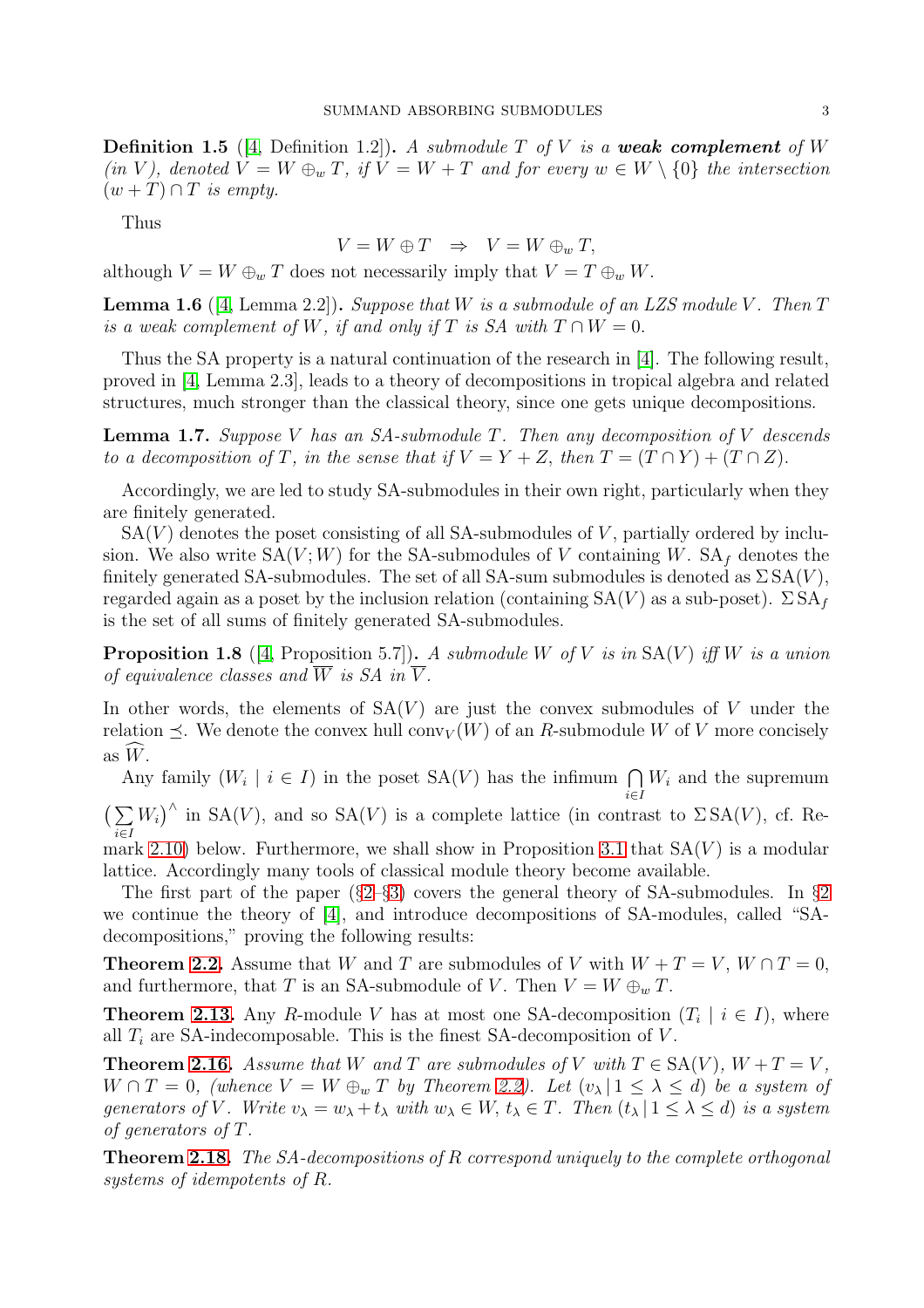In §[3](#page-10-0) we develop a structure theory of SA-submodules along the classical lines of the socle and various analogs of dimension theory, including SA-Kdim, which is Krull dimension in the sense of [\[3\]](#page-32-3) (or, more precisely, [\[5\]](#page-32-4)), but based on SA-submodules. The theory is made more explicit in §[3.2](#page-12-0) by use of SA-uniform submodules and the SA-uniformity dimension (Definition [3.28\)](#page-16-0), described in Theorem [3.30.](#page-16-1)

In the second of the paper  $(\S4-\S6)$  $(\S4-\S6)$  we exhibit a reasonably broad class of R-modules V, over an arbitrary semiring  $R$ , called **finitely SA-accessible**, for which we can obtain some stronger results. We say that V is  $SA_f$ -hereditary if submodules of  $SA_f$ -submodules are  $SA_f$ -submodules. Those  $SA_f$ -hereditary modules with  $SA_f$ -Kdim, called SAF-accessible, are examined in §[4,](#page-17-0) and put to use in §[5](#page-19-0) and §[6,](#page-22-0) where the height of a module is defined in terms of the Krull dimension, and decisive results are obtained for modules in terms of their height.

In the third part of the paper (§[7–](#page-23-0)§[9\)](#page-30-0) we study generation of SA-submodules. §[7](#page-23-0) brings in a somewhat technical condition, called spines on  $R$ , built from halos, which permit rather efficient generation of modules, cf. Theorem [7.10,](#page-25-0) and these are presented over  $V$  in §[8.](#page-27-0) One main result:

**Theorem [8.3.](#page-27-1)** Assume that S is an additive spine of an R-module V. Then every SAsubmodule W of V is generated by  $W \cap S$ , and moreover  $W \cap S$  is an additive spine of W.

For rings, this specializes to:

**Theorem [7.8.](#page-24-0)** Assume that S is a set of generators of a (left) R-module V, and M is an additive spine of R. Then any SA-submodule W of V is generated by the set  $W \cap (MS)$ .

An application to matrices is given in Theorem [7.14,](#page-26-0) and more generally to monoid semirings in Theorem [7.17.](#page-27-2)

<span id="page-3-0"></span>In §[9](#page-30-0) we obtain rather satisfactory results about the SA-submodules and the  $\Sigma$ SAsubmodules of a finitely generated module  $V$  over a semiring  $R$  which has a finite additive spine. The main reason is that in this case all SA-submodules of  $V$  are finitely generated.

# 2. Preliminary results

We make a fresh start, reworking easy facts from [\[4,](#page-32-2)  $\S4$ ] in a slightly different way which fits better into the present chain of arguments than a mere citation of parts of [\[4\]](#page-32-2) would do. Our goal is to compare different "weak" decompositions<sup>[1](#page-3-1)</sup> of  $V$  into SA-submodules.

## 2.1. Three basic principles.

For basic facts on SA-submodules we refer to [\[4\]](#page-32-2), now being content to recall three general principles from that paper.

A) If  $f: V \to V'$  is an R-linear map between R-modules and W' is an SA-submodule of V' then (clearly)  $f^{-1}(W')$  is SA in V.

Using this principle we immediately see that if  $V$  is LZS and  $W$  is a direct summand of V, i.e.,  $V = W \oplus T$ , then W is in  $SA(V)$ , since W is the kernel of a projection  $p: V \to V$  with  $p(V) = T$ . (But usually an R-module V lacking zero sums has many more SA-submodules than direct summands.) We note in passing that for this conclusion it suffices to assume that  $T$  (instead of  $V$ ) is LZS.

<span id="page-3-1"></span><sup>&</sup>lt;sup>1</sup>In contrast to direct decompositions, a formal definition of such decompositions, named "SAdecompositions", will be given only later (Definition [2.8\)](#page-5-0).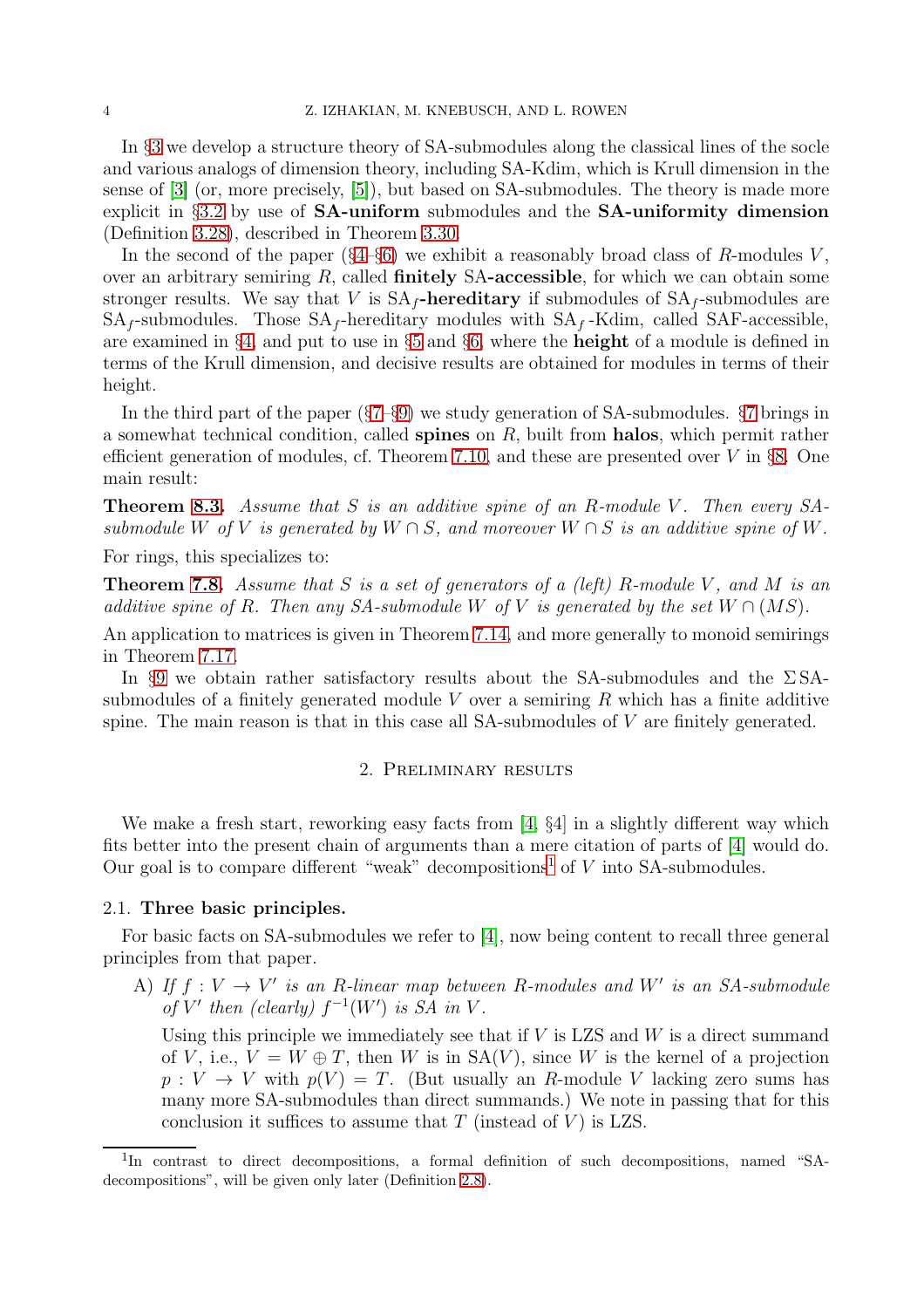- B) If  $(W_i \mid i \in I)$  is a family of SA-submodules of V then (evidently)  $\bigcap W_i$  is SA in V. If i∈I the family  $(W_i)$  is upward directed, i.e., for  $i, j \in I$  there exists  $k \in I$  with  $W_i \subset W_k$ ,  $W_j \subset W_k$ , then also  $\bigcup$  $W_i$  is in  $SA(V)$ .
- i∈I C) A subset S containing  $0_V$  is convex in V if and only if S is SA [\[4,](#page-32-2) Lemma 6.6].

Our paper [\[4\]](#page-32-2) contains various facts about weak complements, but more can be done. Our results below are rooted in analyzing the situation where both  $V = W \oplus_w T$  and  $V = T \oplus_w W$ hold, cf. Definition [1.5.](#page-2-0)

<span id="page-4-1"></span>**Theorem 2.1** ([\[4,](#page-32-2) Lemmas 2.1 and 2.2]). Assume that W is a submodule of V which is LZS, and that  $T$  is a weak complement of  $W$  in  $V$ . Then the module  $T$  is in  $SA(V)$ . If moreover  $T$ also is LZS, then V is LZS.

*Proof.* The first assertion is by Lemma [1.6.](#page-2-1) Assume that  $v_1, v_2 \in V$  and  $v_1 + v_2 = t \in T$ . Then  $v_i = w_i + t_i$  with  $w_i \in W$ ,  $t_i \in T$   $(i = 1, 2)$ . By adding we obtain

$$
(w_1 + w_2) + (t_1 + t_2) = t.
$$

By Definition [1.5](#page-2-0) this implies  $w_1 + w_2 = 0$  and  $t_1 + t_2 = t$ . Since W is LZS, it follows that  $w_1 = w_2 = 0$ , and so  $v_i = t_i \in T$ . Thus T is in  $SA(V)$ .

If T is LZS and  $t = 0$ , i.e.  $v_1 + v_2 = 0$ , we obtain from  $t_1 + t_2 = 0$  that  $t_1 = t_2 = 0$ , whence  $v_1 = v_2 = 0$ . So V is LZS.

<span id="page-4-0"></span>**Theorem 2.2.** Assume that W and T are submodules of V with  $W + T = V$ ,  $W \cap T = 0$ , and furthermore, that T is an SA-submodule of V. Then  $V = W \oplus_w T$ .

*Proof.* Let  $w \in W \setminus \{0\}$ ,  $t \in T$ , and suppose that  $w + t \in T$ . Then  $w \in T$  since T is SA in V. We conclude that  $w \in T \cap W = \{0\}$ , a contradiction. Thus  $(w + T) \cap T = \emptyset$ .

<span id="page-4-2"></span>**Lemma 2.3.** Assume that  $W, T, U$  are submodules of V, such that  $V = W \oplus_w T$  and  $V =$  $W + U$ . Then  $T \subset U$ .

*Proof.* The module T is in  $SA(V)$  (Theorem [2.1\)](#page-4-1). Thus  $V = W + U$  implies that

$$
T = (T \cap W) + (T \cap U).
$$

But  $T \cap W = \{0\}$ , whence  $T = T \cap U$ , i.e.,  $T \subset U$ .

<span id="page-4-5"></span>**Theorem 2.4** (Uniqueness of weak complements, cf. [\[4,](#page-32-2) Corollary 2.5]). Assume that  $V =$  $W \oplus_w T$  and  $V = W \oplus_w U$ . Then  $T = U$ .

*Proof.* By Lemma [2.3](#page-4-2) we have  $T \subset U$  and  $U \subset T$ .

<span id="page-4-3"></span>**Theorem 2.5.** Assume that W and T are submodules of V with  $W + T = V$  and  $W \cap T = 0$ , and furthermore that both W and T are LZS. Then the following conditions are equivalent.

- (1) W, T are  $SA$ -submodules of V.
- (2)  $V = W \oplus_w T = T \oplus_w W$ .
- If  $(1)$ ,  $(2)$  hold, then V is LZS.

*Proof.* (1)  $\Rightarrow$  (2) is clear by Theorem [2.2,](#page-4-0) and (2)  $\Rightarrow$  (1) is clear by Theorem [2.1.](#page-4-1) If (1), (2) hold, then it follows by the last sentence in Theorem [2.1](#page-4-1) that  $V$  is LZS.

The following lemma will be useful.

<span id="page-4-4"></span>**Lemma 2.6.** Assume that  $W, T, Y, Z$  are submodules of V with

$$
V = W \oplus_w T = Y + Z.
$$

Assume also that W is LZS.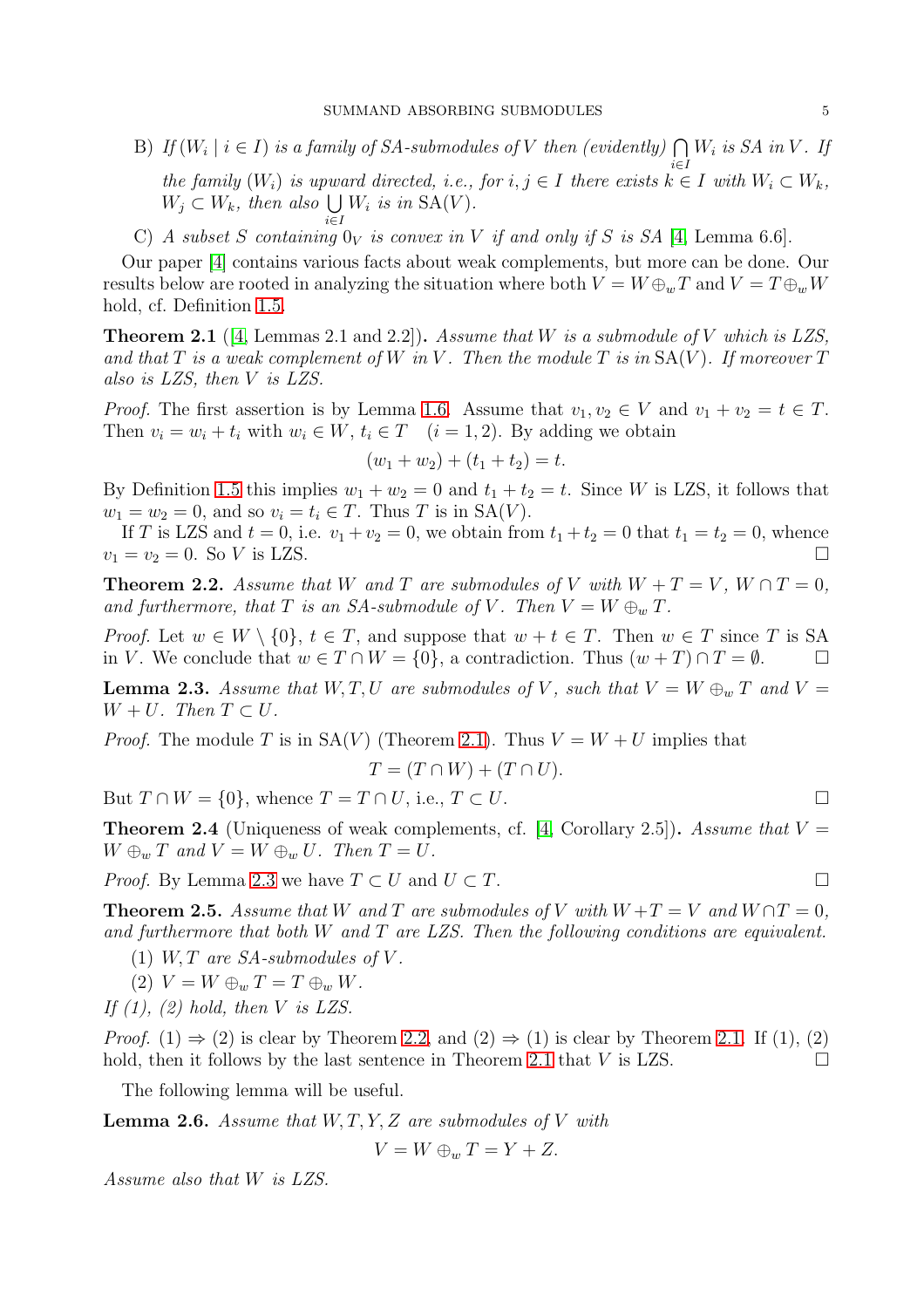- a) Then  $T = (T \cap Y) + (T \cap Z)$ .
- b) If moreover  $V = Y \oplus_w Z$ , then  $T = (T \cap Y) \oplus_w (T \cap Z)$ .

*Proof.* a): This is clear since T is in  $SA(V)$  (Theorem [2.1\)](#page-4-1). b): If  $y \in T \cap Y$  and  $y \neq 0$  then  $(y + Z) \cap Z = \emptyset$ , and so

$$
[y + (T \cap Z)] \cap T \cap Z = \emptyset.
$$

## 2.2. SA-decompositions.

We assume throughout that the R-module V is LZS (and so all submodules of V also are LZS), a natural hypothesis in view of the preceding Theorems [2.1](#page-4-1) and [2.5.](#page-4-3) Given two decompositions

<span id="page-5-3"></span>
$$
V = W_1 \oplus_w W_1' = W_2 \oplus_w W_2', \tag{2.1}
$$

we know by Theorems [2.1](#page-4-1) and [2.5](#page-4-3) that all four submodules  $W_1$ ,  $W'_1$ ,  $W_2$ ,  $W'_2$  are in  $SA(V)$ , and that

$$
V = W_1' \oplus_w W_1 = W_2' \oplus_w W_2.
$$

By Lemma [2.6](#page-4-4) we have decompositions

$$
W_1 = W_1 \cap W_2 \oplus_w W_1 \cap W'_2,
$$
  
\n
$$
W'_1 = W'_1 \cap W_2 \oplus_w W'_1 \cap W'_2,
$$
\n(2.2)

and analogous decompositions of  $W_2, W'_2$ . By adding we obtain

$$
V = [(W_1 \cap W_2) \oplus_w (W_1 \cap W_2')] \oplus_w [(W_1' \cap W_2) \oplus_w (W_1' \cap W_2')].
$$
\n(2.3)

Since  $W'_1 \cap W'_2$  is in  $SA(V)$  we conclude by Theorem [2.2](#page-4-0) that

<span id="page-5-1"></span>
$$
V = [(W_1 \cap W_2) + (W_1 \cap W_2') + (W_1' \cap W_2)] \oplus_w W_1' \cap W_2'.
$$
 (2.4)

Furthermore, by adding the equalities

$$
W_1 = W_1 \cap W_2 + W_1 \cap W'_2,
$$
  

$$
W_2 = W_1 \cap W_2 + W'_1 \cap W_2,
$$

we obtain

<span id="page-5-2"></span>
$$
W_1 + W_2 = W_1 \cap W_2 + W_1 \cap W_2' + W_1' \cap W_2.
$$
\n(2.5)

Comparing [\(2.4\)](#page-5-1) and [\(2.5\)](#page-5-2) we learn the following.

Proposition 2.7. The present situation  $(2.1)$  implies that

$$
V = (W_1 + W_2) \oplus_w (W'_1 \cap W'_2). \tag{2.6}
$$

But we do not know whether  $W_1+W_2$  is in  $SA(V)$  or not. If  $W_1, W_2$  are **direct** summands of V then we know from [\[4,](#page-32-2) Theorem 2.9] that  $W_1 + W_2$  is a direct summand of V, and so  $W_1 + W_2$  is an SA-submodule of V. This difficulty prompts the following somewhat unusual definition of "SA-decompositions" and "SA-summands."

## <span id="page-5-0"></span>Definition 2.8.

- a) We call a family  $(T_i \mid i \in I)$  in  $SA(V)$  orthogonal, if for any two indices  $i \neq j$ , the intersection  $T_i \cap T_j$  equals 0.
- b) An SA-**decomposition** of V is an orthogonal family  $(T_i | i \in I)$  in  $SA(V)$  with all  $T_i \neq 0$ , which spans V, i.e.,  $V = \sum$ i∈I  $T_i.$
- c) We call a submodule  $T$  of  $V$  an SA-summand of  $V$  if  $T$  is a member of an SAdecomposition  $(T_i \mid i \in I)$  of V, i.e.,  $T = T_i$  for some  $i \in I$ .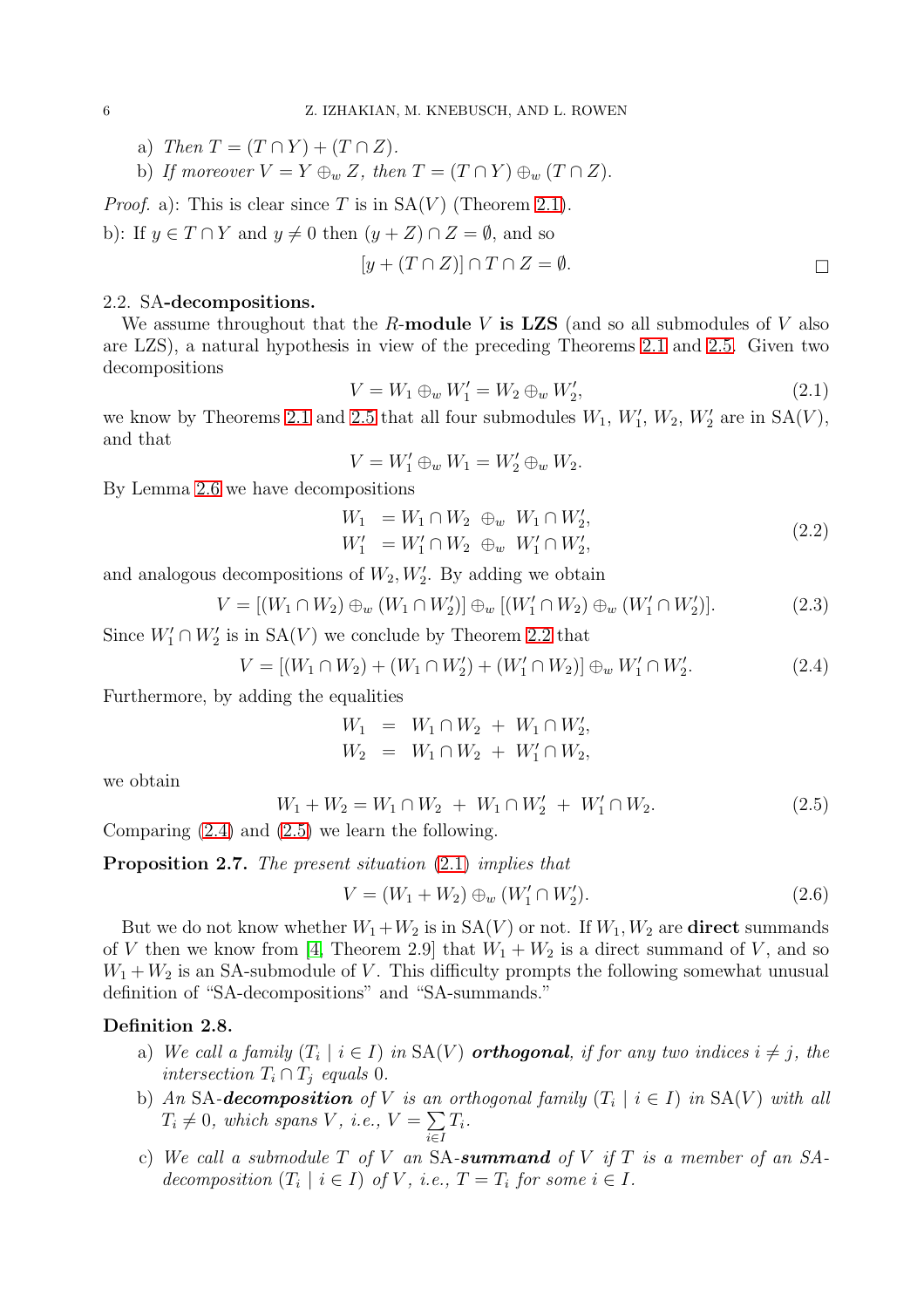d) We say that V is SA-**indecomposable**, if V does not have any SA-summand  $T \neq V$ , *i.e.*,  $\{V\}$  *is the unique SA-decomposition of V.* 

**Remark 2.9.** If  $(T_i | i \in I)$  is an orthogonal family in  $SA(V)$  with all  $T_i \neq 0$ , then  $(T_i | i \in I)$ is an SA-decomposition of  $W = \sum$ i  $T_i$ , since every  $T_i$  is also an SA-submodule of W.

Any family  $(U_\lambda \mid \lambda \in \Lambda)$  in  $\Sigma \, SA(V)$  has the supremum  $\Sigma$ λ∈Λ  $U_{\lambda}$  in  $\Sigma$  SA(V), but even for two SA-sums  $U_1, U_2$  no infimum in  $\Sigma$  SA(V) is in sight. This changes if one of the modules  $U_1, U_2$  is in  $SA(V)$ .

<span id="page-6-0"></span>Remark 2.10. If  $W \in SA(V)$ ,  $U \in \Sigma SA(V)$  and  $U = \sum$ i∈I  $W_i$  with  $W_i \in SA(V)$ , then

$$
W \cap U = \sum_{i \in I} (W \cap W_i), \tag{2.7}
$$

and so  $W \cap U$  is an SA-sum in V. The module  $W \cap U$  is the infimum of W and U in  $\Sigma$  SA(V). Furthermore  $W + U$  is the supremum of W and U in  $\Sigma S A(V)$ .

We cannot build up finite SA-decompositions from binary SA-decompositions, as is common for finite direct decompositions, but nevertheless a finite SA-decomposition may be viewed as an iterated formation of weak complements of  $\Sigma$  SA-modules, due to the following fact.

**Proposition 2.11.** Assume that  $(T_i \mid 1 \leq i \leq n)$  is a finite orthogonal family in  $SA(V)$ . Let  $U := \sum_{n=1}^{n}$  $i=1$  $T_i \in \Sigma \, \text{SA}(V)$ . Then the chain in  $\Sigma \, \text{SA}(V)$ 

$$
U_0 = \{0_V\} \subset U_1 \subset U_2 \subset \cdots \subset U_n = U \tag{*}
$$

with  $U_r := \sum^r$  $i=1$  $T_i$   $(1 \leq r \leq n)$  has the property

$$
U_{r+1} = U_r \oplus_w T_{r+1} \quad (0 \le r \le n). \tag{2.8}
$$

*Proof.* This follows from Theorem [2.2](#page-4-0) since  $U_{r+1} = U_r + T_{r+1}$  and

$$
U_r \cap T_{r+1} = \sum_{i=1}^r (T_i \cap T_{r+1}) = 0.
$$

Note that conversely the chain (\*) in  $\Sigma S A(V)$  determines the family  $(T_i \mid 1 \leq i \leq n)$ , due to the uniqueness of weak complements (Theorem [2.4\)](#page-4-5). If an infinite orthogonal family  $(T_i \mid i \in I)$  in  $SA(V)$  is given, then we see in the same way that for any module  $U_J := \sum$ i∈J  $T_i$ and  $k \in J$  we have

$$
U_J = U_{J \setminus \{k\}} \oplus_w T_k. \tag{2.9}
$$

**Definition 2.12.** Given two SA-decompositions  $(T_i | i \in I)$ ,  $(S_j | j \in J)$  of V we say that the second SA-decomposition **refines** the first one, if every module  $S_j$  is contained in some module  $T_i$ .

If this happens then clearly every  $S_j$  is contained in a unique module  $T_i$ , since different members of  $(T_i \mid i \in I)$  have intersection zero. We thus have a unique map  $\lambda: J \to I$  with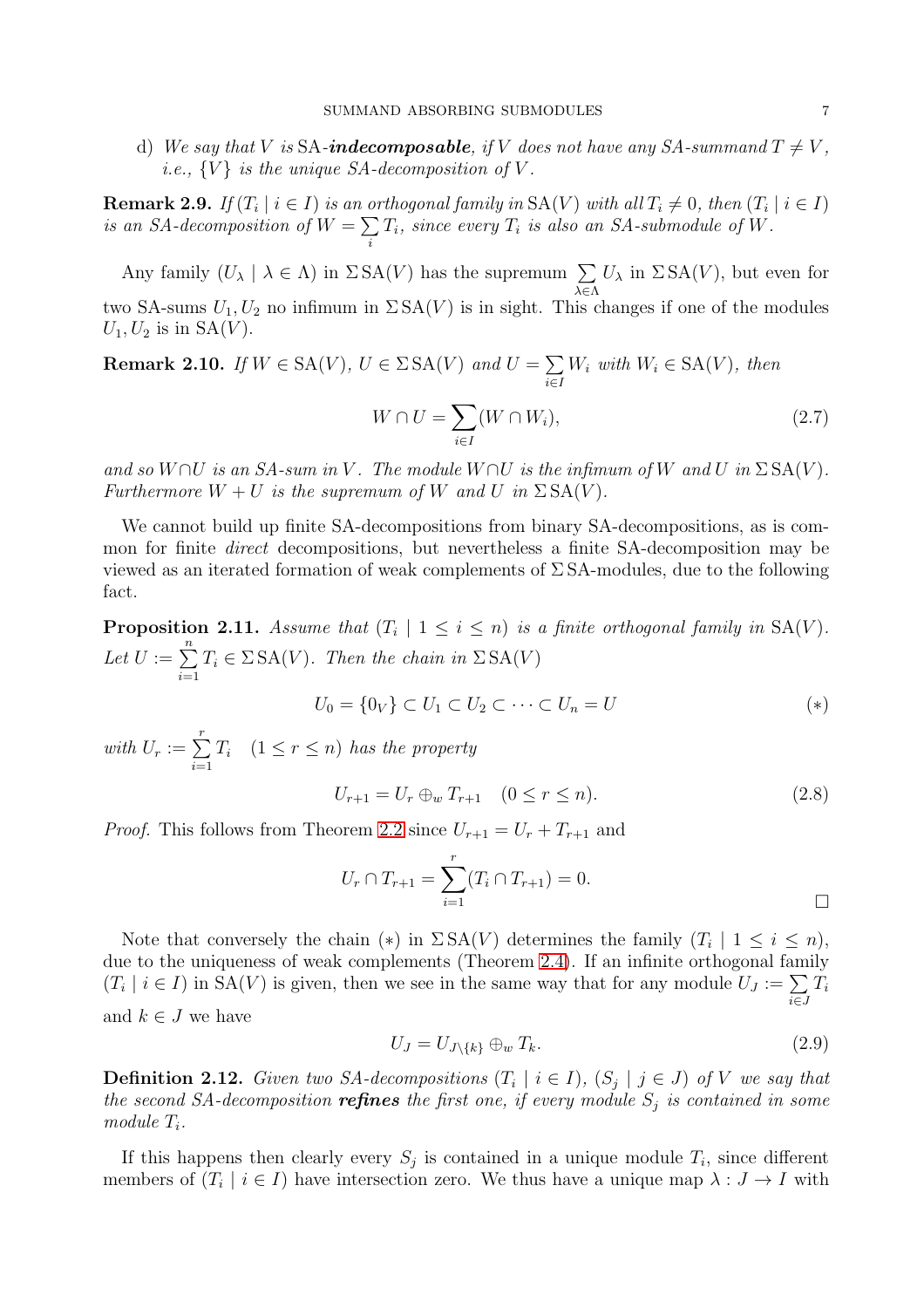$S_j \subset T_{\lambda(j)}$  for each  $j \in J$ . This map  $\lambda$  is surjective, since otherwise  $(S_j | j \in J)$  would not span V. It follows that for every  $i \in T$ 

$$
T_i = \sum_{\lambda(j)=i} S_j \tag{2.10}
$$

and so  $(S_j | \lambda(j) = i)$  is an SA-decomposition of  $T_i$ . Now the following is obvious.

<span id="page-7-0"></span>**Theorem 2.13.** Any R-module V has at most one SA-decomposition  $(T_i | i \in I)$ , where all  $T_i$  are SA-indecomposable. This is the finest SA-decomposition of  $V$ .

Proposition 2.14. Any two SA-decompositions have a common refinement.

*Proof.* Assume that  $(T_i \mid i \in I)$  and  $(S_j \mid j \in J)$  are two decompositions of V. We have

$$
V = \sum_{i \in I} T_i = \sum_{j \in J} S_j.
$$

Then, since  $T_i \in SA(V)$ , we have

$$
T_i = \sum_{j \in J} T_i \cap S_j
$$

(cf. Lemma [2.6.](#page-4-4)a), and so

$$
V = \sum_{(i,j)\in I\times J} T_i \cap S_j. \tag{*}
$$

Furthermore,  $(T_i \cap S_j) \cap (T_k \cap S_\ell) = 0$  if  $(i, j) \neq (k, \ell)$ . Let K denote the subset of  $I \times J$ consisting of all  $(i, j)$  with  $T_i \cap S_j \neq 0$ . Then  $(T_i \cap S_j \mid (i, j) \in K)$  is a common refinement of the SA-decompositions  $(T_i | i \in I)$  and  $(S_j | j \in J)$ .

It is evident that the SA-decomposition just constructed is the coarsest common re**finement** of the SA-decompositions  $(T_i | i \in I)$  and  $(S_j | j \in J)$  of V.

<span id="page-7-2"></span>**Proposition 2.15.** If V is finitely generated, then every SA-decomposition  $(T_i \mid i \in I)$  of V is finite (i.e., I is finite).

*Proof.* We pick a set of generators  $\{s_1, \ldots, s_r\}$  of V. For every  $k \in \{1, \ldots, r\}$  there is a finite subset  $I_k$  of I such that  $s_k \in \sum$  $i \in I_k$  $T_i$ , whence  $Rs_k \subset \sum$  $i \in I_k$  $T_i$ . Thus

$$
V = \sum_{k=1}^{r} R s_k \subset \sum_{i \in J} T_i
$$

with  $J := \bigcup^{r}$  $k=1$  $I_k$  finite. Suppose that  $J \neq I$ . Then choosing some  $\ell \in I \setminus J$  we have  $T_{\ell} \subset \sum$ i∈J  $T_i$ . But this is impossible since all intersections  $T_\ell \cap T_i$  with  $i \in J$  are zero, and so

$$
T_{\ell} = \bigcup_{i \in J} (T_{\ell} \cap T_i) = 0.
$$

Thus  $J = I$ .

<span id="page-7-1"></span>**Theorem 2.16.** Assume that W and T are submodules of V with  $T \in SA(V)$ ,  $W + T = V$ .  $W \cap T = 0$ , (whence  $V = W \oplus_w T$  by Theorem [2.2\)](#page-4-0). Let  $(v_\lambda | 1 \leq \lambda \leq d)$  be a system of generators of V. Write  $v_{\lambda} = w_{\lambda} + t_{\lambda}$  with  $w_{\lambda} \in W$ ,  $t_{\lambda} \in T$ . Then  $(t_{\lambda} | 1 \leq \lambda \leq d)$  is a system of generators of T.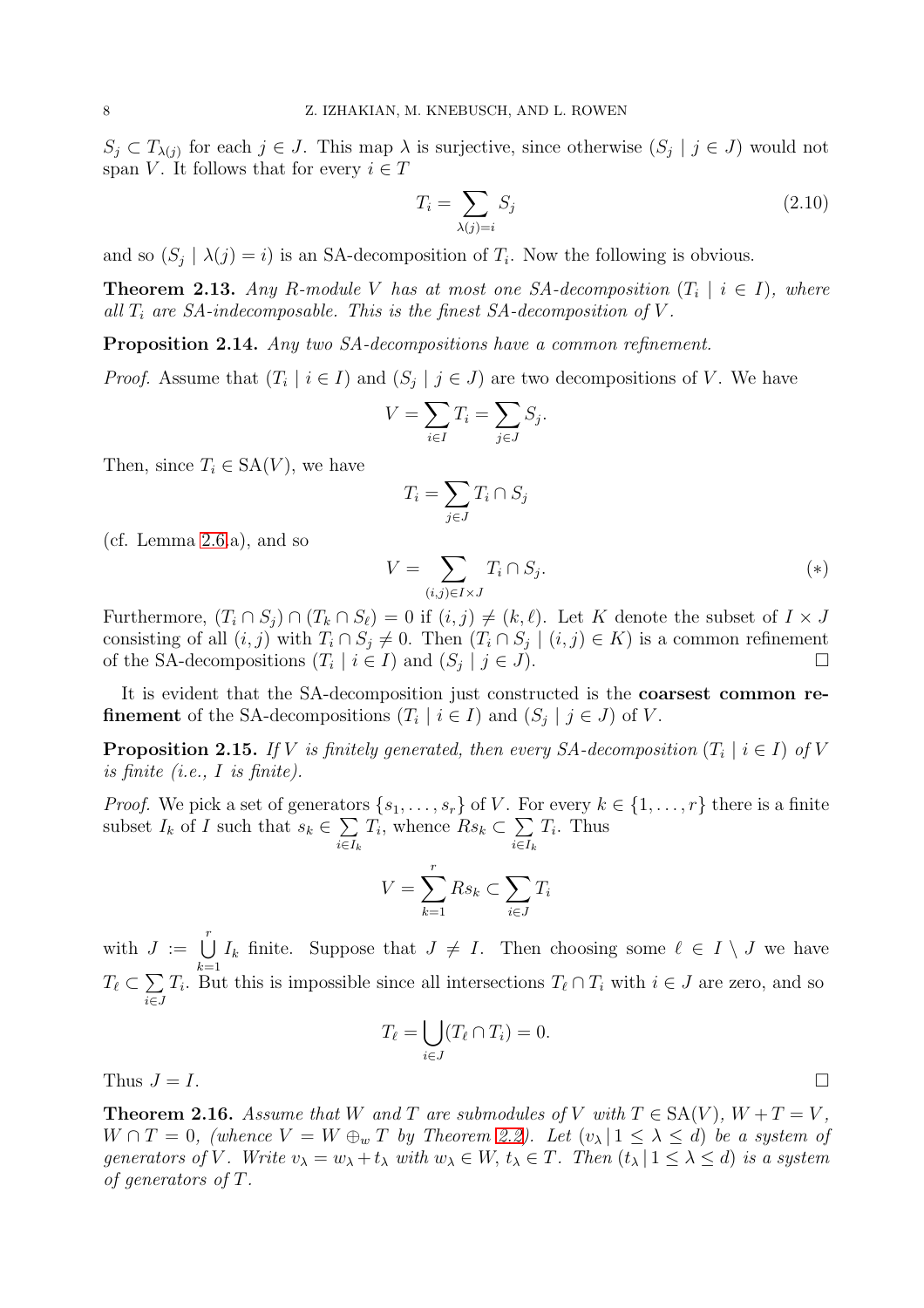Proof.  $V = \sum$ λ∈Λ  $R(w_{\lambda} + t_{\lambda})$ . It follows that

$$
V = \sum_{\lambda \in \Lambda} R w_{\lambda} + \sum_{\lambda \in \Lambda} R t_{\lambda}.
$$

Intersecting with  $T$  we obtain

$$
T = \underbrace{(\Sigma R w_{\lambda}) \cap T}_{0} + \left(\sum_{\lambda \in \Lambda} R t_{\lambda}\right) \cap T = \sum_{\lambda \in \Lambda} R t_{\lambda}.
$$

**Corollary 2.17.** Let  $(T_i | i \in I)$  be an SA-decomposition of V. Then V is finitely generated iff I is finite and each R-module  $T_i$  is finitely generated.

*Proof.* This is an immediate consequence of Proposition [2.15](#page-7-2) and Theorem [2.16.](#page-7-1)  $\Box$ 

In the case that R is commutative and  $V = R$ , considered as an R-module, we obtain the following explicit description of all SA-decompositions of R. First note that by Propo-sition [2.15](#page-7-2) all SA-decompositions of  $R$  are finite.

<span id="page-8-0"></span>**Theorem 2.18.** Assume that the semiring  $R$  is commutative. Then the  $SA$ -decompositions  $(T_i \mid 1 \leq i \leq n)$  of R are the families  $(e_i R \mid 1 \leq i \leq n)$  given by the complete finite orthogonal systems  $(e_i \mid 1 \leq i \leq n)$  of idempotents of R  $(e_i e_j = \delta_{ij} e_i, \sum_{i=1}^n e_i = 1)$ . In this way the SA-decompositions of R correspond uniquely to the complete orthogonal systems of idempotents of R. Every SA-decomposition of R is a direct decomposition of R.

*Proof.* If  $(e_i \mid 1 \leq i \leq n)$  is a complete family of orthogonal idempotents of R, then it is plain that

$$
R = \bigoplus_{i=1}^{n} e_i R,
$$

and so  $(e_i R \mid 1 \leq i \leq n)$  is also an SA-decomposition of R.

Conversely assume that  $(T_i \mid 1 \leq i \leq n)$  is an SA-decomposition of R. Then all  $T_i$  are ideals of R, and so  $T_iT_j \subset T_i \cap T_j = 0$  for  $i \neq j$ . We pick elements  $e_1, \ldots, e_n$  of R with  $e_i \in T_i$ and

 $1 = e_1 + \cdots + e_n$ .

Multiplying by  $e_k$  for some  $k \in \{1, \ldots, n\}$  we obtain

$$
e_k = \sum_{i=1}^n e_k e_i.
$$

But for  $k \neq i$  we have  $e_k e_i \in T_k \cap T_i = 0$ , and conclude that  $e_k = e_k^2$ . Thus  $\{e_1, \ldots, e_n\}$  is a complete system of orthogonal idempotents of R. If  $x \in T_i$  then

$$
x = \left(\sum_{j=1}^{n} e_j\right) x = \sum_{j=1}^{n} e_j x = e_i x,
$$

since  $e_j x \in T_j T_i = 0$  for  $j \neq i$ . Conversely if  $x \in R$  and  $x = e_i x$  then  $x \in T_i$ , since  $e_i R \subset T_i$ . This proves that  $T_i = e_iR$ . The  $e_i$  are uniquely determined by the family of submodules  $(T_i \mid 1 \leq i \leq n)$  of R, since  $R = \sum_{i=1}^{n}$  $i=1$  $T_i$  and  $e_i x = x$  for  $x \in T_i$ , while  $e_j x = 0$  for  $x \in T_j$ .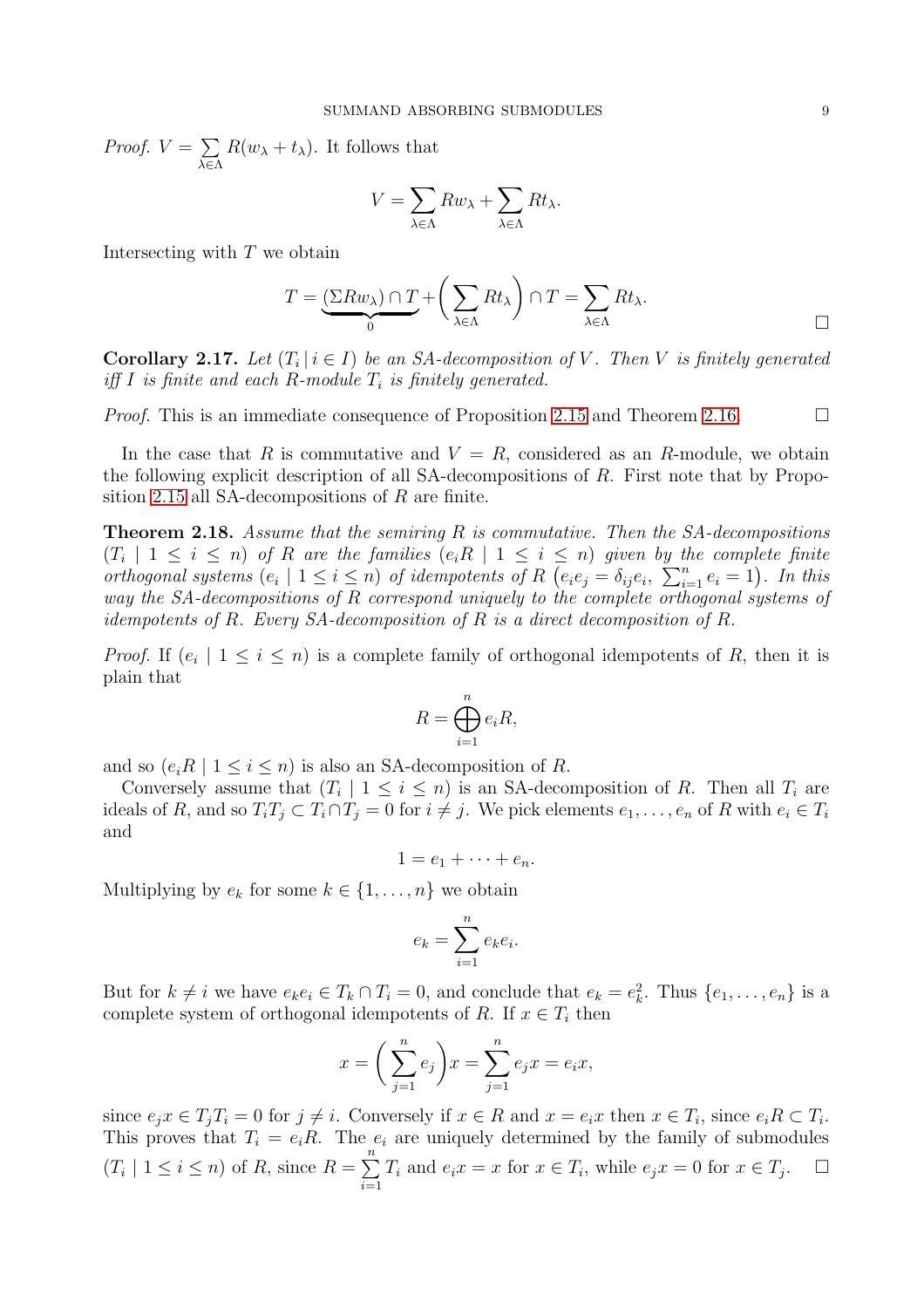**Remark 2.19.** If  $(T_i \mid i \leq i \leq n)$  is an SA-decomposition of a commutative semiring R, viewed as an R-module, then the  $T_i$  are ideals of the semiring R with  $T_i \cap T_j = T_iT_j = 0$  for  $i\neq j$ , and they can be viewed as semirings having as unit elements the idempotents  $e_i$  from above. Thus an SA-decomposition of R as an R-module is the same as a finite direct product decomposition

$$
R = T_1 \times \cdots \times T_n = \prod_{i=1}^n T_i
$$

of R as a semiring.

We illustrate Theorem [2.18](#page-8-0) by some examples. Let X be a topological space, and, as common, let  $C(X)$  denote the ring of continuous R-valued functions on X. This ring is equipped with the "function ordering", where  $f \leq g$  iff  $f(x) \leq g(x)$  for all  $x \in X$ . Furthermore let  $C^+(X)$  denote the positive cone of this partial ordering on  $C(X)$ , i.e.,

$$
C^+(X) := \{ f \in C(X) \mid f \ge 0 \},\
$$

a semiring lacking zero sums. Our interest is in the SA-submodules of the semiring  $C^+(X)$ , viewed as a  $C^+(X)$ -module. Note that  $C^+(X)$  is the set of all continuous functions on X with values in  $\mathbb{R}_{\geq 0} = [0, \infty[$ . The restriction of the function ordering to  $C^+(X)$  coincides with the minimal ordering, since for  $f \leq g$  in  $C^+(X)$  we have

$$
g = f + (g - f),
$$

and  $g - f \in C^+(X)$ .

It is plain that the function  $f \in C(X)$  is an idempotent of  $C(X)$  iff f has only values in  $\{0,1\}$ , and so f is the characteristic function  $\chi_U$  of a clopen (= closed and open) subset of  $X_j$ ;  $\chi_U(x) = 1$  if  $x \in U$ ,  $\chi_U(x) = 0$  if  $x \in X \setminus U$ . All these idempotents lie in  $C^+(X)$ . Thus a complete orthogonal system  $(e_i \mid i \leq i \leq n)$  of  $C^+(X)$  corresponds uniquely to a finite disjoint decomposition  $X = \dot{\bigcup}_i U_i$  of X into clopen subsets via  $e_i = \chi_{U_i}$ . In particular  $C^+(X)$  itself is SA-indecomposable iff the topological space X is connected. In consequence of Theorem [2.18](#page-8-0) we can describe all SA-decompositions of  $C^+(X)$  when the clopen subsets of X are known. We give three examples. Some more notation:  $\alpha$ ,  $\beta$  (resp.  $\alpha$ ,  $\beta$ ) denotes the open (resp. closed) interval from  $\alpha$  to  $\beta$ . Likewise for the half-closed intervals  $\alpha, \beta$ ] and  $[\alpha, \beta]$ .

**Examples 2.20.** We fix a topological subspace X of the real line  $\mathbb{R}$ . Let  $R := C^+(X)$ .

- a) If X is an interval of  $\mathbb R$  (open, half-open, closed), then R is SA-indecomposable.
- b) Assume that  $(x_n | n \in \mathbb{N})$  is a strictly increasing sequence in R converging to  $x_\infty :=$  $\sup x_n \in \mathbb{R}$ . Let  $X = \{x_n \mid n \in \mathbb{N}\} \cup \{x_\infty\}$ . The primitive idempotents of R are  $n\bar{\in}\mathbb{N}$ precisely all elements

$$
e_n := \chi_{\{x_n\}} \qquad (n \in \mathbb{N}),
$$

and so the SA-indecomposable summands of R are the ideals

$$
T_n := e_n R \qquad (n \in \mathbb{N})
$$

of R, consisting of the  $\mathbb{R}_+$ -valued functions f on X with  $f(x) = 0$  for  $x \in X \setminus \{x_n\}$ . For every  $n \in \mathbb{N}$  we also have an idempotent  $g_n$  of R with

$$
e_1 + \cdots + e_n + g_n = 1
$$

and  $e_i g_n = 0$  for  $1 \leq i \leq n$ , namely the characteristic function  $\chi_{Y_n}$  of

$$
Y_n := \{x_i \mid i > n\} \cup \{x_\infty\}.
$$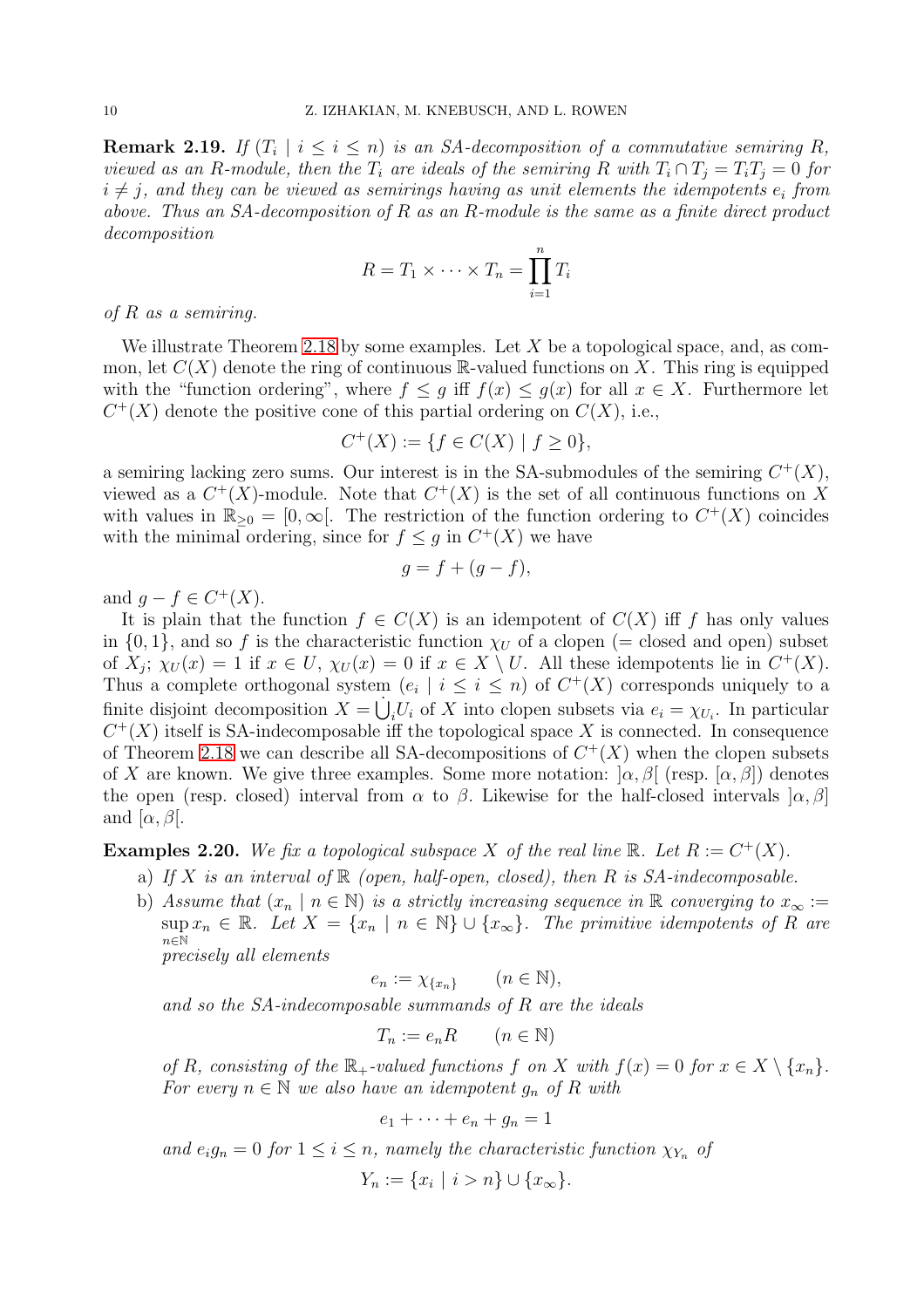These clopen sets Y<sub>n</sub> constitute a fundamental system of neighborhoods of  $x_{\infty}$  in X. The SA-decompositions  $(T_1, \ldots, T_n, S_n)$  of R which correspond to the orthogonal systems  $(e_1,\ldots,e_n,g_n)$ , i.e.,  $T_i = Re_i$ ,  $S_n = Rg_n$ , are co-final in the set of all SAdecompositions of R under refinement. Note that the "decomposition socle"

$$
\operatorname{dsoc}(R) = \bigoplus_{i \in \mathbb{N}} Re_i
$$

of R (cf. [\[4,](#page-32-2) Definition 2.15]) is not an SA-summand of R, but is an SA-submodule of R. It is the set  $\{f \in R \mid f(x_\infty) = 0\}.$ 

c) Let  $X = \mathbb{Q} \subset \mathbb{R}$ . The clopen subsets of X are the disjoint unions of intervals

 $[\alpha, \beta] := \{x \in \mathbb{Q} \mid \alpha < x < \beta\}$ 

with  $\alpha, \beta \in (\mathbb{R} \cup \{-\infty, \infty\}) \setminus \mathbb{Q}$  and  $\alpha < \beta$ . Every such interval  $[\alpha, \beta]$  provides an idempotent  $e_{\alpha,\beta} := \chi_{\alpha,\beta}$  of  $R = C^+(\mathbb{Q})$ , and so an SA-submodule

$$
T_{\alpha,\beta} := e_{\alpha,\beta} R
$$

consisting of all  $f \in R$  with  $f(x) = 0$  for  $x < \alpha$  or  $x > \beta$ . These submodules  $T_{\alpha,\beta}$ are a co-final system of  $SA\text{-}summands$  of  $R$  (with respect to reverse inclusion). If  $\gamma \in ]\alpha, \beta[ \setminus \mathbb{Q}, \text{ then}$ 

$$
e_{\alpha,\beta} = e_{\alpha,\gamma} + e_{\gamma,\beta}, \qquad e_{\alpha,\gamma} \cdot e_{\gamma,\beta} = 0.
$$

Thus every module  $T_{\alpha,\beta}$  is SA-decomposable. It follows that R contains no SAindecomposable SA-summands altogether.

Every finite sequence  $\alpha_1 < \alpha_2 < \cdots < \alpha_n$  in  $\mathbb{R} \setminus \mathbb{Q}$  gives a partition of  $\mathbb{Q}$  into clopen intervals  $]-\infty,\alpha_1[$ ,  $]\alpha_1,\alpha_2[$ ,...,  $]\alpha_n,\infty[$ , and thus a complete orthogonal system of idempotents  $\{e_{-\infty,\alpha_1},e_{\alpha_1,\alpha_2},\ldots,e_{\alpha_n,\infty}\}\$  which corresponds to a direct sum decomposition

$$
R = T_{-\infty,\alpha_1} \oplus T_{\alpha_1,\alpha_2} \oplus \cdots \oplus T_{\alpha_n,\infty}.
$$

These decompositions are a co-final system in the set of all finite SA-decompositions of R with respect to refinement.

## 3. THE LATTICE  $SA(V)$

<span id="page-10-1"></span><span id="page-10-0"></span>**Proposition 3.1.**  $SA(V)$  is a modular lattice. More precisely, if  $W_i$  are submodules with  $W_1 \leq W_2$  and  $W_2$  is SA, then

$$
W_1 + (W_2 \cap W_3) = W_2 \cap (W_1 + W_3).
$$

*Proof.* ( $\subseteq$ ) is immediate. To prove  $(\supseteq)$ , suppose  $x_2 = x_1 + x_3 \in W_2$  for  $x_i \in W_i$ . By hypothesis  $x_1, x_3 \in W_2$ , so  $x_3 \in W_2 \cap W_3$  and  $x_2 \in W_1 + (W_2 \cap W_3)$ .

Corollary 3.2. Suppose  $W_1 \leq W_2, W$  are SA submodules of V, with  $W_1 \cap W = W_2 \cap W$ and  $W_1 + W = W_2 + W$ . If  $W_1 + W$  is SA, then  $W_1 = W_2$ .

**Corollary 3.3.** Given a set  $\{W_i : i \in I\}$  of distinct submodules of an SA-module V, for I infinite, and any submodule W, either  $\{W_i \cap W : i \in I\}$  or  $\{W_i + W : i \in I\}$  contains infinitely many distinct submodules.

<span id="page-10-2"></span>**Definition 3.4.** Let  $(T_i \mid i \in I)$  denote the set of all **minimal** non-zero SA-submodules of V. (It can happen that this set is empty.) We define the  $SA\text{-}socle$  of V by

$$
P := \mathrm{soc}_{\mathrm{SA}}(V) := \sum_{i \in I} T_i
$$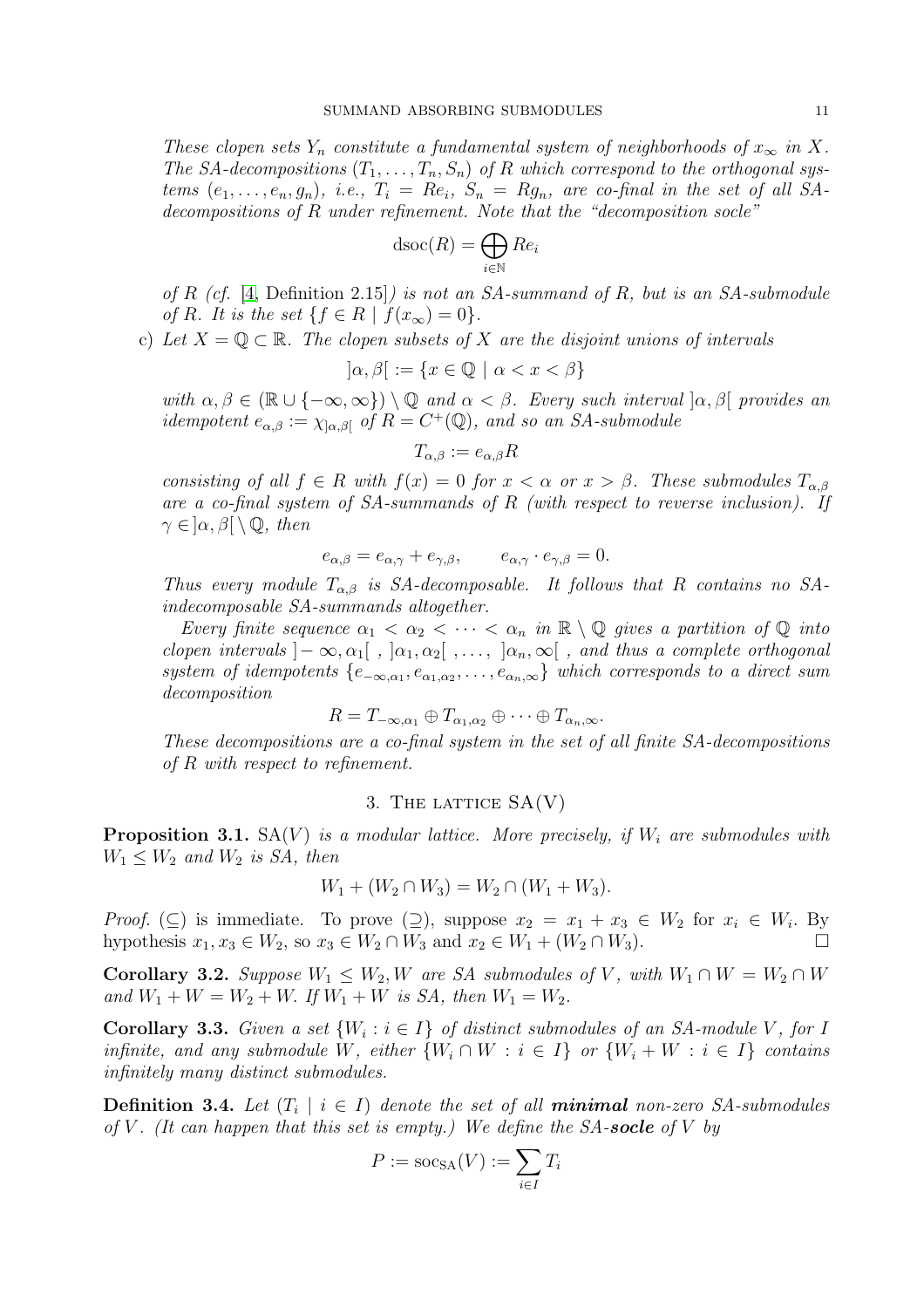(read  $P = 0$  if  $I = \emptyset$ ).

Note that if  $i, j \in I$  are different indices then  $T_i \cap T_j = 0$ , and that  $T_i \in SA(P)$  for every  $i \in I$ . Thus  $(T_i \mid i \in I)$  is an SA-decomposition of the SA-socle P.

## 3.1. Krull dimension (in the sense of Lemonnier-Gordon-Robson).

 $SA(V)$ , being a modular lattice, admits a satisfying dimension theory, denoted SA-Kdim, along the lines of Krull dimension, as defined and exposed elegantly in [\[3\]](#page-32-3), which we use as our model. Since quotient modules do not play an effective role over semirings, we need to consider instead pairs  $(V, W)$  where  $V \supsetneq W$ . Fortunately, this theory already was developed at the level of lattices by Lemonnier [\[5\]](#page-32-4), and is developed in this generality in [\[6\]](#page-32-5), so all we need to do is put it in the present context.

## <span id="page-11-1"></span>Definition 3.5.

a) The pair  $(V, W)$  is SA-**artinian** if every descending chain

$$
S_0 \supsetneq S_1 \supsetneq S_2 \supsetneq \ldots
$$

of finitely generated non-zero  $SA$ -submodules of V containing W stops after finitely many steps. The R-module V is SA-**artinian** if  $(V, 0)$  is SA-artinian.

b) The pair  $(V, W)$  is SA-noetherian if every ascending chain

$$
S_0 \subsetneq S_1 \subsetneq S_2 \subsetneq \ldots
$$

of finitely generated non-zero  $SA$ -submodules of  $V$  containing  $W$  stops after finitely many steps. The R-module V is SA-**noetherian** if  $(V, 0)$  is SA-noetherian.

c) The pair  $(V, V)$  has SA-Kdim equal to -1. For  $W \neq V$ , SA-Kdim $(V, W) = 0$  if for every descending chain

<span id="page-11-0"></span>
$$
W_0 \supsetneq W_1 \supsetneq W_2 \supsetneq \dots \tag{3.1}
$$

in  $SA(V;W)$  stops after finitely many steps.

In general, SA-Kdim $(V, W)$  (if it exists) is the smallest ordinal  $\theta$  for which for every chain [\(3.1\)](#page-11-0) one must have  $SA-Kdim(W_i, W_{i+1}) < \theta$  for almost all i. Such a chain is called  $\theta$ -stable. SA-Kdim(V) (if it exists) is SA-Kdim(V, 0).

- d) A pair  $(W, W')$  of SA-sumodules is called **SA-critical** if SA-Kdim $(W, W') = \theta$  but  $SA-Kdim(W, W'') < \theta$  whenever  $W \supsetneq W'' \supsetneq W'$ .
- e) The submodule W is  $\theta$ -**SA-critical** if  $(W, 0)$  is SA-critical.

This leads to a natural generalization of the socle (cf. Definition [3.4\)](#page-10-2). One can define the **SA-critical socle** [\[6,](#page-32-5) p. 146] to be the sum of all SA-critical submodules of  $V$ , of minimal SA-Kdim, but we do not go in that direction.

Unfortunately, SA-artinian R-modules seem to be not very frequent, but here is an instance.

<span id="page-11-3"></span>**Definition 3.6.** A set of generators  $T$  of  $V$  is  $SA$ -adapted if every  $SA$ -submodule  $W$  of  $V$ is generated by the set  $W \cap T$ .

Example 3.7. If V has an SA-adapted finite set of generators, then V is certainly SAartinian.

Hence, some of the results emerge more neatly for finitely generated SA-modules, and we need some more terminology.

## <span id="page-11-2"></span>Notation 3.8.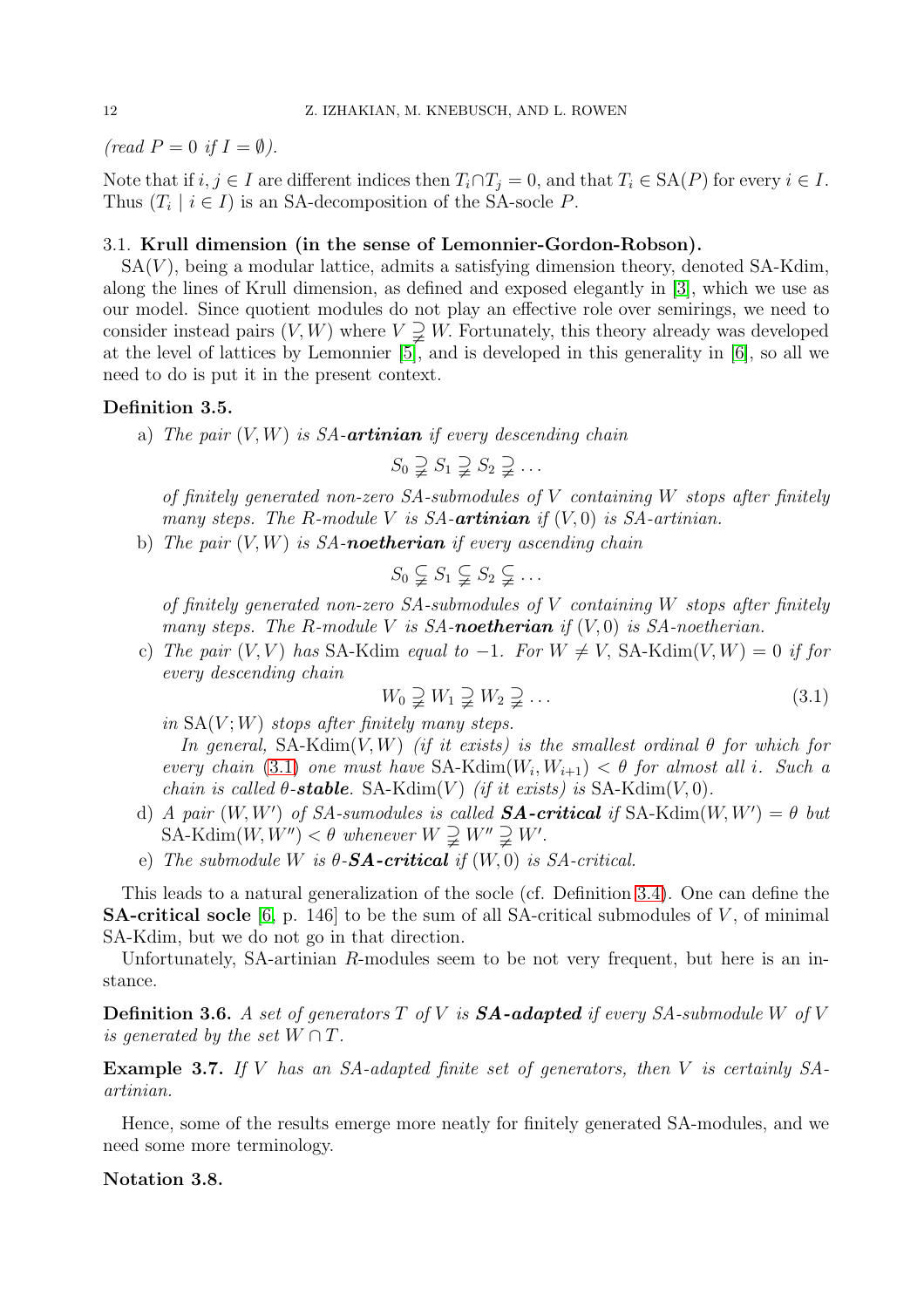- a) Given a module V over a semiring R, we denote the set of all finitely generated SA-modules of V by  $SA_f(V)$ . We furthermore denote the set of all sums  $\sum$ i∈I  $W_i$  of families  $(W_i \mid i \in I)$  in  $SA_f(V)$  by  $\Sigma SA_f(V)$  and the subset of all such sums with finite I by  $\Sigma_f$  SA<sub>f</sub>(V).
- b) Observe that the modules  $U \in \Sigma_f \, SA_f(V)$  are again finitely generated. Moreover it is easily seen that  $\Sigma_f$  SA $_f(V)$  is the set of all finitely generated modules  $U \in \Sigma S A_f(V)$ .
- c) We often call a module  $W \in SA_f(V)$  an  $SA_f$ -submodule of V, and call a module  $U \in \Sigma S A_f(V)$  a  $\Sigma S A_f$ -submodule of V, or a  $S A_f$ -sum in V, furthermore call a module  $U \in \Sigma_f \, \text{SA}_f(V)$  a **finite**  $\text{SA}_f$ -sum in V.
- d) The pair  $(V, V)$  has  $SA_f$ -Kdim equal to -1. For  $W \neq V$ ,  $SA_f$ -Kdim $(V, W) = 0$  if for every descending chain

<span id="page-12-1"></span>
$$
W_0 \supsetneq W_1 \supsetneq W_2 \supsetneq \dots \tag{3.2}
$$

in  $SA_f(V;W)$  stops after finitely many steps. In general,  $SA_f$ -Kdim $(V,W)$  (if it exists) is the smallest ordinal  $\theta$  for which for every chain [\(3.2\)](#page-12-1) one must have  $SA_f$ - $\operatorname{Kdim}(W_{i}, W_{i+1}) < \theta$  for almost all i.  $\operatorname{SA}_f$ -Kdim $(V)$  (if it exists) is  $\operatorname{SA}_f$ -Kdim $(V, 0)$ .

The following results are really special cases of results in [\[5,](#page-32-4) [6\]](#page-32-5) as indicated above.

Proposition 3.9 ([\[6,](#page-32-5) 3.1.8]). Every SA-noetherian module has SA-Kdim.

**Proposition 3.10** ([\[6,](#page-32-5) 1.3.7]). Define the **composition length**  $\ell(V, W)$  from V to  $W \subset V$ to be the length m of a chain (if it exists)

<span id="page-12-2"></span>
$$
V = W_0 \supsetneq W_1 \supsetneq \cdots \supsetneq W_m = W \tag{3.3}
$$

for which, for each i, the chain  $W_i \supsetneq W_{i+1}$  cannot be refined to  $W_i \supsetneq W'_i \supsetneq W_{i+1}$ . Then  $\ell(V,W)$  is well-defined (independent of the choice of chain  $(3.3)$ ), and additive in the sense that

$$
\ell(V, W) = \ell(V, W') + \ell(W', W), \qquad \forall V \supsetneq W' \supsetneq W.
$$

(This holds in either context,  $SA(V)$  or  $SA<sub>f</sub>(V)$ .) Analogously, we have

<span id="page-12-0"></span>**Proposition 3.11.** SA-Kdim(V) =  $\sup\{SA-Kdim(V,W), SA-Kdim(W)\}.$ 

#### 3.2. SA-equivalence and SA-uniform modules.

A neuralgic point, for the sake of brevity often not adequately reflected in our terminology, is the fact that for  $W \in Mod(V)$  the set  $SA(W)$  is definitely bigger than  $Mod(W) \cap SA(V)$ except in the case that  $W \in SA(V)$ .

We introduce on  $Mod(V)$  an equivalence relation which plays a central role throughout the subsection. For the remainder of this section, the module  $V$  is LZS.

**Definition 3.12.** Given  $W_1, W_2 \in Mod(V)$ , we say that  $W_1$  and  $W_2$  are SA-equivalent (in V) if for any  $S \in SA(V)$  either  $W_1 \cap S = W_2 \cap S = 0$  or both  $W_1 \cap S$  and  $W_2 \cap S$  are nonzero (where "0" means the zero module  $\{0_V\}$ ). We then write  $W_1 \sim_e W_2$ . In the rare case where a second module  $V'$  is under consideration and  $W_1, W_2$  are also submodules of  $V'$ , we speak more precisely about the above equivalence relation as an  $SA(V)$ -equivalence, or specify "in  $V$ ".

SA-equivalence is closely related to a notion of "SA-essential extension" of R-modules, to be defined now, which vaguely resembles the all-important notion of "essential extension" in the theory of modules over rings.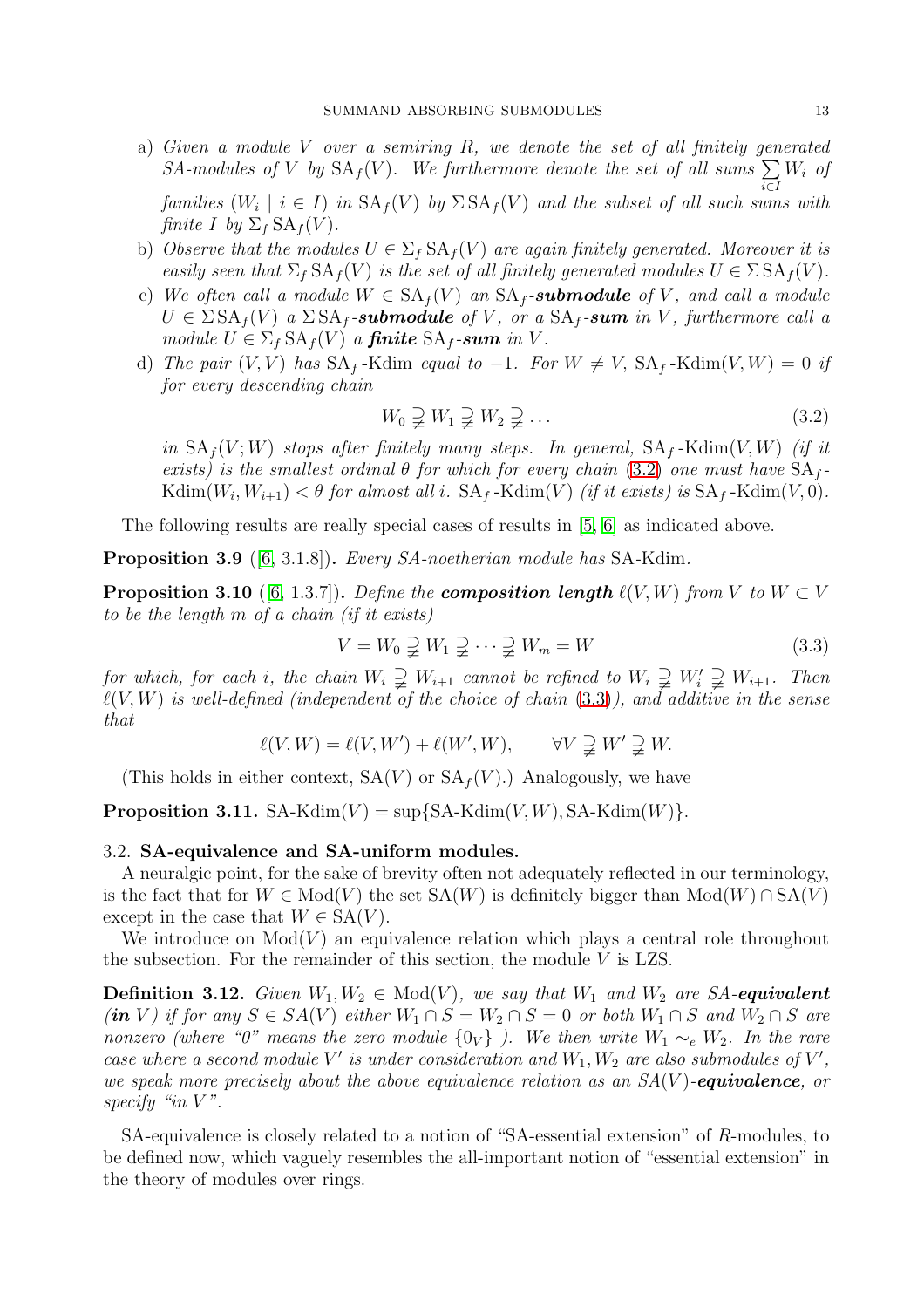**Definition 3.13.** If  $W, W' \in Mod(V)$ , we say that  $W'$  is an SA-essential extension of W (in V), and write  $W \subset_{e} W'$ , if  $W \subset W'$  and for  $S \cap W \neq 0$  every  $S \in SA(V)$  with  $S \cap W' \neq 0.2$  $S \cap W' \neq 0.2$ 

<span id="page-13-1"></span>**Remark 3.14.** If W, W' are submodules of V with  $W \subset W'$ , then  $W \subset_{e} W'$  means the same as W ∼<sup>e</sup> W′ .

We list easy facts about SA-equivalence and SA-extensions.

**Lemma 3.15.** Assume that  $W_1, W_2, X$  are submodules of V with  $W_1 \subset X \subset W_2$ . Then the following are equivalent.

- (1)  $W_1 \subset_{e} W_2$ .
- (2)  $W_1 \subset_{e} X$  and  $X \subset_{e} W_2$ .

*Proof.* (1)  $\Rightarrow$  (2): If  $T \in SA(V)$  with  $T \cap X \neq 0$ , then  $T \cap W_2 \neq 0$ , whence  $T \cap W_1 \neq 0$ . This proves that  $W_1 \subset_e X$ . We have  $X \sim_e W_1 \sim_e W_2$ , and so  $X \sim_e W_2$ , whence  $X \subset_e W_2$ .  $(2)$  ⇒ (1): We have  $W_1 \sim_e X \sim_e W_2$ , whence  $W_1 \sim_e W_2$ , and so  $W_1 \subset_e W_2$ .

<span id="page-13-3"></span>**Remark 3.16.** Assume that  $(W_i | i \in I)$  and  $(W'_i | i \in I)$  are families in  $Mod(V)$  with  $W_i \sim_e W'_i$  for every  $i \in I$ . Then

$$
\sum_{i \in I} W_i \sim_e \sum_{i \in I} W'_i.
$$
\n(3.4)

*Proof.* Let  $S \in SA(V)$ . Then

$$
S \cap \left(\sum_i W_i\right) = \sum_i S \cap W_i, \ S \cap \left(\sum_i W'_i\right) = \sum_i S \cap W'_i,
$$

and so

$$
S \cap \sum_{i} W_i \neq 0 \quad \Leftrightarrow \quad \exists_{i \in I} S \cap W_i \neq 0 \quad \Leftrightarrow \quad \exists_{i \in I} S \cap W'_i \neq 0 \quad \Leftrightarrow \quad S \cap \sum_{i} W'_i \neq 0.
$$

Note in particular that

$$
W \sim_e W' \Rightarrow W + X \sim_e W' + X \tag{3.5}
$$

for any  $X \in Mod(V)$ .

<span id="page-13-2"></span>**Remark 3.17.** Let  $W_1, W_2 \in Mod(V)$  and  $S \in SA(V)$  be given. Then

 $W_1 \sim_e W_2 \Rightarrow S \cap W_1 \sim_e S \cap W_2$ .

*Proof.* If  $T \in SA(V)$  and  $W_1 \sim_e W_2$ , then  $S \cap T \in SA(V)$ , and so

$$
(W_1 \cap S) \cap T \neq 0 \Leftrightarrow (W_2 \cap S) \cap T \neq 0.
$$

**Proposition 3.18.** Assume that  $W_1$  and  $W_2$  are SA-submodules of V. Then

$$
W_1 \sim_e W_2 \Leftrightarrow W_1 \cap W_2 \subset_e W_1
$$
 and  $W_1 \cap W_2 \subset_e W_2$ .

<span id="page-13-0"></span><sup>&</sup>lt;sup>2</sup>It may seem appropriate to reserve the letter " $e$ " for a straight generalization of "essential extensions" to modules over semirings, as defined in [\[2,](#page-32-1) p.95] (there called "essential module-monomorphisms"), and to label SA-equivalences and SA-extensions by "sae" instead of "e". But in the present paper the true essential extensions do not show up, and so we feel free to use the simpler label "e".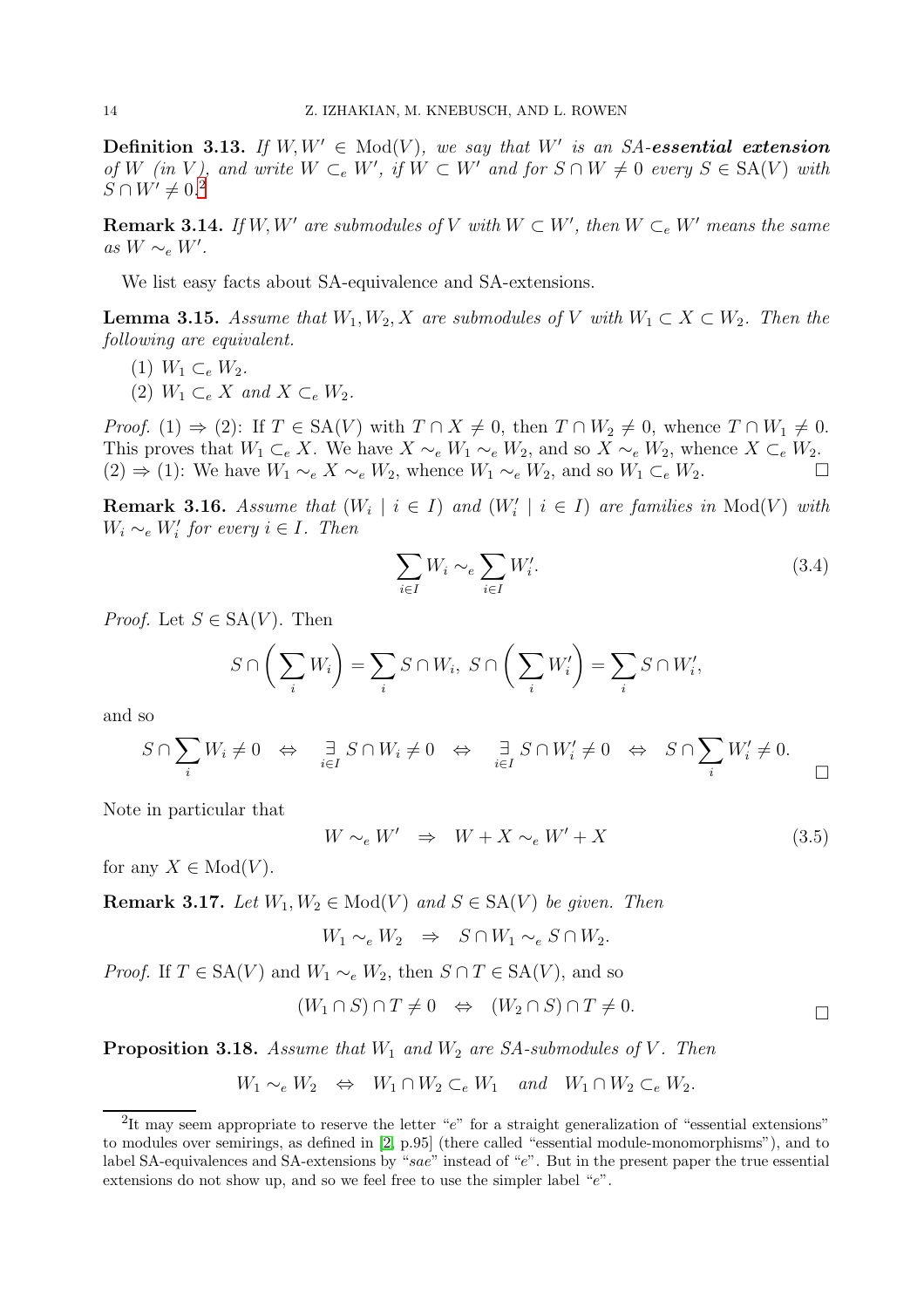*Proof.* ( $\Leftarrow$ ): By use of Remark [3.14](#page-13-1) we see that  $W_1 \cap W_2 \sim_e W_1$  and  $W_1 \cap W_2 \sim_e W_2$ , whence  $W_1 \sim_e W_2$ .

(⇒): Using Remark [3.17](#page-13-2) we see that  $W_1 \cap W_2 \sim_e W_2 \cap W_2 = W_2$  and in the same way that  $W_1 \cap W_2 \sim_e W_1$ . Thus, again by Remark [3.14,](#page-13-1)

$$
W_1 \cap W_2 \subset_e W_1, \ W_1 \cap W_2 \subset_e W_2.
$$

**Proposition 3.19.** Assume that  $(V_i | i \in I)$  is an orthogonal family in  $SA(V)$ , and furthermore that  $(W_i \mid i \in I)$  is a family in  $Mod(V)$  with  $W_i \subset V_i$  for each  $i \in I$ . Then

$$
\sum_i W_i \subset_e \sum_i V_i \iff \forall i \in I : W_i \subset_e V_i.
$$

*Proof.* ( $\Rightarrow$ ): Pick some  $k \in I$ . Then

$$
V_k \cap \left(\sum_i W_i\right) = \sum_i V_k \cap W_i = V_k \cap W_k = W_k,
$$

and  $V_k \cap (\sum$ i  $V_i$  =  $V_k$ . We conclude by means of Remarks [3.14](#page-13-1) and [3.17](#page-13-2) that  $W_k \subset_{e} V_k$ . (←): We have  $W_i \sim_e V_i$  for each  $i \in I$  and conclude by Remark [3.16](#page-13-3) that  $\sum$ i  $W_i \sim_e \sum$ i  $V_i,$ whence by Remark [3.14](#page-13-1) that  $\Sigma$ i  $W_i \subset_e \Sigma$ i Vi . (Here we did not need the orthogonality assumption on  $(V_i | i \in I)$ .  $|i \in I$ .)

**Lemma 3.20.** If V is SA-artinian, Then  $\operatorname{soc}_{\operatorname{SA}}(V) \subset_e V$ .

*Proof.* It is immediate that every non-zero  $S \in SA(V)$  contains a minimal non-zero SAmodule  $T_i$ . Thus  $S \cap \mathrm{soc}_{\mathrm{SA}}(V) \neq 0$ .

**Definition 3.21.** We call a submodule W of V SA-uniform (in V), if for every  $S \in SA(V)$ with  $S \cap W \neq 0$  the extension  $S \cap W \subset W$  is  $SA$ -essential (in V). We denote the set of all these submodules W of V by  $Mod_u(V)$  and its subset  $SA(V) \cap Mod_u(V)$  by  $SA_u(V)$ .<sup>[3](#page-14-0)</sup>

Note that the zero submodule 0 is SA-uniform in V, and furthermore, that  $V \in Mod_{\mathfrak{u}}(V)$ iff  $S \cap T \neq 0$  for any two non-zero SA-submodules  $S, T$  of V.

<span id="page-14-1"></span>**Theorem 3.22.** Mod<sub>u</sub>(V) is a union of full SA-equivalence classes in Mod(V). In other words, if  $W, W' \in Mod(V)$  are SA-equivalent (in V) and W is SA-uniform, then W' is SA-uniform.

*Proof.* Let  $S \in SA(V)$  be given with  $S \cap W' \neq 0$ . From  $W \sim_e W'$  we conclude by Remark [3.17](#page-13-2) that  $W \cap S \sim_e W' \cap S$ , whence  $W \cap S \neq 0$ , and so  $W \cap S \sim_e W$ . Since also  $W \sim_e W'$  we conclude that  $W' \cap S \sim_e W'$ . . В последните при податки на селото на селото на селото на селото на селото на селото на селото на селото на<br>Селото на селото на селото на селото на селото на селото на селото на селото на селото на селото на селото на

<span id="page-14-2"></span>**Theorem 3.23.** Let  $\xi$  be an SA-equivalence class in  $Mod_u(V)$ . Then there exists a unique member  $M(\xi)$  of  $\xi$  such that

$$
\xi = \{ W \in \text{Mod}(V) \mid W \subset_e M(\xi) \}. \tag{3.6}
$$

<span id="page-14-0"></span><sup>&</sup>lt;sup>3</sup>These notions can be viewed in terms of the general theory from [\[6\]](#page-32-5). By [\[6,](#page-32-5) 3.2.4] any pair  $(M, N)$ with SA-Kdim has SA-critical submodules (cf. Definition [3.5\)](#page-11-1). By [\[6,](#page-32-5) 3.2.6] every SA-critical module is SA-uniform.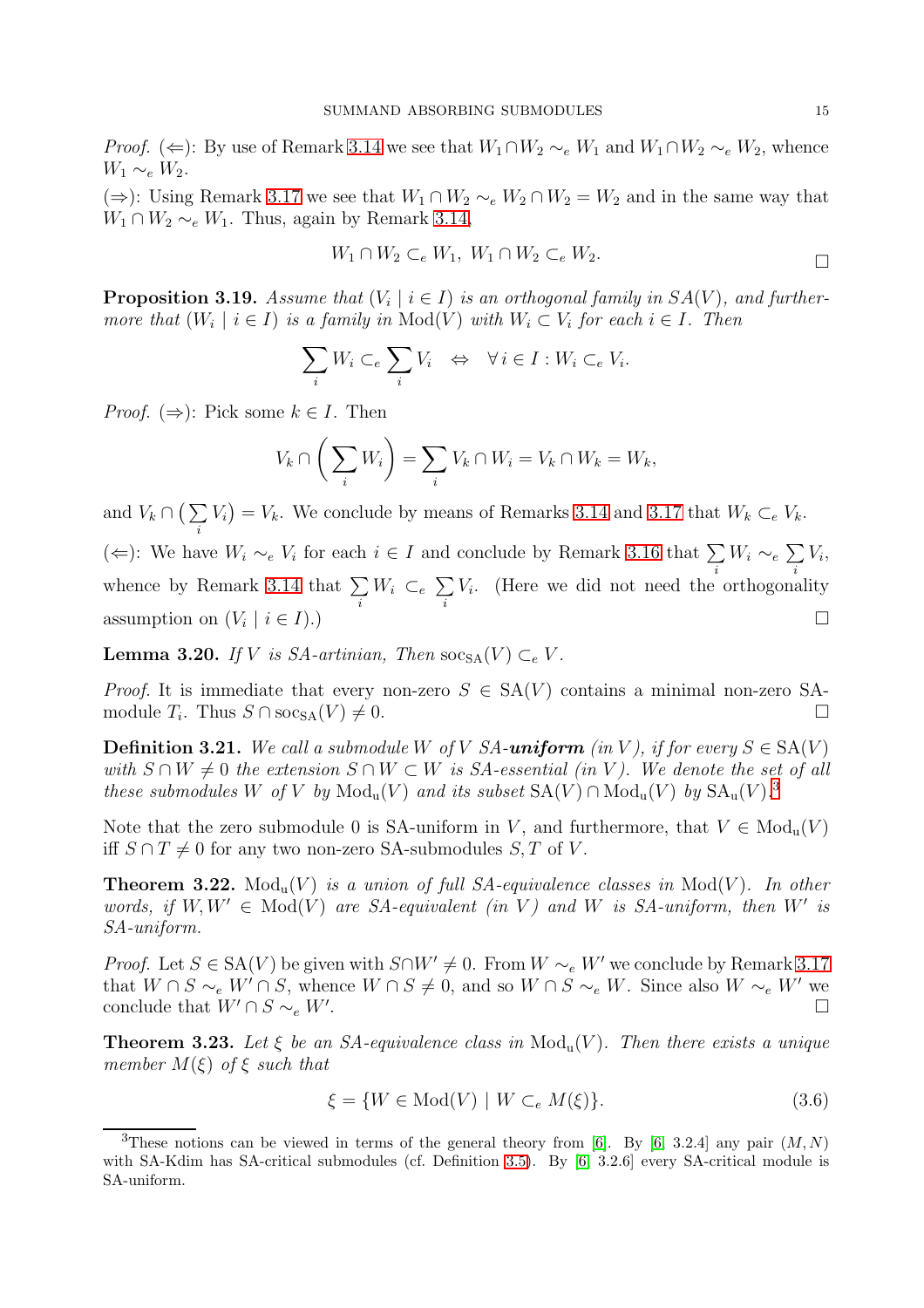*Proof.* We choose a labeling of all elements of  $\xi$ ,  $\xi = (W_i | i \in I)$ , and fix an index  $0 \in I$ . We then define  $M(\xi) = \sum$ i∈I  $W_i$ . Since  $W_i \sim_e W_0$  for every  $i \in I$ , we conclude by Remark [3.16](#page-13-3)

that

$$
M(\xi) \sim_e \sum_{i \in I} W_0 = W_0.
$$

Thus  $M(\xi) \in \xi$ , and more precisely  $M(\xi)$  is the unique maximal element of the poset  $\xi$ . If W is a submodule of  $M(\xi)$  then  $W \in \xi$  iff  $W \sim_e M(\xi)$  iff  $W \subset_e M(\xi)$ .

By this theorem the  $M(\xi)$  are precisely all **maximal SA-uniform submodules** of V.

We know nearly nothing about the equivalence classes  $\xi$  in  $Mod_u(V)$  with  $\xi \cap SA(V) = \emptyset$ , but when  $\xi$  contains SA-submodules of V we get more insight about  $\xi$  (than provided by Theorems [3.22](#page-14-1) and [3.23\)](#page-14-2) by SA-restricting  $\xi$  to  $\Sigma$  SA(V) ∩Mod<sub>u</sub>(V), as we explain now. We first give a description of the SA-uniform modules in  $\Sigma SA(V)$ .

**Proposition 3.24.** Let  $(W_i \mid i \in I)$  be a family of non-zero SA-submodules of V. The following are equivalent.

- (1)  $U := \sum$ i∈I  $W_i$  is  $SA$ -uniform in  $V$ .
- (2) All  $W_i \in SA_u(V)$ , and  $W_i \sim_e W_j$  for  $i \neq j$ .
- (3) All  $W_i \in SA_u(V)$ , and  $W_i \cap W_j \neq 0$  for  $i \neq j$ .

*Proof.* (1)  $\Rightarrow$  (2): Since  $W_i$  is in SA(V) and  $W_i \neq 0$ , we have  $W_i = W_i \cap U \subset_e U$ , whence  $W_i \sim_e U$  and  $W_i$  is SA-uniform (cf. Theorem [3.22\)](#page-14-1). It follows that  $W_i \sim_e W_j$  for  $i \neq j$ .  $(2) \Leftrightarrow (3)$ : Evident.

 $(2) \Rightarrow (1)$ : Let  $S \in SA(V)$  and  $S \cap U \neq 0$ . We have  $S \cap U = \sum$ i∈I  $S \cap W_i$ , and so there exists  $i \in I$  with  $S \cap W_i \neq 0$ , implying  $S \cap W_i \subset_{e} W_i$ . Fixing an index  $0 \in I$  we have  $U=\sum$ i∈I  $W_i \sim_e \sum$ i∈I  $W_0 = W_0$  and conclude by Theorem [3.22](#page-14-1) that  $\tilde{U}$  is SA-uniform.

Assume now that  $\xi$  is an SA-equivalence class in  $Mod_u(V) \setminus \{0\}$  with  $\xi \cap SA(V) \neq \emptyset$ . We write  $\xi \cap SA(V) = \xi \cap SA_u(V) = \{W_i \mid i \in J\}$  and define

$$
U(\xi) := \sum_{i \in J} W_i \in \Sigma \, \text{SA}(V). \tag{3.7}
$$

Choosing an index  $0 \in J$  we have

<span id="page-15-1"></span>
$$
U(\xi) \sim_e \sum_{i \in J} W_0 = W_0. \tag{3.8}
$$

Thus  $U(\xi)$  is the unique biggest module in the set  $\xi \cap \Sigma SA(V)$ .

**Proposition 3.25.** Assume again that  $\xi$  contains a non-zero SA-submodule of V. Then

<span id="page-15-0"></span>
$$
\xi \cap \text{SA}(V) = \{ W \in \text{SA}_{\text{u}}(V) \mid W \neq 0, \ W \subset U(\xi) \},\tag{3.9}
$$

<span id="page-15-2"></span>
$$
\xi \cap \Sigma \, \text{SA}(V) = \{ U \in \Sigma \, \text{SA}(V) \mid U \subset_e U(\xi) \}. \tag{3.10}
$$

If in addition V is SA-artinian, then  $\xi \cap \Sigma SA(V)$  contains a smallest module  $P(\xi)$ , and

$$
\xi \cap \Sigma \operatorname{SA}(V) = \{ U \in \Sigma \operatorname{SA}(V) \mid P(\xi) \subset U \subset U(\xi) \}. \tag{3.11}
$$

*Proof.* In [\(3.9\)](#page-15-0) the inclusion "⊃" is obvious, while "⊂" follows from [\(3.8\)](#page-15-1). If  $U \in \Sigma S A(V)$ and  $U \in \xi$  then  $U \subset U(\xi)$  and  $U \sim_e U(\xi)$ , whence  $U \subset_e U(\xi)$ . Thus [\(3.10\)](#page-15-2) is evident. If V is SA-artinian, then the set  $\xi \cap SA(V)$  contains a smallest module  $P(\xi)$  and so  $\xi \cap SA(V)$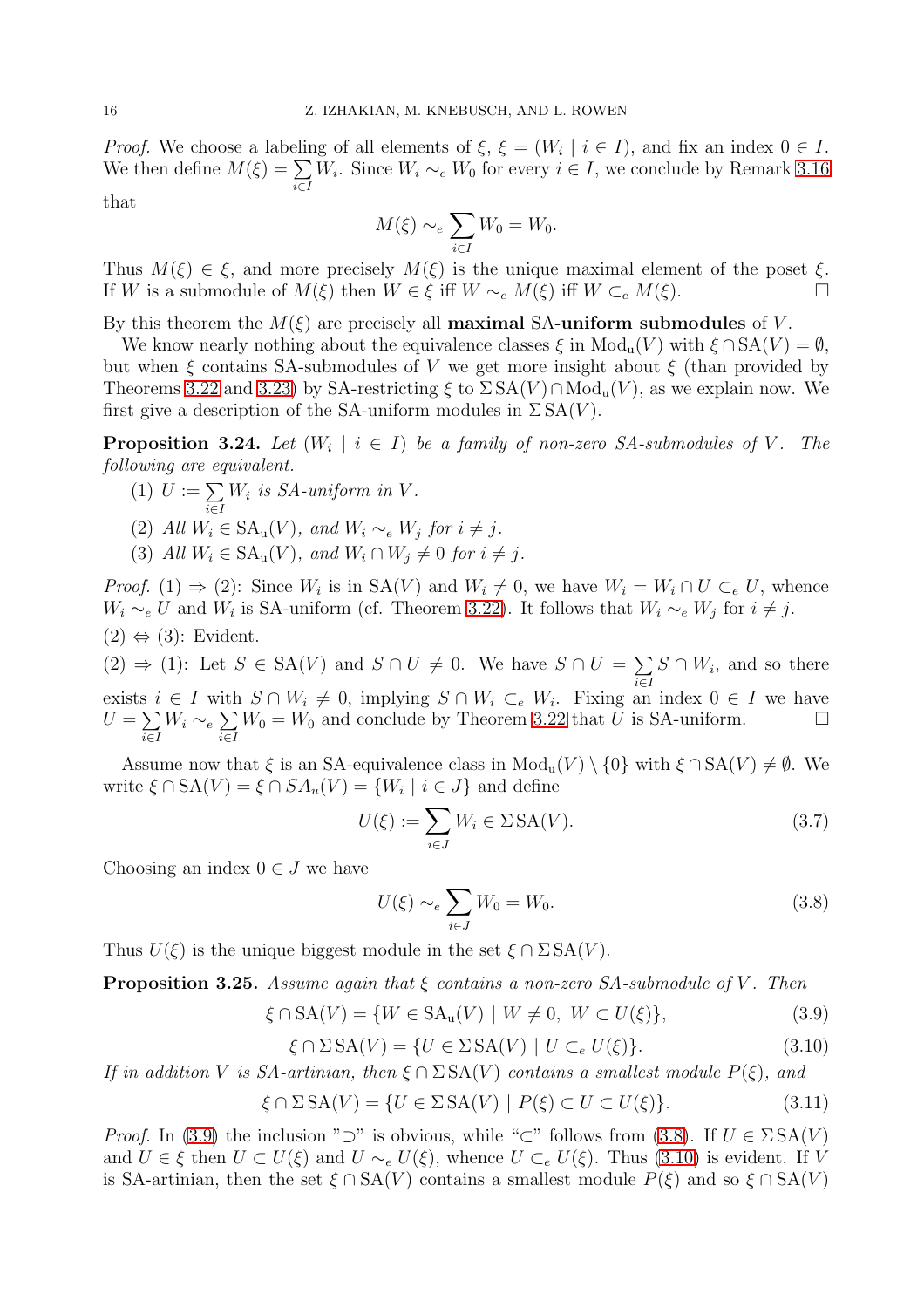is the set of all  $U \in \Sigma \, SA(V)$  with  $P(\xi) \subset_e U \subset_e U(\xi)$ . Since we know that  $P(\xi) \subset_e U(\xi)$ the " $e$ " in these inclusions can be omitted.

<span id="page-16-2"></span>**Lemma 3.26.** Assume that S and T are non-zero SA-uniform SA-submodules of V. Then  $S \sim_e T$  iff  $S \cap T \neq 0$ .

*Proof.* If  $S \sim_e T$ , then  $S \cap T \subset_e S$  and thus certainly  $S \cap T \neq 0$ . Conversely, if  $S \cap T \neq 0$ then, due to the SA-uniformity of S and T, we have  $S \cap T \subset_e S$  and  $S \cap T \subset_e T$ , and so  $S \sim_e T$ .

## <span id="page-16-3"></span>Theorem 3.27.

- a) Assume that  $(T_i \mid i \in I)$  is a maximal orthogonal family of non-zero SA-uniform submodules of V. Then  $(T_i \mid i \in I)$  is a system of representatives of all SA-equivalence classes in  $SA_u(V) \setminus \{0\}$ .
- b) If  $(S_j | j \in J)$  is a second such family, then there is a bijection  $\lambda: I \to J$  with  $T_i \sim_e S_{\lambda(i)}$  for all  $i \in I$ , and  $\sum$ i∈I  $T_i \sim_e \sum$ j∈J  $S_j$  .

*Proof.* This is an immediate consequence of the preceding Lemma [3.26.](#page-16-2)

We are ready to define an invariant for R-modules lacking zero sums.

<span id="page-16-0"></span>**Definition 3.28.** The **SA-uniformity dimension**  $\dim_{\text{sau}}(V)$  of V is the cardinality of the set of all SA-equivalence classes of nonzero SA-uniform submodules of V. In other terms,

$$
1 + \dim_{\text{sau}}(V) = \text{card}(SA_u(V)/\sim_e).
$$

(In particular,  $\dim_{\text{sau}}(V) = 0$  iff V does not contain any non-zero SA-uniform submodule.)

Theorem [3.27](#page-16-3) provides the following more elementary description of this invariant.

**Corollary 3.29.** dim<sub>sau</sub> $(V)$  is the cardinality |I| of any maximal orthogonal family  $(T_i | i \in$ I) of non-zero SA-uniform submodules of V .

<span id="page-16-1"></span>**Theorem 3.30.** Assume that  $(V_{\lambda} | \lambda \in \Lambda)$  is a family of SA-submodules of V with  $\sum$ λ∈Λ  $V_{\lambda} = V.$ 

a) Then

<span id="page-16-4"></span>
$$
\dim_{\text{sau}}(V) \le \sum_{\lambda \in \Lambda} \dim_{\text{sau}}(V_{\lambda}).\tag{3.12}
$$

b) If in addition the family  $(V_\lambda)$  is orthogonal (i.e.,  $V_\lambda \cap V_\mu = 0$  for  $\lambda \neq \mu$ ), then we have equality,

<span id="page-16-5"></span>
$$
\dim_{\text{sau}}(V) = \sum_{\lambda \in \Lambda} \dim_{\text{sau}}(V_{\lambda}). \tag{3.13}
$$

Proof. a): Let a non-zero SA-uniform module S be given. Then

$$
S = \sum_{\lambda \in \Lambda} S \cap V_{\lambda},
$$

and thus  $S \cap V_\lambda \neq 0$  for at least one index  $\lambda$ . This implies that  $S \cap V_\lambda \in SA_u(V_\lambda)$  and  $S \sim_e S \cap V_\lambda$ . Thus the natural map

$$
\bigcup_{\lambda \in \Lambda} (\text{SA}_{\text{u}}(V_{\lambda}) \setminus \{0\}) / \sim_e \implies (\text{SA}_{\text{u}}(V) \setminus \{0\}) / \sim_e
$$

is surjective. Comparing cardinalities gives the first claim [\(3.12\)](#page-16-4).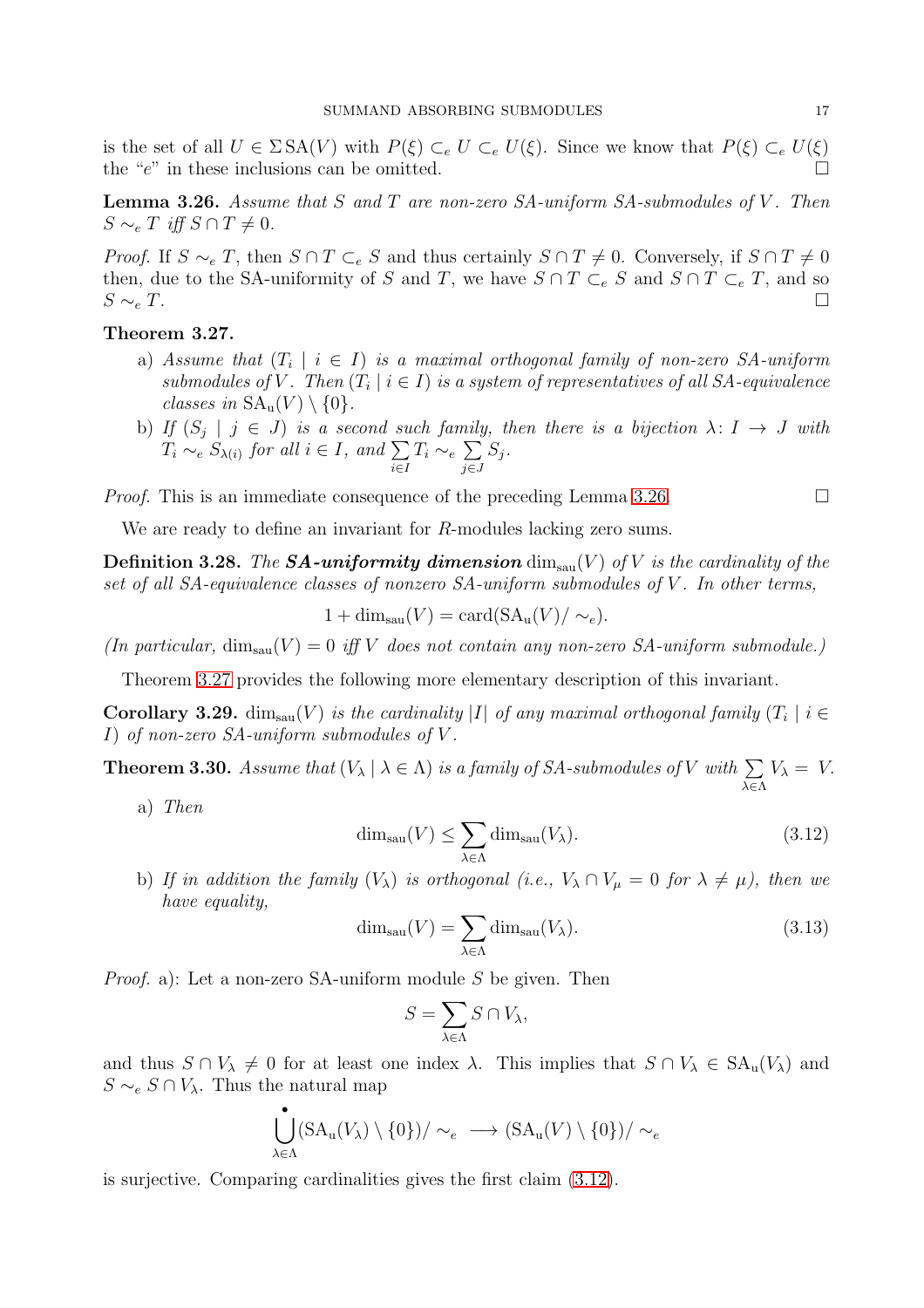b): If  $V_\lambda \cap V_\mu = 0$  for  $\lambda \neq \mu$ , then any two non-zero modules  $S \in SA(V_\lambda)$ ,  $T \in SA(V_\mu)$ have intersection zero and thus certainly are not SA-equivalent. Thus now the map (∗) is also injective, and in  $(3.12)$  holds equality.

**Remark 3.31.** It is clear that for every  $SA$ -submodule  $V'$  of  $V$  we have

$$
\dim_{\text{sau}}(V') \le \dim_{\text{sau}}(V).
$$

Thus we can complement [\(3.12\)](#page-16-4) by the inequality

<span id="page-17-1"></span>
$$
\sup_{\lambda \in \Lambda} \dim_{\text{sau}}(V_{\lambda}) \le \dim_{\text{sau}}(V). \tag{3.14}
$$

If  $\dim_{\text{sal}}(V)$  is infinite it follows from  $(3.12)$ ,  $(3.14)$  that

$$
\dim_{\text{sau}}(V) = \max_{\lambda \in \Lambda} \dim_{\text{sau}}(V_{\lambda}) = \sum_{\lambda \in \Lambda} \dim_{\text{sau}}(V_{\lambda}).
$$

<span id="page-17-0"></span>In a similar vein we see, in the case that the set  $\Lambda$  is finite, that  $\dim_{\text{sau}}(V)$  is finite iff  $\dim_{\text{san}}(V_\lambda)$  is finite for each  $\lambda$ . Then [\(3.13\)](#page-16-5) holds iff the family  $(V_\lambda \mid \lambda \in \Lambda)$  is orthogonal.

4.  $SA_f$ -HEREDITARY MODULES WITH SA-Kdim

By working only with finitely generated  $SA$ -submodules of  $V$ , we obtain results on a wide class of submodules U of V, to be put to use in §[5](#page-19-0) and §[6.](#page-22-0) Throughout §[4–](#page-17-0)§[6,](#page-22-0) we assume for simplicity that the  $R$ -module  $V$  is LZS.

# Definition 4.1.

- a) We say that the R-module V is  $SA_f$ -hereditary if for any submodule  $W \in SA_f(V)$ ,  $W' \in SA_f(V)$  for all  $W' \in SA(V)$  with  $W' \subset W$ .
- b) We say that V is **finitely** SA-**accessible**  $\ell = SAF$ **-accessible** for short) if V is both  $SA_f$ -hereditary and  $SA-Kdim(V)$  exists.

Note that if V is finitely generated and  $SA_f$ -hereditary, then  $SA(V) = SA_f(V)$ . We present some ways to obtain new SAF-accessible modules from old ones.

<span id="page-17-3"></span>**Proposition 4.2.** Assume that V is an R-module and  $(V_i \mid i \in I)$  is a family of submodules of V with  $V = \bigcup_{i \in I} V_i$ . Assume that this family is upwardly directed, i.e., for every  $i, j \in I$ there is some  $k \in I$  with  $V_i \subset V_k$ ,  $V_j \subset V_k$ . Then, if every  $V_i$  is  $SA_f$ -hereditary, V also is  $SA_f$ -hereditary; and if every  $SA_f$ -Kdim $(V_i) \leq \theta$ , then V also has  $SA_f$ -Kdim  $\leq \theta$ .

*Proof.* a): Assume that the  $V_i$  are  $SA_f$ -hereditary. Let  $W \in SA_f(V)$ ,  $W' \in SA(V)$  and  $W' \subset W$ . Since W is finitely generated, there exists some  $i \in I$  with  $W \subset V_i$ . Both W and W' are in  $SA(V)$ , and so are SA in  $V_i$ . Because  $V_i$  is  $SA_f$ -hereditary and W is finitely generated, W′ also is finitely generated.

b): Assume now that V has  $SA_f$ -Kdim  $\leq \theta$ . Given a descending chain  $(W_i \mid i \in I)$  in  $SA_f(V)$  then for any  $W_0$  there exist some  $i \in I$  with  $W_0 \in SA_f(V_i)$ . By the same argument as above all  $W_i \in SA_f(V_i)$  for all  $i > i_0$ . Since  $SA_f$ -Kdim $(V_i) \leq \theta$ , the chain is  $\theta$ -stable.  $\Box$ 

For later reference we also quote an obvious fact.

<span id="page-17-2"></span>**Lemma 4.3.** Assume again that V is the union of an upward directed family  $(V_i \mid i \in I)$  of submodules. If U is a finitely generated submodule of V then  $U \subset V_i$  for some  $i \in I$ .

<span id="page-17-4"></span>**Proposition 4.4.** Assume that a direct decomposition  $V = \bigoplus_{i \in I} V_i$  of an R-module V is given. If each  $V_i$  is  $SA_f$ -hereditary, then V is  $SA_f$ -hereditary. If each  $SA_f$ -Kdim $(V_i) \leq \theta$ , then V has  $SA_f$ -Kdim  $\leq \theta$ .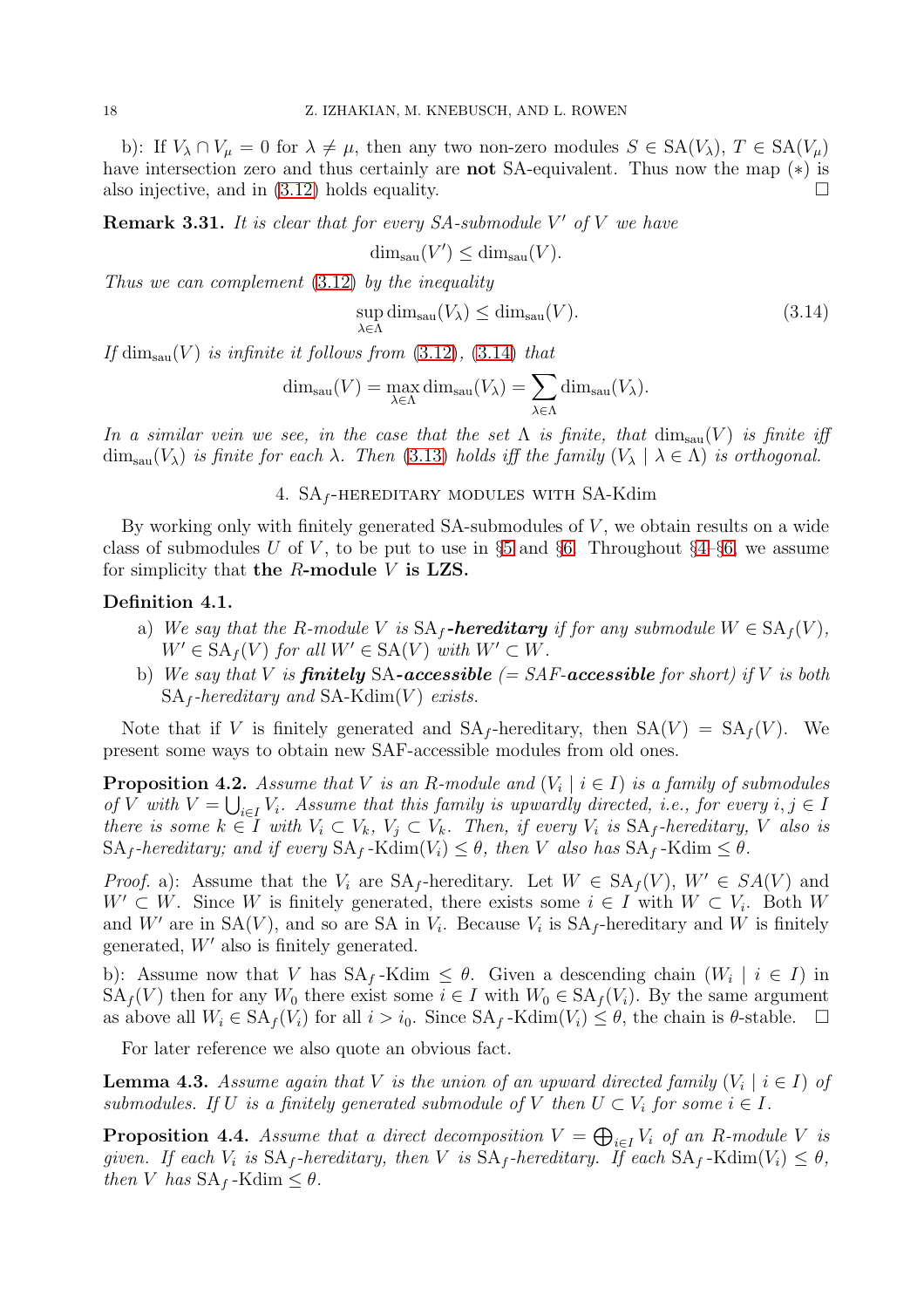Proof. a) It is immediate from the definition of the summand absorbing property (cf. [\(SA\)](#page-1-0)) that the SA-submodules of V are the direct sums  $\bigoplus_{i\in I} W_i$  with each  $W_i$  an SA-submodule of  $V_i$ . It follows by use of Lemma [4.3,](#page-17-2) that the finitely generated SA-submodules of  $V$  are the direct sums  $\bigoplus_{i\in J} W_i$  with  $W_i \in SA_f(V_i)$  and  $J \subset I$  finite.

b) If the modules  $V_i$  are  $SA_f$ -hereditary and  $W = \bigoplus_{i \in J} W_i \in SA_f(V)$ , then every SAsubmodule W' of W has the form  $W' = \bigoplus_{i \in J} W'_i$  with  $W'_i \subset W_i$ , and so  $W'_i \in SA_f(V_i)$ , whence  $W' \in SA_f(V)$ . Thus V is  $SA_f$ -hereditary.

c) Assume now that each  $SA_f$ -Kdim $(V_i) \leq \theta$  and I is finite. Let  $(W'_k \mid k \in \mathbb{N}_0)$  be a decreasing chain in  $SA_f(V)$ . We want to verify that this chain is  $\theta$ -stable. We have  $W'_k = \bigoplus_{i \in I} W'_{i,k}$ with  $W'_{i,k} \in SA_f(V_i)$ . Since  $SA_f$ -Kdim $(V_i) \leq \theta$ , each chain  $(W'_{i,k} \mid k \in \mathbb{N}_0)$  is  $\theta$ -stable. It follows that the chain  $(W'_k)$  is  $\theta$ -stable. This proves that V has  $SA_f$ -Kdim  $\leq \theta$  for I finite. If I is infinite, and all  $SA_f$ -Kdim $(V_i) \leq \theta$ , then for every finite  $J \subset I$  the submodule  $V_J := \bigoplus_{i \in J} V_i$  has  $SA_f$ -Kdim  $\leq \theta$ , as proved. Invoking Proposition [4.2](#page-17-3) we see that V has  $SA_f$ -Kdim  $\leq \theta$ .

<span id="page-18-1"></span>**Theorem 4.5.** Assume that U is an  $\Sigma$  SA<sub>f</sub>-submodule of an R-module V.

a) If V is  $SA_f$ -hereditary, then U is  $SA_f$ -hereditary, and

<span id="page-18-0"></span>
$$
\Sigma S A_f(U) = \{ X \in \Sigma S A_f(V) \mid X \subset U \}. \tag{4.1}
$$

b) If  $V$  is SAF-accessible then  $U$  is SAF-accessible.

*Proof.* We choose a family  $(W_i \mid i \in I)$  in  $SA_f(V)$  with  $U = \sum_{i \in I} W_i$ . a): Let  $W \in SA_f(U)$ ,  $W' \in SA(U)$  and  $W' \subset W$ . Then

$$
W = \sum_{i \in I} W \cap W_i , \quad W' = \sum_{i \in I} W' \cap W_i.
$$

Every  $W_i$  is in SA(U) and so  $W \cap W_i$  and  $W' \cap W_i$  are in SA(U). These modules are contained in the SA-submodule  $W_i$  of U and so are SA in  $W_i$ . Since  $W_i$  is SA in V, they are SA in V. Moreover, since V is  $SA_f$ -hereditary, all the modules  $W \cap W_i$ ,  $W' \cap W_i$  are finitely generated. Since  $W = \sum_{i \in I} W \cap W_i$  this proves that W is an SA<sub>f</sub>-sum in V, whence  $SA_f(U) \subset \Sigma SA_f(V)$ , and thus

$$
\Sigma \, \text{SA}_f(U) \subset \Sigma \, \text{SA}_f(V).
$$

On the other hand, every  $SA_f$ -submodule X of V which is contained in U is a  $SA_f$ -sum in  $U$ . This proves assertion  $(4.1)$ .

Moreover, if I is finite, we conclude from  $W' = \sum_{i \in I} W' \cap W_i$  that  $W' \in SA_f(U)$ , since all  $W' \cap W_i \in SA_f(U)$ . This proves for I finite that U is  $SA_f$ -hereditary. If I is infinite, then the R-module  $U_J := \sum_{i \in J} W_i$  is  $SA_f$ -hereditary for every finite  $J \subset I$ . Invoking Proposition [4.2](#page-17-3) we see that U is  $SA_f$ -hereditary.

b): Assume now that V is SAF-accessible. We first consider the case that I is finite. We proceed as in the last part of the proof of Proposition [4.4.](#page-17-4) Assume that  $(W'_{k} \mid k \in \mathbb{N}_{0})$  is a decreasing chain in  $SA_f(U)$  with  $W'_0 = W$ . For every  $i \in I$  the modules  $W_i \cap W'_k$  are SA<sub>f</sub>-submodules of V, as just proved, and so  $(W_i \cap W'_k \mid k \in \mathbb{N}_0)$  is a decreasing chain in  $SA_f(V)$ . Since V has  $SA_f$ -Kdim  $\leq \theta$ , all these chains  $(W'_i \cap W'_k \mid k \in \mathbb{N})$  with i running through the finite set I, are  $\theta$ -stable. Since  $W'_k = \sum_{i \in I} W \cap W'_k$  it follows that the chain  $(W'_{k} \mid k \in \mathbb{N})$  is  $\theta$ -stable. This proves that U has  $SA_{f}$ -Kdim  $\leq \theta$  and so is SAF-accessible.

If I is infinite, then for any finite  $J \subset I$  the module  $U_J = \sum_{i \in J} W_i$  is SAF-accessible, and so U is SAF-accessible by Proposition [4.2.](#page-17-3)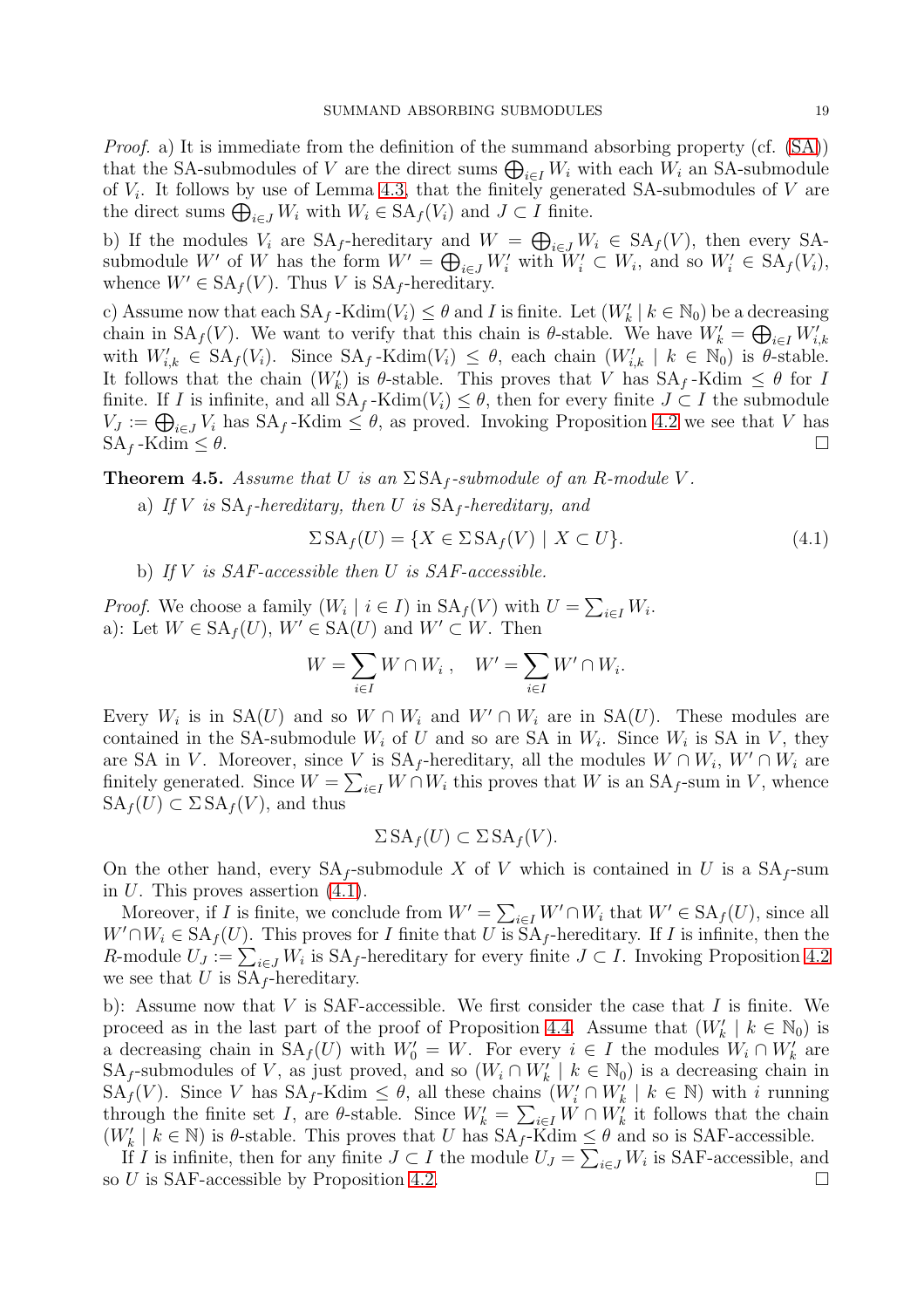## <span id="page-19-0"></span>20 Z. IZHAKIAN, M. KNEBUSCH, AND L. ROWEN

#### 5. The height filtration

Again let V be any LZS module over a semiring R.

<span id="page-19-2"></span>**Definition 5.1.** Given a submodule U and an SA-submodule W of V, we say that U **dominates** W, if W is contained in the convex hull  $\widehat{U}$  of U in V, i.e., in the smallest SAsubmodule of V containing U, cf. Proposition [1.8.](#page-2-2)

Let On denote the set of ordinal numbers of cardinality  $\leq 2^{2^{|V|}}$ . In §[6](#page-22-0) we will gain some insight in the dominance relation for submodules  $W, U \in \Sigma S A_f(V)$  (cf. Notations [3.8\)](#page-11-2) by use of a "height function"

$$
h: \Sigma \, \text{SA}_f(V) \to \text{On},
$$

to be established now. The modules  $V$ , in which this works well, are the SAF-accessible modules defined in §[4.](#page-17-0)

We first construct a family  $(V_t^0 \mid t \leq \omega)$  and a strictly increasing chain  $V_0 \subsetneq V_1 \subsetneq \cdots \subsetneq V_\omega$ in  $\Sigma S A_f(V)$ , indexed by ordinal numbers. We proceed by transfinite induction. We do not assume anything about the R-module V, except that V is LZS, as always, but it seems that the construction is really useful only if V has some SA-Kdim.

## <span id="page-19-1"></span>Construction 5.2. Let

$$
V_0 := V_0^0 = \{0\},
$$
  
\n
$$
V_1^0 := the sum of all minimal W \neq 0 in SA_f(V),
$$
  
\n
$$
V_1 := V_0 + V_1^0 = V_1^0.
$$

Assume that  $V_s^0$  and  $V_s$  are already defined for all  $s < t \in \text{On}$ .

- A) Assume that t is not a limit ordinal, so  $t = \tau + 1$  for a unique  $\tau \in \text{On}$ . Case I: There exists **no** SA-critical  $W \in SA_f(V)$  with  $W \not\subset V_{\tau}$ . The construction
	- stops with  $\omega := \tau$ . Case II: Otherwise. We define  $V_t^0 = V_{\tau+1}^0$  as the sum of all  $W \in SA_f(V)$  which are SA-critical and not contained in  $V_{\tau}$ , and define  $V_t := V_{\tau} + V_{\tau+1}^0$ .
- B) Assume that t is a limit ordinal. We put  $V_t^0 = \{0\}$ ,  $V_t = \bigcup$ s<t  $V_s$  .

Note that  $V_s \subsetneq V_t$  for all  $s < t \leq \omega$ , and that all modules  $V_t^0$  and  $V_t$  are elements of  $\Sigma S A_f(V)$ . The strictly ascending chain  $(V_t)$  stops with a module  $V_\omega$ ,  $\omega \in \Omega$ , which may or may not be a limit ordinal.

#### Definition 5.3.

- a) The **height**  $h_V(U)$  of a submodule U of V with  $U \subset V_\omega$  is the minimum of all ordinals  $t \leq \omega$  with  $U \subset V_t$ . This minimum exists, since the set  $\{t \in \text{On} \mid t \leq \omega\}$  is well ordered.
- b) Clearly, if  $U \subset V_\omega$  and  $t \in O_n$ ,  $t \leq \omega$ , then

$$
h_V(U) \le t \quad \Leftrightarrow \quad U \subset V_t. \tag{5.1}
$$

We call the family  $(V_t | t \leq \omega)$  the **height filtration in** V (or: **of**  $V_{\omega}$ ).

Given any module V over a semiring R we denote by  $\tilde{V}$  the sum of all  $W \in SA_f(V)$ . This is the **top element** of the poset  $\Sigma S A_f(V)$ . Clearly  $\widetilde{V}$  is also the union of all  $U \in \Sigma_f S A_f(V)$ (cf. Notations [3.8\)](#page-11-2). If V is finitely generated then, of course,  $\widetilde{V}=V$ .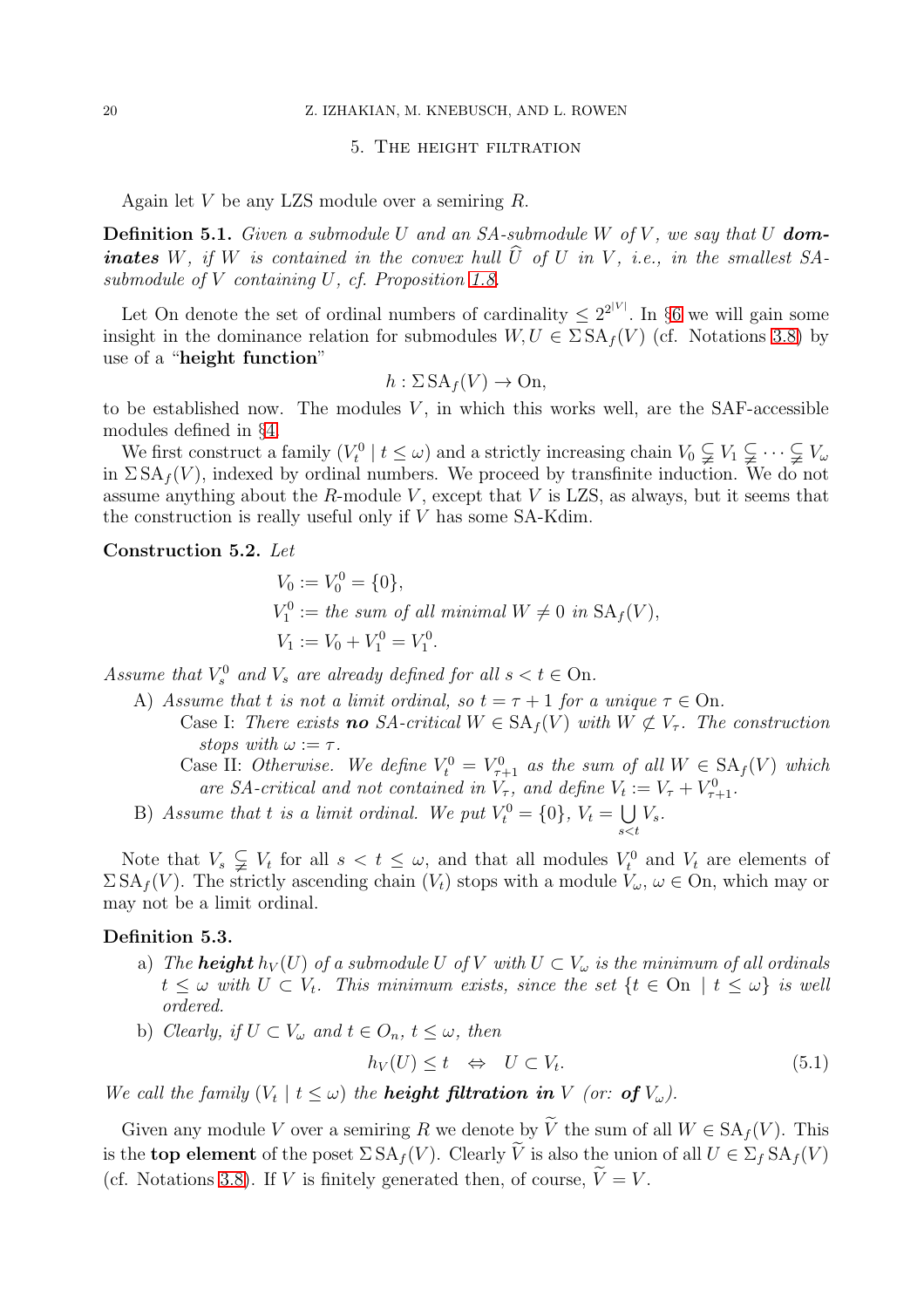<span id="page-20-0"></span>**Theorem 5.4.** Assume that  $SA-Kdim(V) \leq \theta$ . Then  $V_{\omega}$  coincides with the maximal  $SA_f$  $sum \ \widetilde{V}$  in V.

*Proof.* Clearly  $V_{\omega} \subset V$ . Suppose that  $V_{\omega} \neq V$ . Then there exists some  $W \in SA_f(V)$  with  $W \not\subset V_\omega$  Since SA-Kdim $(V) \leq \theta$ , there exists some SA-critical  $W' \in SA_f(V)$  with  $W' \subset W$ , with  $W' \not\subset V_\omega$ . But this contradicts the definition of  $V_\omega$ . Thus  $V_\omega = \widetilde{V}$ .

In the following we usually write  $h(U)$  instead of  $h_V(U)$ , whenever it is clear from the context, which  $R$ -module  $V$  is under consideration. We concentrate on a study of the heights of the  $SA_f$ -sums in V. We will assume almost everywhere that  $SA-Kdim(V) < \theta$ , so that we catch all  $SA_f$ -sums in the height filtration due to Theorem [5.4.](#page-20-0)

**Proposition 5.5.** Assume that SA-Kdim(V)  $\leq \theta$ . Assume furthermore that  $(U_\lambda \mid \lambda \in \Lambda)$ is a family in  $\Sigma$  SA<sub>f</sub>(V) and  $U := \sum$ λ∈Λ  $U_{\lambda}$ . Then

$$
h(U) = \sup_{\lambda \in \Lambda} h(U_{\lambda}).
$$
\n(5.2)

*Proof.* Let  $t := h(U)$ . Of course  $h(U_\lambda) \leq t$  for all  $\lambda \in \Lambda$ . Suppose there exists an ordinal number  $\tau < t$  with  $h(U_\lambda) \leq \tau$  for all  $\lambda \in \Lambda$ . Then  $U_\lambda \subset V_\tau$  for all  $\lambda$ , and so  $U \subset V_\tau$ . But this means that  $h(U) \leq \tau$ , a contradiction. Thus t is the least upper bound of  $(h(U_\lambda) | \lambda \in \Lambda)$ .  $\Box$ 

Corollary 5.6. Assume again that  $SA-Kdim(V) \leq \theta$  and  $(U_\lambda \mid \lambda \in \Lambda)$  is a family in  $\Sigma$ SA<sub>f</sub>(V). Assume furthermore that the height of  $U := \sum$ λ∈Λ  $U_{\lambda}$  is **not** a limit ordinal. Then

$$
h(U) = \max_{\lambda \in \Lambda} h(U_{\lambda}).
$$
\n(5.3)

*Proof.* Let  $t := h(U)$ ,  $t_{\lambda} := h(U_{\lambda})$  for  $\lambda \in \Lambda$ . Then  $\sup_{\lambda \in \Lambda} t_{\lambda} = r$ , as we have seen. If t is not a limit ordinal, this implies that there exists  $\lambda \in \Lambda$  with  $t_{\lambda} = t$ .

In the following proposition we do not need the assumption that  $SA-Kdim(V) \leq \theta$ .

Proposition 5.7. Assume that U is a sum of finitely many finitely generated SA-submodules of V (i.e.,  $U \in \Sigma_f \, \text{SA}_f(V)$ , cf. Definition [3.8\)](#page-11-2). Then  $h(U)$  is not a limit ordinal.

*Proof. U* has a finite system S of generators,  $S = \{s_1, \ldots, s_m\}$ . For each  $i \in \{1, \ldots, m\}$ there is a smallest ordinal  $t_i$  with  $s_i \in V_{t_i}$ , and clearly  $t_i$  is not a limit ordinal. Let  $t_k$  denote the largest of the  $t_i$ . This is the smallest ordinal  $\tau$  of  $\leq \omega$  with  $S \subset V_{\tau}$ , whence  $U \subset V_{\tau}$ . Thus  $h(U) = t_k$ .

## Definition 5.8.

- a) Assume that t is an ordinal number with  $t \leq \omega$ , and that t is not a limit ordinal. As common we denote the ordinal number  $\tau$  with  $\tau + 1 = t$  by  $t - 1$ . We call a module  $W \in SA_f(V)$  t-**critical**, if W is SA-critical with  $W \not\subset V_{t-1}$ . We denote the set of all t-critical  $SA_f$ -modules in V by  $SA_t(V)$ .
- b) If  $\tau \leq \omega$  is a limit ordinal we put  $SA_{\tau}(V) := \emptyset$ . We furthermore define

$$
SA_{\min}(V) := \bigcup_{t \le \omega} SA_t(V),
$$

and we call the elements of this set the **height-critical**  $SA_f$ -submodules of V.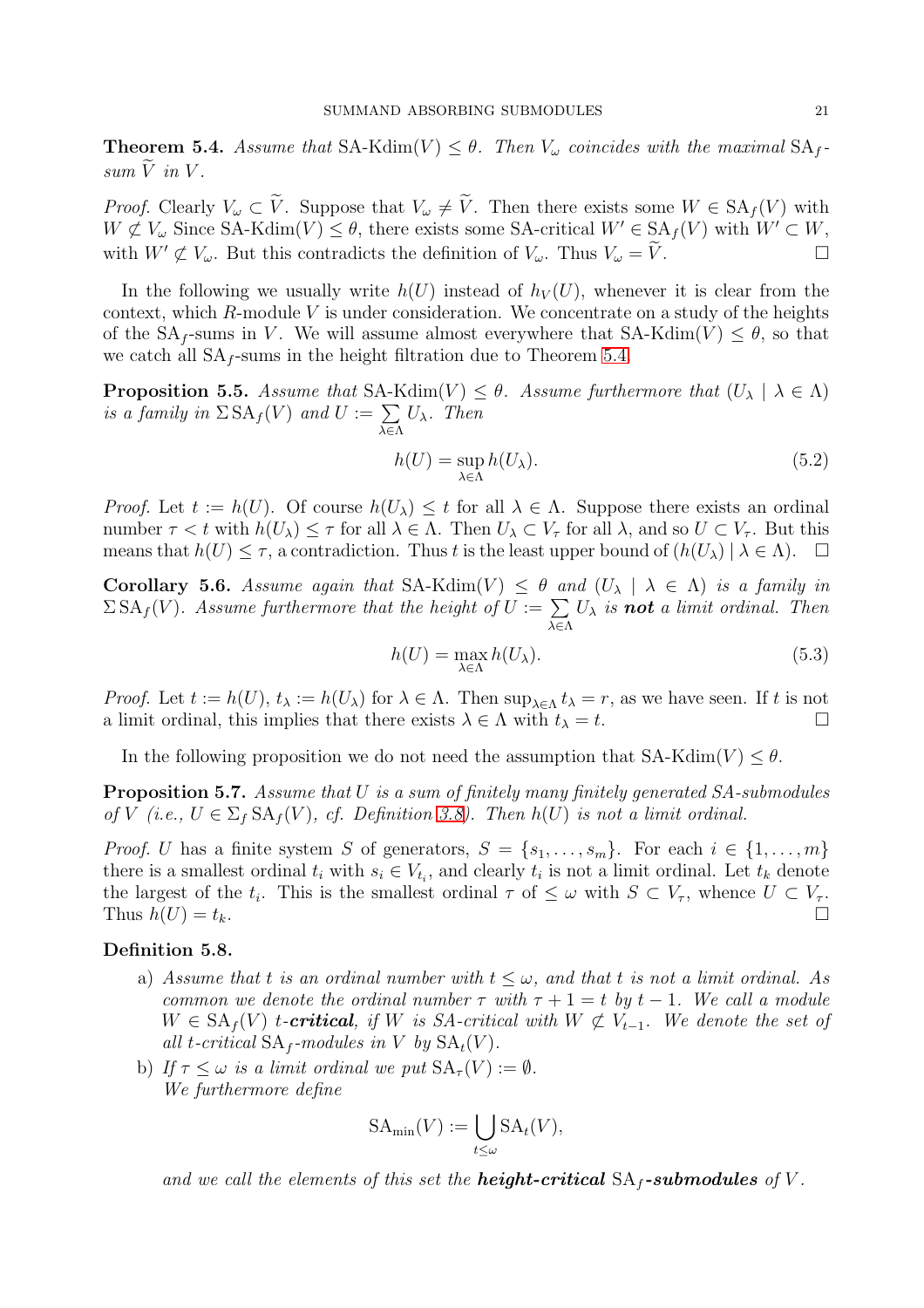**Theorem 5.9.** Assume that V is  $SAF$ -accessible, and that U is an  $SA$ -submodule of V of height  $h(U) = t$ . Then for any  $\tau \leq t$  the following holds:

<span id="page-21-0"></span>
$$
SA_{\tau}(U) = \{ W \in SA_{\tau}(V) \mid W \subset U \},\tag{5.4}
$$

<span id="page-21-1"></span>
$$
U_{\tau} = U \cap V_{\tau}.\tag{5.5}
$$

*Proof.* We verify this by induction on  $\tau$ . For  $\tau = 0$  both assertions are obvious. Let  $\tau > 0$ , and assume first that  $\tau$  is not a limit ordinal and [\(5.4\)](#page-21-0), [\(5.5\)](#page-21-1) are true for  $\tau - 1$ . If W is an SA-submodule of  $U$ , then

$$
W \in \text{SA}_f(V) \iff W \in \text{SA}_f(U),
$$

since U is in SA(V). We conclude from  $U_{\tau-1} = U \cap V_{\tau-1}$  that  $W \in SA_{\tau}(U)$  iff  $W \not\subset U_{\tau-1}$ iff  $W \not\subset V_{t-1}$  iff  $W \in SA_{\tau}(V)$ . This proves [\(5.4\)](#page-21-0) for the ordinal  $\tau$ . Let  $\{W_i \mid i \in I\}$  denote the set of all  $\tau$ -critical submodules of U and  $\{W'_k \mid k \in K\}$  denote the set of  $\tau$ -critical submodules of  $V$  not contained in  $U$ . Thus

$$
U_{\tau} = U_{\tau-1} + \sum_{i \in I} W_i,
$$
  

$$
V_{\tau} = V_{\tau-1} + \sum_{i \in I} W_i + \sum_{k \in K} W'_k,
$$

whence

$$
U \cap V_{\tau} = U \cap V_{\tau-1} + \sum_{i \in I} W_i + \sum_{k \in K} U \cap W'_k
$$
  
= 
$$
U_{\tau-1} + \sum_{i \in I} W_i + \sum_{k \in K} U \cap W'_k
$$
  
= 
$$
U_{\tau} + \sum_{k \in K} U \cap W'_k.
$$

Now  $U \cap W'_{k} \in SA_f(V)$  since V is  $SA_f$ -hereditary and  $U \cap W'_{k} \subsetneq W'_{k}$ . Due to the  $\tau$ criticality of  $W'_k$  it follows that  $U \cap W'_k \subset V_{\tau-1}$ , and thus  $U \cap W'_k \subset U \cap V_{\tau-1} = U_{\tau-1}$ , so that altogether we obtain that  $U \cap V_{\tau} = U_{\tau}$ .

Assume finally that  $\tau$  is a limit ordinal. Then  $SA_{\tau}(U) = SA_{\tau}(V) = \emptyset$ , and so [\(5.4\)](#page-21-0) holds trivially. By induction hypothesis  $U \cap V_{\sigma} = U_{\sigma}$  for  $\sigma < \tau$ . Thus

$$
U \cap V_{\tau} = U \cap \left(\sum_{\sigma < \tau} V_{\sigma}\right) = \sum_{\sigma < \tau} U \cap V_{\sigma} = \sum_{\sigma < \tau} U_{\sigma} = U_{\tau},
$$

which proves  $(5.5)$ .

<span id="page-21-2"></span>**Corollary 5.10.** Assume again that V is SAF-accessible. Let  $U \in \Sigma S A_f(V)$ . Recall from Theorem [4.5.](#page-18-1)(b) that U is SAF-accessible. Let  $t := h_V(U)$ .

a) If  $U' \in \Sigma \, SA_f(U)$  then  $U' \in \Sigma \, SA_f(V)$  and  $h_U(U') = h_V(U')$ . In particular  $t = h_U(U)$ . b) U is the sum of all modules  $W \in SA_{\tau}(V)$  with  $W \subset U, \tau \leq t$ .

*Proof.* a): The height  $h_U(U')$  is the minimal ordinal  $\tau$  such that  $U' \subset U_{\tau}$ . Since  $U_{\tau} = U \cap V_{\tau}$ (cf. [\(5.5\)](#page-21-1)), this is also the minimal ordinal  $\tau$  with  $U' \subset V_{\tau}$ , and so  $h_U(U') = h_V(U')$ .

b): We have  $t = h_U(U)$ . Now U is the sum of all  $W \in SA_\tau(U)$  with  $\tau \leq t$ , as is clear by Construction [5.2](#page-19-1) and Theorem [5.4.](#page-20-0) By [\(5.4\)](#page-21-0) these are the  $W \in SA_{\tau}(V)$  with  $W \subset U$ and  $\tau \leq t$ .

$$
\qquad \qquad \Box
$$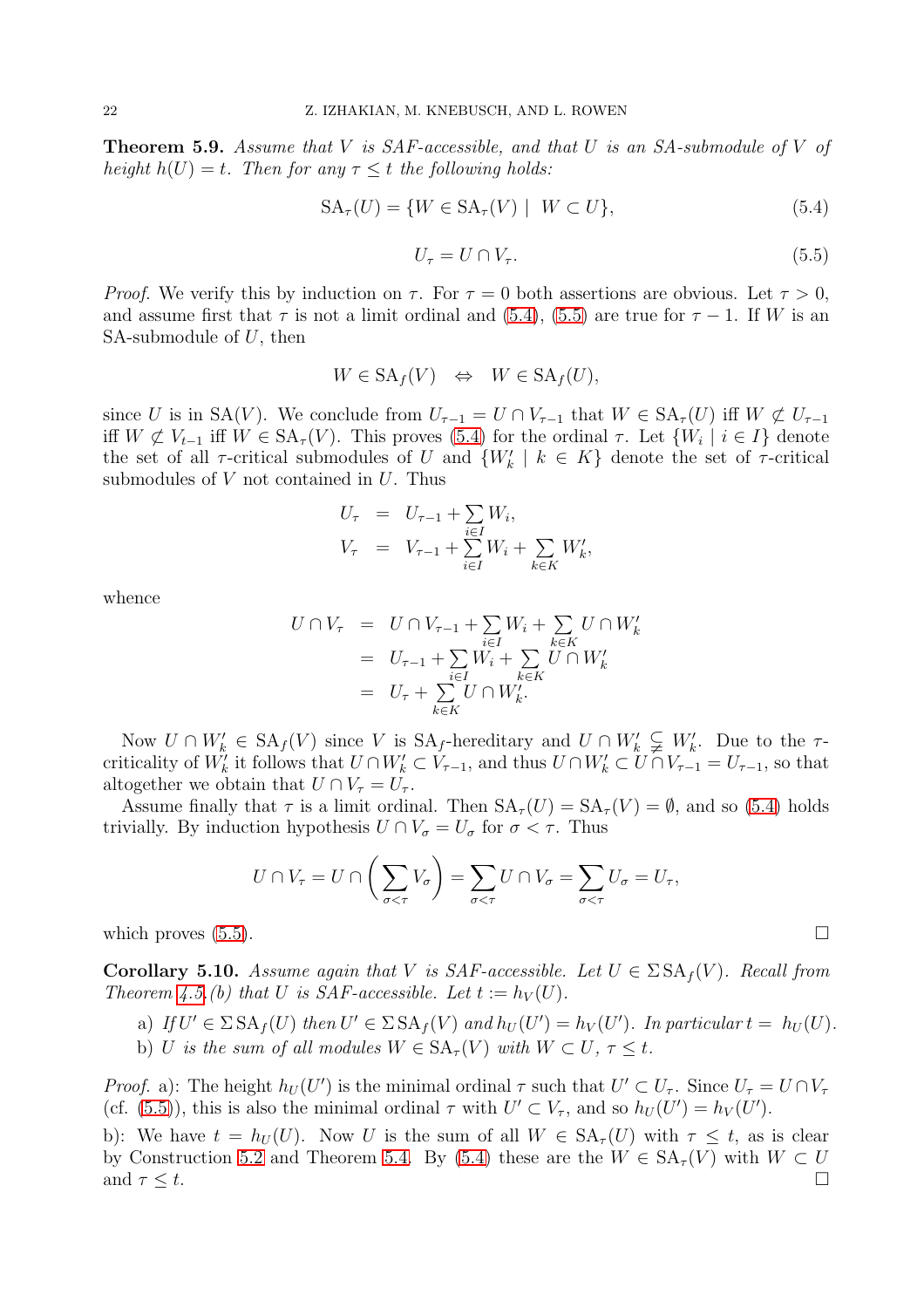6. PRIMITIVE  $SA_f$ -MODULES

<span id="page-22-0"></span>Definition 6.1. Assume that SA-Kdim(V)  $< \theta$ .

a) We call a module  $W \in SA_f(V)$  primitive in V if W is  $\tau$ -critical for some  $\tau \leq \omega$ (and so  $W \subset V^0_\tau$ ,  $h(W) = \tau$ ), but  $W \not\subset V_{\tau-1}$  (i.e., W is **not** dominated by  $V_{\tau-1}$ , cf. Definition [5.1\)](#page-19-2). We define

$$
SA_{\tau, \text{prim}}(V) := \text{ set of all primitive } W \in SA_f(V) \text{ of height } \tau. \tag{6.1}
$$

$$
SA_{\text{prim}}(V) := \bigcup_{\tau \le \omega} SA_{\tau, \text{prim}}(V). \tag{6.2}
$$

b) If 
$$
T \in \Sigma \, \text{SA}_f(V)
$$
,  $h(T) = r$ , we set for  $\tau \leq t$ 

$$
SA_{\text{prim}}(T, V) = \{ W \in SA_{\text{prim}}(V) \mid W \subset T \}
$$
\n(6.3)

and for  $\tau \leq t$ 

$$
SA_{\tau, \text{prim}}(T, V) = \{ W \in SA_{\tau, \text{prim}}(V) \mid W \subset T \}. \tag{6.4}
$$

<span id="page-22-1"></span>**Theorem 6.2.** Assume that V is SAF-accessible. Let  $T, U \in \Sigma S A_f(V)$ . Assume furthermore that all primitive  $SA_f$ -submodules of V, which are contained in T, are also contained in U. Then  $T \subset \widehat{U}$ .

*Proof.* We know by Corollary [5.10.](#page-21-2)(b) that T is the sum of all  $W \in SA_{\tau}(T)$  with  $\tau \leq t :=$ h(T). Furthermore, it is clear by Definition 7.1, that every  $W \in SA<sub>\tau</sub>(T)$  is dominated by the sum  $X_{\tau}$  of all  $W' \in SA_{\text{prim}}(T, V)$  with  $h(W') \leq \tau$ . Since we assume that every  $W' \in \text{SA}_{\text{prim}}(T, V)$  is contained in U, it follows that  $T \subset \left(\sum_{\tau \leq t} X_{\tau}\right)^{\wedge} \subset \widehat{U}$ .

<span id="page-22-2"></span>**Theorem 6.3.** Assume conversely that  $T \subset \widehat{U}$ . Then all primitive  $SA_f$ -submodules of V which are contained in T are contained in U.

Proof. Let  $W \in SA_{\tau,\text{prim}}(T)$  be given, i.e.  $W \in SA_f(V)$ ,  $h(W) = \tau$ ,  $W \subset T$ ,  $W$  primitive in V. We have  $W \subset V^0_\tau$ ,  $W \not\subset V_{\tau-1}$ , but  $W \subset \hat{U}$ . This is only possible if  $W \subset U$  (and so  $W \in \mathrm{SA}_{\tau,\mathrm{prim}}(U)$ .

**Definition 6.4.** The **primitivity socle** prsoc(T) of a module  $T \in \Sigma SA_f(V)$  is the sum of all primitive  $SA_f$ -submodules W of V contained in T.

We state an immediate consequence of Theorems [6.2](#page-22-1) and [6.3.](#page-22-2)

<span id="page-22-3"></span>**Corollary 6.5.** Assume that V is SAF-accessible. For modules  $T, U \in \Sigma S A_f(V)$  the following are equivalent:

- (1)  $\widehat{T} \subset \widehat{U}$ ,
- $(2)$   $T \subset \widehat{U}$ ,
- (3)  $\text{prsoc}(T) \subset \text{prsoc}(U)$ .

*Proof.* (1)  $\Leftrightarrow$  (2): Obvious, cf. Proposition [1.8.](#page-2-2)  $(2) \Leftrightarrow (3)$ : Clear by Theorems [6.2](#page-22-1) and [6.3.](#page-22-2)

**Proposition 6.6.** Assume again that V is SAF-accessible. Let  $T \in \Sigma S A_f(V)$ . The primitivity socle prsoc(T) is the smallest module  $U \in \Sigma S A_f(V)$  contained in T which dominates T.

*Proof.* Let  $T_0 := \text{prsoc}(T)$ . By definition of the primitivity socle it is evident that  $\text{prsoc}(T_0) =$  $T_0$ , and thus prsoc(T) = prsoc(T<sub>0</sub>). It follows by Corollary [6.5,](#page-22-3) that  $\hat{T} = \hat{T}_0$ , and so  $T_0$ dominates T. If  $U \in \Sigma \, SA_f(V)$  and  $U \subset T \subset \widehat{U}$ , then  $\widehat{U} \subset \widehat{T} \subset \widehat{U}$ , and so  $\widehat{U} = \widehat{T}$ . Again by Corollary 6.5 we conclude that  $\text{prsoc}(U) = \text{prsoc}(T) = T_0$ . Thus certainly  $T_0 \subset U$ . Corollary [6.5](#page-22-3) we conclude that  $\mathrm{prsoc}(U) = \mathrm{prsoc}(T) = T_0$ . Thus certainly  $T_0 \subset U$ .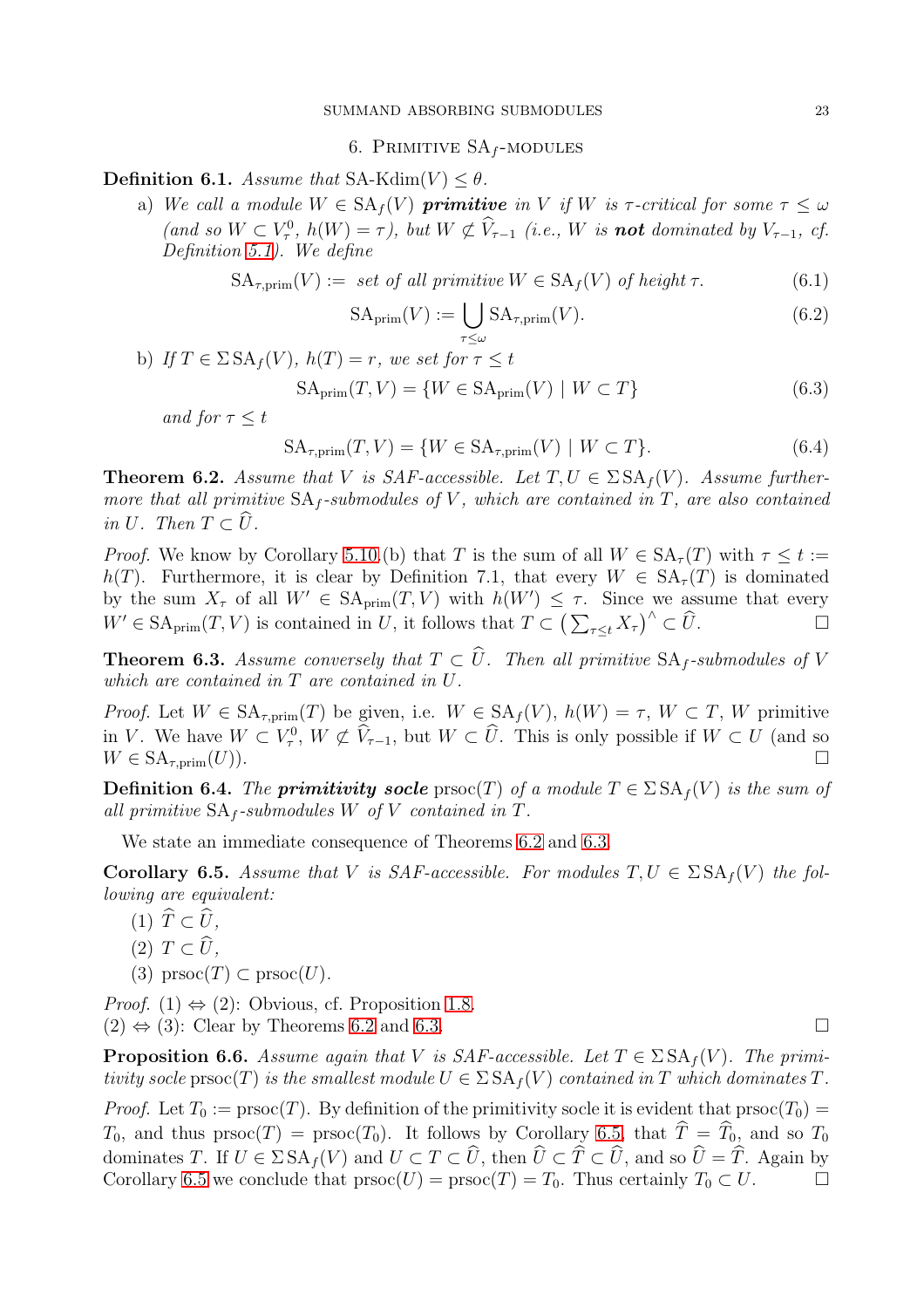## 7. Generating SA-submodules by use of additive spines

<span id="page-23-0"></span>Given an R-module V and a set S of generators of V we want to establish a new set T of generators of  $V$ , which is "small" in some sense if  $S$  is "small", and gives us sets of generators of all SA-submodules W of V in a coherent way. Recall  $SA$ -adapted from Definition [3.6.](#page-11-3)

We will obtain a reasonable SA-adapted set of generators  $T$  from a given set of generators  $S$ by employing the so-called **additive spine** M of a module (Definition [8.1\)](#page-27-3) the semiring R (Definition [7.2\)](#page-23-1). In the special case that both M and S are finite it will turn out that also  $T$ is finite, and so all SA-submodules W of V are generated by  $|T|$  elements.

We first define additive spines of R, state basic facts about them, and give first examples.

Notation 7.1. Given (nonempty) subsets  $A, B$  of  $R$ , we denote the set of products ab with  $a \in A$ ,  $b \in B$  by AB (or  $A \cdot B$ ). Similarly, if  $A \subset R$ ,  $X \subset V$  then AX denotes the set of products ax with  $a \in A$ ,  $x \in X$ . Furthermore  $\sum^{\infty} A$  and  $\sum^{\infty} X$  denote the set of all finite sums of elements of  $A$  in  $R$  and of  $X$  in  $V$  respectively. Admitting also the empty sum of elements of A or X, we always have  $0_R \in \sum^{\infty} A$ ,  $0_V \in \sum^{\infty} X$ . If necessary we write more precisely  $\sum^{\infty}$ R A and  $\sum^{\infty}$ V X instead of  $\sum^{\infty} A$  and  $\sum^{\infty} X$ .

In this notation a set  $S \subset V$  generates the R-module V if  $V = \sum_{i=1}^{\infty} RS$ .

<span id="page-23-1"></span>Definition 7.2. Given a subset M of R,

a) We define the set

$$
M := \{ x \in R \mid \exists y, z \in R : yx \in M, zyx = x \},
$$

which we call the **halo** of  $M$  in  $R$ .

b) If the halo  $\widetilde{M}$  generates R additively, i.e.,  $R = \sum_{n=1}^{\infty} \widetilde{M}$ , we call M an **additive spine** of R.

We state some facts about halos which are immediate consequences of Definition [7.2.](#page-23-1)a.

## <span id="page-23-2"></span>Remarks 7.3.

- i)  $M \subset \widetilde{M}$  for any set  $M \subset R$ .
- ii) If  $M \subset N \subset R$  then  $\widetilde{M} \subset \widetilde{N}$ .
- iii) If  $(M_i \mid i \in I)$  is a family of subsets of R, then

$$
\left(\bigcup_{i\in I}M_i\right)^{\sim}=\bigcup_{i\in I}\widetilde{M}_i.
$$

iv)  ${0}^{\sim} = {0}$  and  $(M \setminus {0})^{\sim} = M$ .

Due to the last remark we may assume in any study of halos that  $0 \in M$  or  $0 \notin M$ , whatever is more convenient.

Here are the perhaps most basic examples of halos deserving interest.

<span id="page-23-3"></span>**Example 7.4.** Let  $M = \{1_R\}$ . Then  $\widetilde{M}$  is the set of left invertible elements of R. Indeed, if  $x \in M$ , then there exists  $y \in R$  with  $yx = 1$ . Conversely, if x is left-invertible there exists  $y \in R$  with  $yx = 1$ , and so  $xyx = x$ , which proves that  $x \in M$ .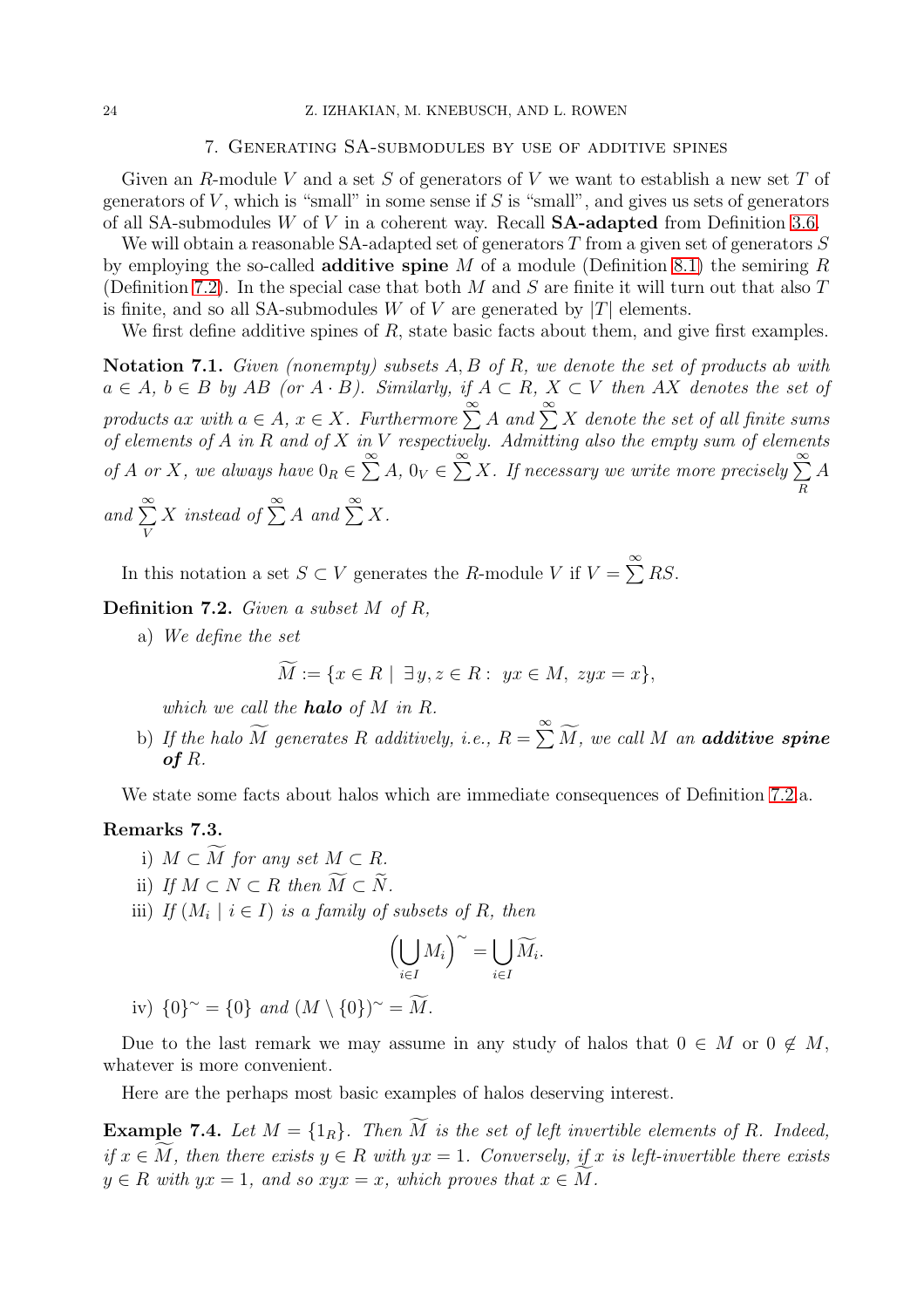<span id="page-24-1"></span>**Example 7.5.** Let  $M = \{e\}$  with e an idempotent of R. If  $x \in \widetilde{M}$ , then there exist  $y, z \in R$ with  $yx = e$ ,  $ze = x$ . It follows that  $xe = x$ , yielding the von Neumann condition  $xyx = x$ . Conversely, if  $yx = e$  and  $xyx = x$ , then clearly  $x \in M$ . This proves that

$$
\{e\}^{\sim} = \{x \in R \mid \exists y \in R : yx = e, xyx = x\}.
$$

Let  $\text{Id}(R)$  denote the set of all idempotents of R. Starting from Example [7.5,](#page-24-1) we obtain the following fact.

**Proposition 7.6.** If R is any semiring then

 $\text{Id}(R)^\sim = \{x \in R \mid \exists y \in R : xyx = x\}.$ 

*Proof.* Id(R)~ is the union of the sets  $\{e\}^{\sim}$  with e an idempotent of R (cf. Remark [7.3.](#page-23-2)iii). Thus it is clear from Example 2.6 that for every  $x \in Id(R)^\sim$  there exists some  $y \in R$  with  $xyx = x.$ 

Conversely, if  $xyx = x$ , then  $yx \cdot yx = yx$ , and so  $e := yx$  is an idempotent of R. Moreover  $xe = x$ , and so  $x \in \{e\}^{\sim}$ . <sup>∼</sup>.

We state an immediate consequence of this proposition.

Corollary 7.7. For any subset M of R we have

$$
[M \cap \operatorname{Id}(R)]^{\sim} = \{ x \in \widetilde{M} \mid \exists y \in R : xyx = x \},
$$

and  $\widetilde{M}$  is the **disjoint** union of this set and  $[M \setminus \text{Id}(R)]^{\sim}$ .

The set  $[M \cap \text{Id}(R)]^{\sim}$  may be regarded as the "easy part" of the halo M.

We are ready for a central result.

<span id="page-24-0"></span>**Theorem 7.8.** Assume that S is a set of generators of a (left) R-module V, and M is an additive spine of R. Then any SA-submodule W of V is generated by the set  $W \cap (MS)$ .

*Proof.* Since  $V = \sum^{\infty} RS$  and  $R = \sum^{\infty} \widetilde{M}$ , we have  $V = \sum^{\infty} \widetilde{MS}$ . Let  $w \in W$ ,  $w \neq 0$ , be given. Then

<span id="page-24-3"></span><span id="page-24-2"></span>
$$
w = \sum_{i=1}^{n} x_i s_i \tag{A}
$$

with  $n \in \mathbb{N}$ ,  $s_i \in S$ ,  $x_i \in \widetilde{M}$ . Since W is in  $SA(V)$ , it follows that

$$
x_i s_i \in W \qquad \text{for } 1 \le i \le n.
$$

Now choose  $y_i, z_i \in R$  such that  $m_i := y_i x_i \in M$  and  $x_i = z_i m_i$ . Then

$$
y_i(x_i s_i) = m_i s_i \in W \cap (MS)
$$
 (B)

and

$$
z_i m_i s_i = z_i y_i x_i s_i = x_i s_i.
$$

From  $(A)$  $(A)$  $(A)$  we obtain that

<span id="page-24-4"></span>
$$
w = \sum_{i=1}^{n} z_i (m_i s_i).
$$
 (C)

We conclude from [\(B\)](#page-24-3) and [\(C\)](#page-24-4) that  $W \cap (MS)$  generates W.

Corollary 7.9. Assume that  $R$  has a finite additive spine  $M$  and  $V$  has a finite set of generators S. Then every  $SA$ -submodule W of V is finitely generated, more precisely, generated by at most  $|M| \cdot |S|$  elements (independent of the choice of W!).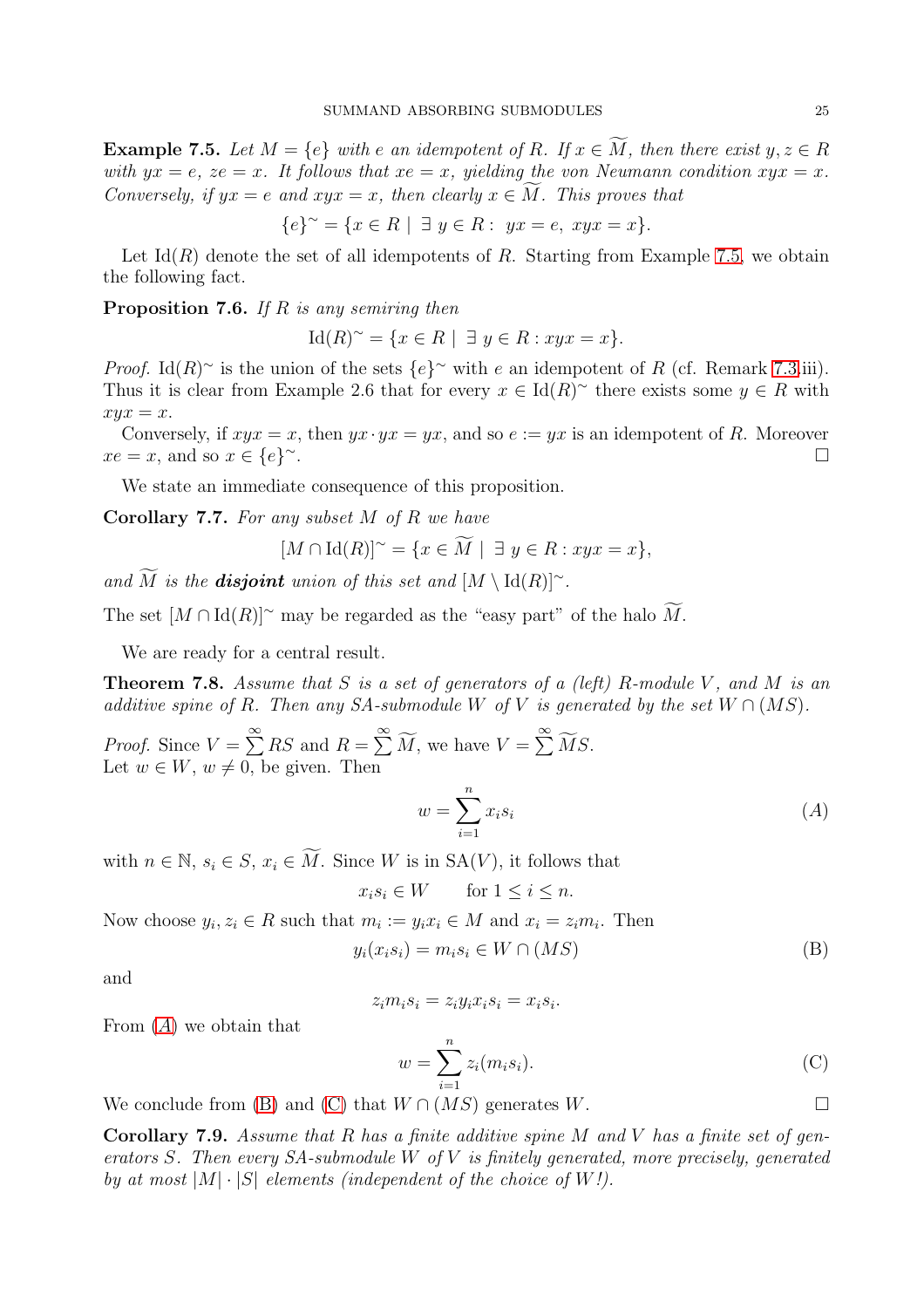<span id="page-25-0"></span>**Theorem 7.10.** Assume that V is a module over a semiring R which is additively generated by the set of its left invertible elements. Then every set of generators  $S$  of  $V$  is  $SA$ -adapted.

*Proof.* We read off from Example [7.4](#page-23-3) that  $\{1_R\}$  is an additive spine of R. So by Theorem [7.8](#page-24-0) every SA-submodule W of V is generated by  $W \cap S = W \cap (1_RS)$ .

We take a look at additive spines of matrix semirings.

<span id="page-25-1"></span>**Example 7.11.** Assume that C is a semiring which is additively generated by  $\{1_C\}$ ,

$$
C = \sum^{\infty} \{1_C\}.
$$

In other terms, the unique homomorphism  $\varphi : \mathbb{N}_0 \to C$  with  $\varphi(1) = 1_C$  is surjective. Then the semiring

$$
R = M_n(C) = \sum_{i,j=1}^n Ce_{ij}
$$

of  $(n \times n)$ -matrices with entries in C, and  $e_{ij}$  the usual matrix units, has the additive spine

$$
D := \{e_{11}, e_{22}, \ldots, e_{nn}\}.
$$

Indeed, for every  $j \in \{1, \ldots, n\}$ 

$$
\{e_{jj}\}^{\sim} \supset \{e_{ij} \mid 1 \leq i \leq n\},\
$$

 $since \ e_{ji}e_{ij}=e_{jj}, \ e_{ij}e_{jj}=e_{ij}, \ and \ so \ \widetilde{D}=\bigcup_j \{e_{jj}\}^\sim \ contains \ the \ set \ E:=\{e_{ij} \mid 1\leq i,j\leq n\}$ of all matrix units, which by the nature of  $\check{C}$  generates  $M_n(C)$  additively.

This example can be amplified to a theorem about additive spines in arbitrary matrix rings  $M_n(A)$  by use of a general principle to "multiply" additive spines, which runs as follows:

<span id="page-25-2"></span>**Proposition 7.12.** Assume that  $R_1$  and  $R_2$  are subsemirings of a semiring R, such that R is additively generated by  $R_1R_2$ , i.e.,  $R = \sum_{n=1}^{\infty} R_1R_2$ . Assume furthermore that the elements of  $R_1$  commute with those of  $R_2$ . Assume finally that  $M_i$  is an additive spine of  $R_i$ . Let  $M_i$ denote the halo of  $M_i$  in  $R_i(i = 1, 2)$ . Then  $M_1M_2$  is contained in the halo  $(M_1M_2)^\sim$  of  $M_1M_2$  in R, and  $M_1M_2$  is an additive spine of R.

*Proof.* Let  $x_i \in M_i$   $(i = 1, 2)$  be given. We have elements  $y_i, z_i$  of  $R_i$  with  $m_i := y_i x_i \in M_i$ and  $z_i m_i = x_i$ . Now

$$
(y_1y_2)(x_1x_2) = (y_1x_1)(y_2x_2) = m_1m_2
$$

and

$$
(z_1 z_2)(m_1 m_2) = (z_1 m_1)(z_2 m_2) = x_1 x_2.
$$

This proves that  $x_1x_2 \in (M_1M_2)^\sim$ . It follows that

$$
\left(\sum^{\infty} \widetilde{M}_1\right) \cdot \left(\sum^{\infty} \widetilde{M}_2\right) = R_1 R_2
$$

and then that

$$
R=\sum^{\infty}R_1R_2=\sum^{\infty}\widetilde{M}_1\widetilde{M}_2.
$$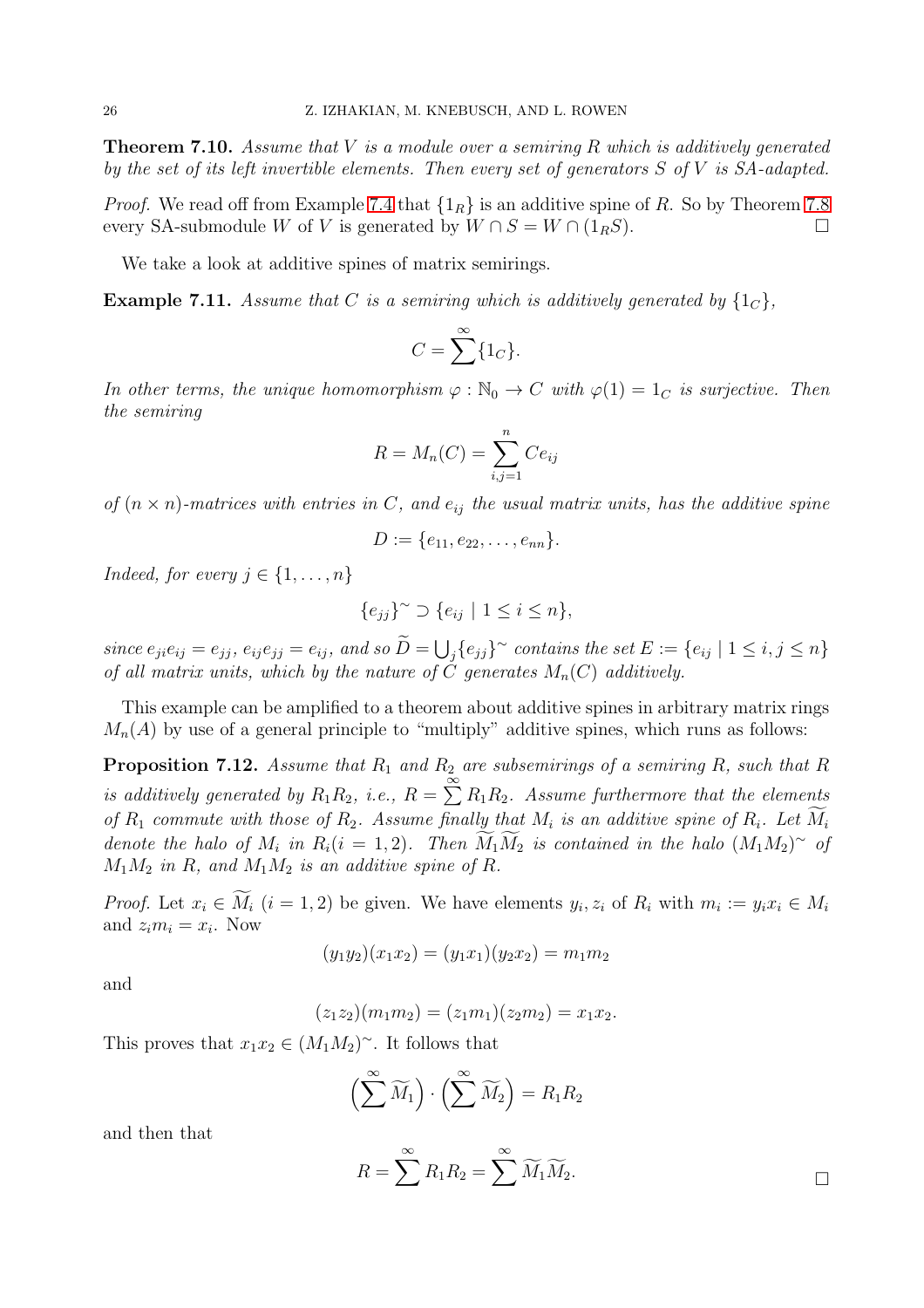**Theorem 7.13.** Assume that R is the semiring of  $(n \times n)$ -matrices over any semiring A, so

$$
R := M_n(A) = \sum_{i,j=1}^n Ae_{ij}
$$

with the usual matrix units  $e_{ij}$ . Let N be an additive spine of A. Then the set  $M := \bigcup_{i=1}^{n} A_i$  $i=1$  $Ne_{ii}$ , consisting of the diagonal matrices with entries in  $N$ , is an additive spine of  $R$ .

*Proof.* Let C denote the smallest subsemiring of A,  $C = \{n \cdot 1_A \mid n \in \mathbb{N}\}\.$  We have seen that  $R_1 := M_n(C)$  has the additive spine  $D := \{e_{ii} \mid 1 \le i \le n\}$  (Example [7.11\)](#page-25-1). Let  $R_2 := A \cdot 1_R$ . This is the subsemiring of R consisting of all matrices aI with  $a \in A$ , where I is the identity matrix. It has the additive spine  $N \cdot 1_{R_2}$ . Now  $R = \sum R_1 R_2$ , and the elements of  $R_1$  commute with those of  $R_2$ . Thus, by Proposition [7.12,](#page-25-2) R has the additive spine  $D \cdot (N1_{R_2}) = \bigcup^{n}$  $i=1$  $Ne_{ii}$ .

Recalling Theorem [7.8](#page-24-0) we obtain

<span id="page-26-0"></span>**Theorem 7.14.** Assume that V is an  $M_n(A)$ -module, A any semiring, and S a system of generators of V. Assume furthermore that  $N$  is an additive spine of  $A$ . Then any  $SA$ submodule W of  $M_n(A)$  is generated by the set

$$
W \cap \left(\bigcup_{i=1}^{n} Ne_{ii}\right) = \bigcup_{i=1}^{n} W \cap (Ne_{ii}).
$$

If N is finite then W can be generated by at most  $n \cdot |N|$  elements.

The proof of Theorem 2.14 can be seen in a much wider context, as we explain now.

**Definition 7.15.** Let  $S = (S, \cdot)$  be a monoid, in multiplicative notation. We call a subset T of S a **spine of** S (= monoid spine), if for any  $s \in S$  there exist  $s_1, s_2 \in S$  such that  $t := s_1 s \in T$  and  $s_2 t = s$ .

Given any semiring A and monoid  $S = (S, \cdot)$  we denote, as common, the **monoid**semiring of S over A by  $A[S]$ .

In the case that the monoid  $S$  is **without zero**, i.e.,  $S$  does **not** contain an absorbing element 0,  $(0 \cdot S = S \cdot 0 = 0$  for all  $s \in S$ , the elements x of  $R := A[S]$  are the formal sums

$$
x = \sum_{s \in S} a_s s,
$$

with coefficients  $a_s \in A$  uniquely determined by x, only finitely many non-zero. The multiplication is determined by the rule  $(as) \cdot (bt) = (ab)(st)$  for  $a, b \in A$ ,  $s, t \in S$ . Identifying  $a = a \cdot 1_S$ ,  $s = 1_A \cdot s$ , we regard A as a subsemiring of R and S as a submonoid of  $(R, \cdot)$ .

If the monoid S has a zero  $0 = 0_S$ , we take for  $R = A[S]$  the free A-module with base  $S \setminus \{0\}$  and multiplication rule  $(as) \cdot (bt) = (ab)(st)$  if  $st \neq 0_S$ ,  $(as)(bt) = 0$  otherwise. Now the nonzero elements of  $R = A[S]$  are formal sums  $\sum$  $s {\ne} 0$  $a_s$ s. We identify again  $a = a \cdot 1_S$ ,  $s = 1_A \cdot s$  for  $s \in S \setminus \{0\}$ , and now also  $0_S = 0_A$ . Then again A becomes a subsemiring of R

and S a submonoid of  $(R, \cdot)$ . We have  $R = \sum_{n=1}^{\infty} AS$  in both cases.

**Example 7.16.** The matrix semiring  $M_n(A)$  coincides with  $A[S]$ , where S is the monoid  ${e_{ij} | 1 \le i, j \le n} \cup {0}$  with multiplication rule  $e_{ij}e_{kl} = \delta_{jk}e_{il}$ . Note that S has the monoid spine  $\{e_{11}, \ldots, e_{nn}\} \cup \{0\}.$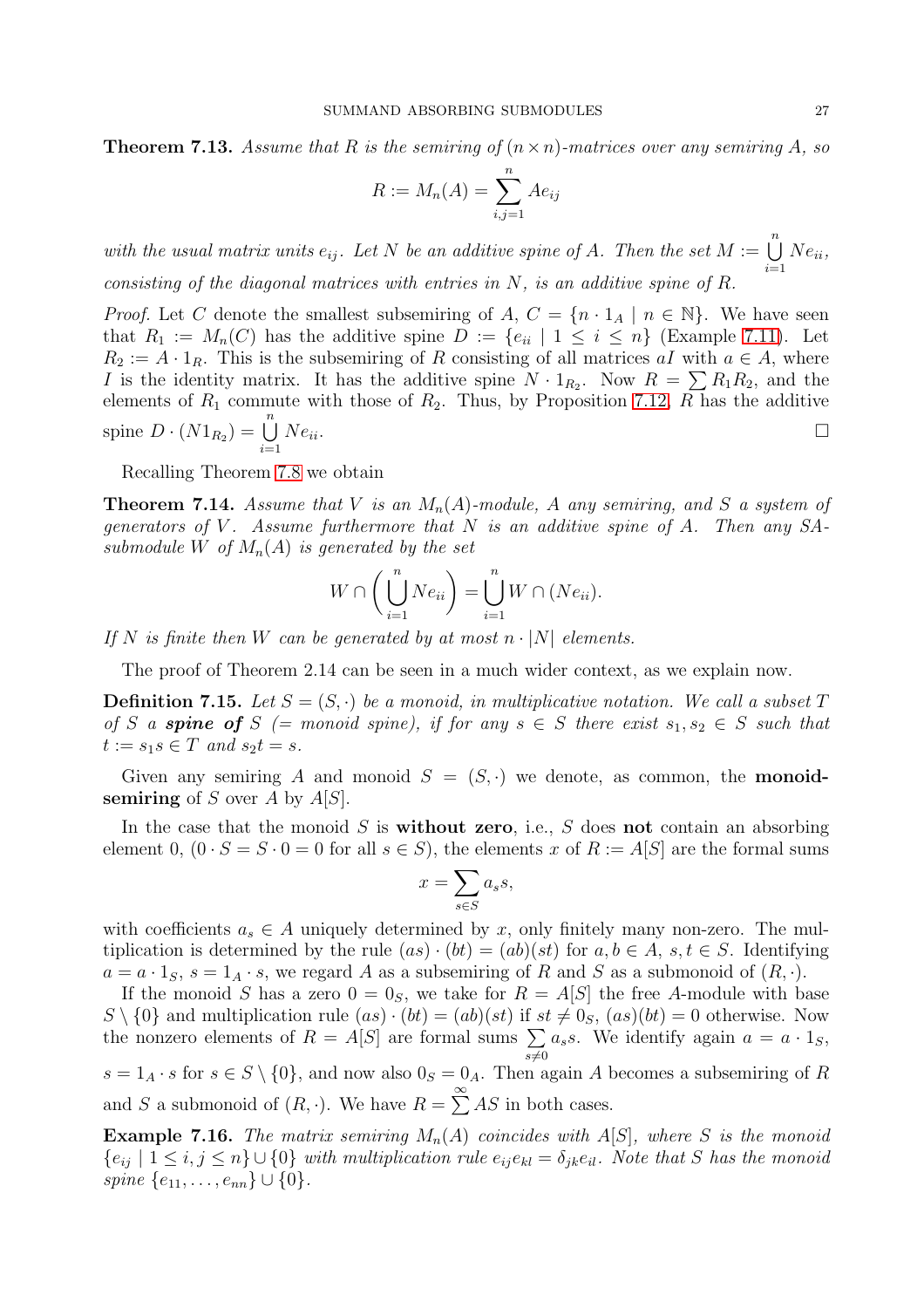<span id="page-27-2"></span>**Theorem 7.17.** Assume that S is a multiplicative monoid (with zero or without zero) and  $T$ is a spine of S. Assume furthermore that A is a semiring and N is an additive spine of A. Then  $N \cdot T$  is an additive spine of  $A[S]$ .

*Proof.* Let  $R := A[S]$  and  $R_1 := C[S] \subset R$ , with C the image of the (unique) homomorphism  $\mathbb{N}_0 \to A$ . It is obvious that  $R_1 = \sum_{n=0}^{\infty} S$  and that S is contained in the halo  $\widetilde{T}$  of T in  $R_1$ . Thus T is a spine of  $R_1$ . {In fact it can be verified that  $T = S = S$ .} Let  $R_2 := A \subset R$ . Then  $R = \sum_{n=1}^{\infty} R_1 \cdot R_2$  and the elements of  $R_1$  commute with those of  $R_2$ . The assertion follows from Proposition [7.12.](#page-25-2)

#### 8. HALOS AND ADDITIVE SPINES IN  $R$ -MODULES

<span id="page-27-0"></span>Halos and additive spines can be defined and studied on any R-module instead of the semiring R itself. Although at present perhaps of limited practical value, this will make the theory of generators of SA-submodules more transparent.

<span id="page-27-3"></span>**Definition 8.1.** Assume that  $S$  is a subset of  $V$ .

- a) The **halo**  $\widetilde{S}$  of S in V is the set of all  $v \in V$  such that there exist  $\lambda, \mu \in R$  with  $\lambda v \in S$  and  $\mu \lambda v = v$ .
- b) S is called an **additive spine** of the R-module V if V is additively generated by  $\widetilde{S}$ ,  $V = \sum^{\infty} \widetilde{S}.$

Thus the additive spines on  $_R$ R, i.e., of R considered as left R-module, are the same objects as the additive spines on R as defined in  $\S$ 2.

**Example 8.2.** If S is a set of generators of the R-module V and M is an additive spine of  $R$ , then we know by Theorem [7.8](#page-24-0) that  $MS$  is an additive spine of  $V$ .

Theorem [7.8](#page-24-0) generalizes as follows:

<span id="page-27-1"></span>**Theorem 8.3.** Assume that S is an additive spine of an R-module V. Then every SAsubmodule W of V is generated by  $W \cap S$ , and moreover  $W \cap S$  is an additive spine of W. *Proof.* a) We first verify that V itself is generated by S. Since V is additively generated by  $\widetilde{S}$ , for given nonzero  $v \in V$  we have

<span id="page-27-4"></span>
$$
v = \sum_{i=1}^{n} v_i,
$$
\n(A)

with  $n \in \mathbb{N}$ ,  $v_i \in S$ . There exist  $\lambda_i, \mu_i \in R$  such that

$$
s_i := \lambda_i v_i \in S,\tag{B}
$$

<span id="page-27-6"></span><span id="page-27-5"></span>
$$
v_i = \mu_i s_i,\tag{C}
$$

and so by [\(A\)](#page-27-4)

$$
v = \sum_{i=1}^{n} \mu_i s_i,
$$

and we are done.

b) If now W is an SA-submodule of V, and the above element v lies in W, then in  $(A)$ all summands  $v_i$  are in W, and so the  $s_i$  from [\(7\)](#page-24-2) are in  $W \cap S$ . We conclude from [\(B\)](#page-27-5) and [\(C\)](#page-27-6) that all  $v_i$  are in the halo  $(W \cap S)^\sim$  of  $W \cap S$  in W, and we infer from [\(A\)](#page-27-4) that W is additively generated by  $(W \cap S)^\sim$ , i.e.,  $W \cap S$  is an additive spine of W. As proved in a) the set  $W \cap S$  generates the R-module W.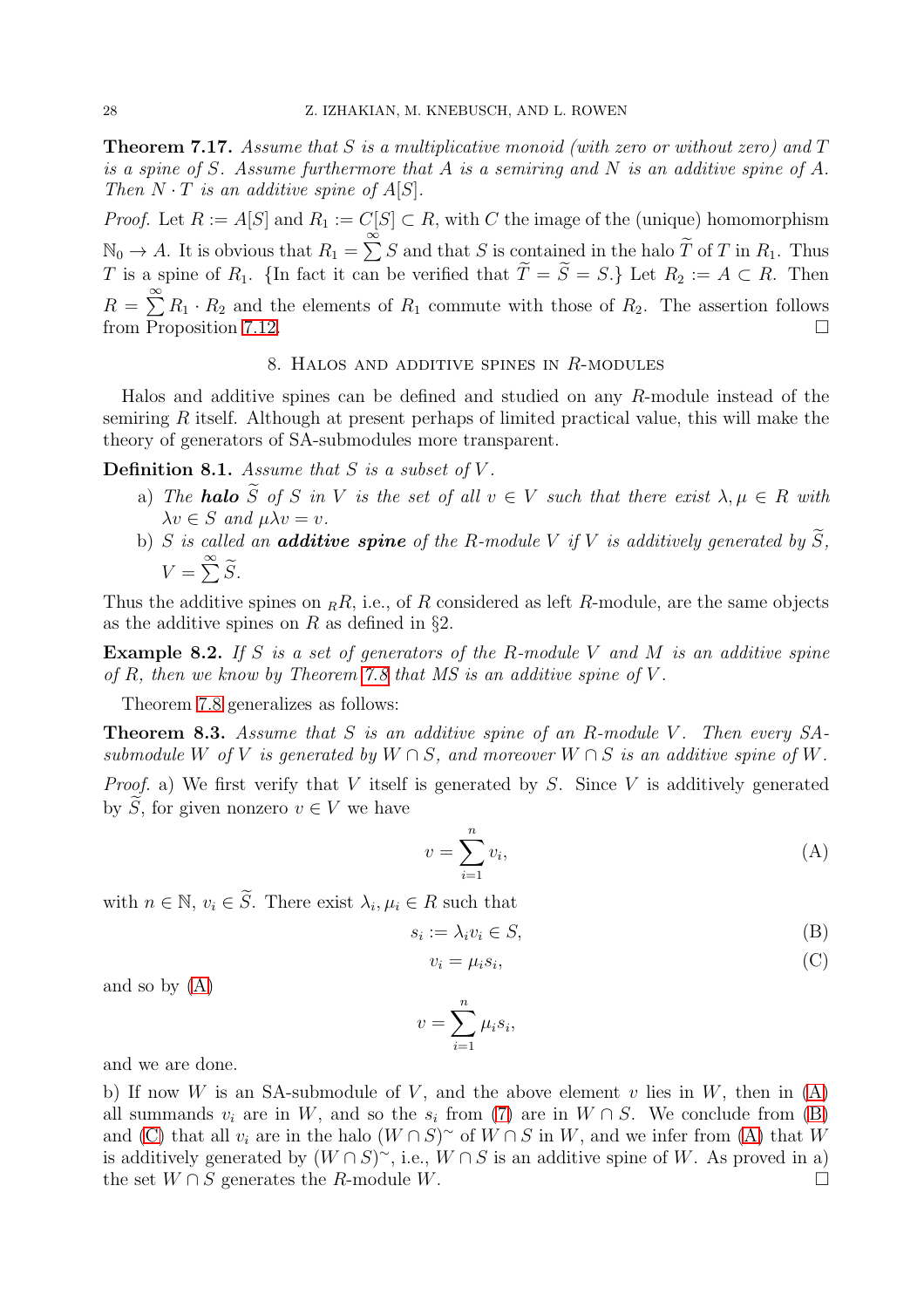We write down a chain of propositions which turn out to be useful in working with halos and additive spines. For clarity we sometimes denote the halo of a set  $S$  in an  $V$  more elaborately by  $\text{hal}_V(S)$  instead of S.

**Proposition 8.4.** If S is a subset of an R-module V and W a submodule of V, then

$$
W \cap \text{hal}_V(S) = \text{hal}_W(W \cap S) = \text{hal}_V(W \cap S).
$$

Proof. Let  $v \in \text{hal}_V(S)$  be given. We choose  $\lambda, \mu \in R$  with  $\lambda v = s \in S$  and  $\mu s = v$ . If now  $v \in W$  then  $\lambda v = s \in W \cap S$ , and so  $v \in \text{hal}_W(W \cap S)$ . This proves that

<span id="page-28-0"></span>
$$
W \cap \text{hal}_V(S) \subset \text{hal}_W(W \cap S). \tag{A}
$$

Trivially

$$
\mathrm{hal}_W(W \cap S) \subset \mathrm{hal}_V(W \cap S). \tag{B}
$$

If  $v \in \text{hal}_V(W \cap S)$ , then there exist  $\lambda, \mu \in R$  with  $\lambda v = s \in W \cap S$  and  $\mu s = v$ . It follows that  $v \in W \cap \text{hal}_V(S)$ . This proves

<span id="page-28-1"></span>
$$
halV(W \cap S) \subset W \cap halV(S).
$$
 (C)

 $(A)$ – $(C)$  together imply the assertion of the proposition.

In case  $S \subset W$  the proposition reads as follows:

<span id="page-28-2"></span>Corollary 8.5. Let  $S \subset V$ . Then the halo of S in any submodule  $W \supset S$  of V coincides with the halo of  $S$  in  $V$ .

Thus in practice the notation  $\text{hal}_V(S)$  instead of  $\widetilde{S}$  is rarely needed.

<span id="page-28-3"></span>**Proposition 8.6.** Let  $(V_i \mid i \in I)$  be a family of submodules of the R-module V and assume that for every  $i \in I$  there is given a set  $S_i \subset V_i$ .

a) Then

$$
\bigcup_{i \in I} \text{hal}_{V_i}(S_i) = \text{hal}_{V} \bigg( \bigcup_{i \in I} S_i \bigg).
$$

b) If  $\sum$ i∈I  $V_i = V$  and each  $S_i$  is an additive spine of  $V_i$ , then  $\bigcup$ i∈I  $S_i$  is an additive spine of  $V$ .

*Proof.* Let  $S := \bigcup S_i$ .

a): We have  $\text{hal}_V(S) = \bigcup_{i \in I} \text{hal}_V(S_i)$  in complete analogy to Remark [7.3.](#page-23-2)iii. Furthermore  $\text{hal}_V(S_i) = \text{hal}_{V_i}(S_i)$  by Corollary [8.5.](#page-28-2)

b): Let  $\widetilde{S}_i := \text{hal}_{V_i}(S_i)$ . Then  $\bigcup \widetilde{S}_i = \widetilde{S}, \ \sum_{i=1}^{\infty} \widetilde{S}_i = V_i$ , and so

$$
\sum_{i \in I} \widetilde{S} = \sum_{i \in I} \left( \sum_{i \in I} \widetilde{S}_i \right) = \sum_{i \in I} V_i = V.
$$

We now have a good hold on all additive spines of a free R-module as follows:

**Proposition 8.7.** Assume that V is a free R-module with base  $(v_i \mid i \in I)$ . Then every additive spine S of V has the shape

$$
S = \bigcup_{i \in I} M_i v_i
$$

with every  $M_i$  an additive spine of R, as defined in §[7.](#page-23-0)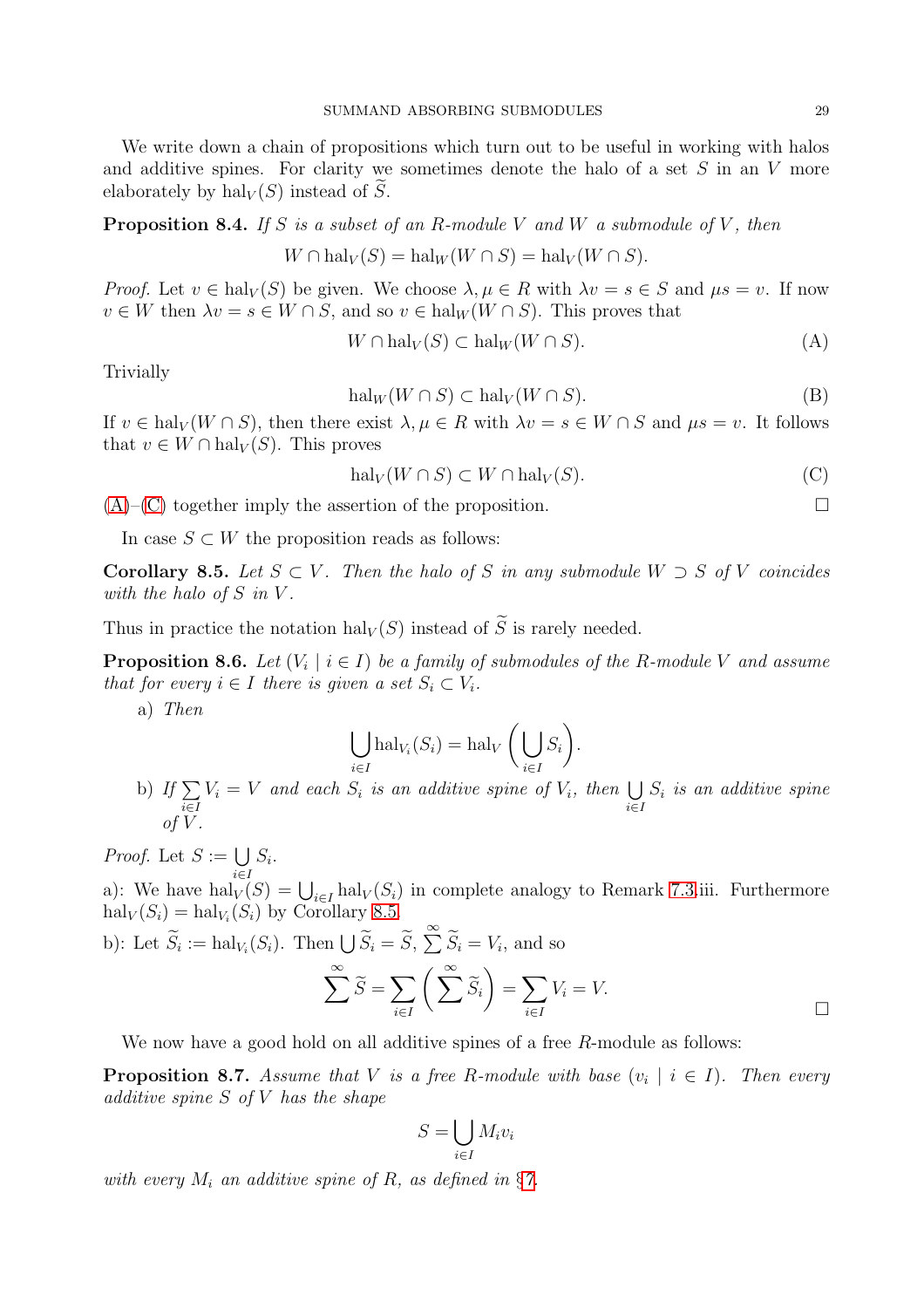*Proof.* We have  $V = \bigoplus$ i∈I  $V_i$  with  $V_i = Rv_i \cong R$ . The claim follows from Proposition [8.6.](#page-28-3)  $\Box$ 

<span id="page-29-0"></span>**Proposition 8.8** (Functoriality of halos and additive spines). Let  $\varphi: V \to V'$  be an R-linear map between R-modules.

a) If S is a subset of V then

$$
\varphi(\widetilde{S}) \subset \varphi(S)^{\sim}.
$$

b) If S is an additive spine of V, then the R-module  $\varphi(V)$  is additively generated by  $\varphi(\widetilde{S})$ , and so  $\varphi(S)$  is an additive spine of  $\varphi(V)$ .

*Proof.* a): Let  $x \in \tilde{S}$ . We have  $\lambda, \mu \in R$  with  $\lambda x = s \in S$ ,  $\mu s = x$ . It follows that  $\lambda \varphi(x) = \varphi(s), \, \mu \varphi(s) = \varphi(x), \, \text{whence } \varphi(x) \in \varphi(S)^\sim.$ 

b): By Corollary [8.5](#page-28-2) we may replace V by  $\varphi(V)$ , and so assume that  $\varphi$  is surjective. We have  $\sum_{i=1}^{\infty} \widetilde{S} = V$ . Applying  $\varphi$  we obtain

$$
\sum^{\infty} \varphi(\widetilde{S}) = \varphi(V).
$$

It follows by a) that  $\sum_{i=1}^{\infty} \varphi(S)^{\sim} = \varphi(V)$ .

<span id="page-29-1"></span>Corollary 8.9. Assume that  $R, T$  are semirings and V is an  $(R, T)$ -bimodule, i.e., V is a left R-module, a right T-module, and

$$
\forall \lambda \in R, \mu \in T, v \in V: (\lambda v)\mu = \lambda(v\mu).
$$

Let S be a subset of V. As before let  $\widetilde{S}$  denote the halo of S in  $_RV$ ,  $(=V$  as a left R-module). Then, for any  $t \in T$ 

$$
\widetilde{St} \subset (St)^{\sim}.
$$

If S is an additive spine of V then  $\widetilde{S}t$  generates the left R-module Vt additively, and so St is an additive spine of  $Vt$ .

*Proof.* Apply Proposition [8.8](#page-29-0) to the endomorphism  $v \mapsto vt$  of  $\overline{R}V$ .

Corollary 8.10. If again V is an  $(R, T)$ -bimodule and t is a unit of T, then  $St = (St)^{\sim}$ , and  $S$  is an additive spine of  $V$  iff  $St$  is an additive spine of  $V$ .

*Proof.* Let  $u := t^{-1}$ . Then by Corollary [8.9](#page-29-1)  $(\tilde{S}t)u \subset (St)^{\sim}u \subset (Stu)^{\sim} = \tilde{S}$ . Multiplying by t, we obtain  $\tilde{St} \subset (St)^{\sim} \subset St$ , whence  $\tilde{St} = (St)^{\sim}$ , and then

$$
\sum^{\infty} (St)^{\sim} = \left( \sum^{\infty} \widetilde{S} \right) t.
$$

**Example 8.11.** R is an  $(R, R)$ -bimodule in the obvious way. Thus, if M is an additive spine of R (as defined already in  $\S 7$ ), and if u is a unit of R, then Mu is again an additive spine of R.

**Example 8.12.** Assume that C is a semiring which is a homomorphic image of  $\mathbb{N}_0$ , and  $R := M_n(C)$ . We have seen in Example 2.12 that  $\{e_{11}, \ldots, e_{nn}\}$  is an additive spine of R. Let  $\sigma \in \Gamma_n$ . Then  $u := \sum_{n=1}^n$  $\sum_{i=1} e_{i,\sigma(i)}$  is a unit of R, namely u is the permutation matrix of  $\sigma^{-1}$ . We have  $e_{ii}u = e_{i,\sigma(i)}$ , and conclude that  $\{e_{1,\sigma(1)},\ldots,e_{n,\sigma(n)}\}$  is an additive spine of  $M_n(C)$ .

We can generalize Proposition [7.12](#page-25-2) as follows: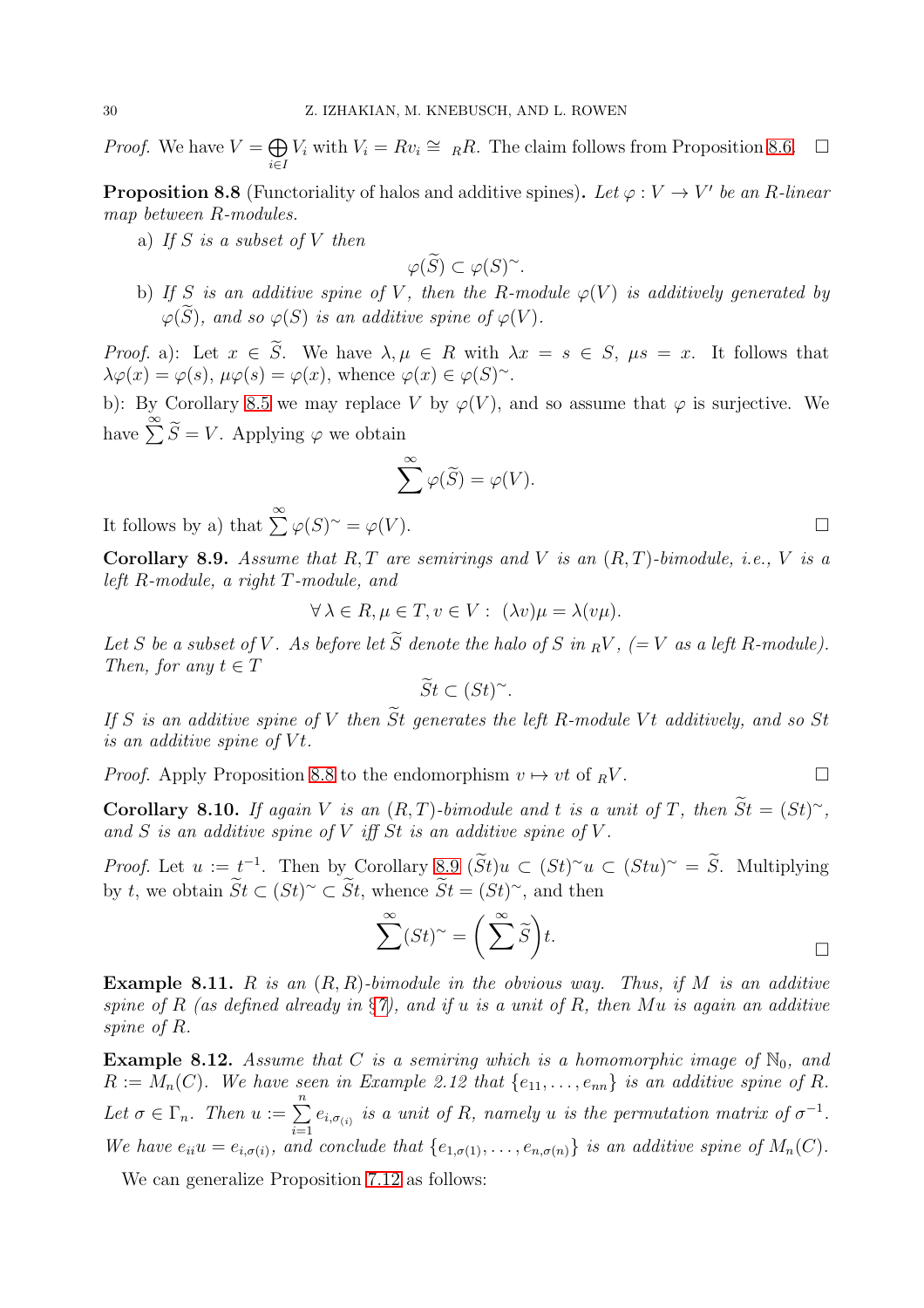$\bf{Proposition 8.13.}$  Assume that  $R_1, R_2$  are subsemirings of a semiring  $R$  with  $R = \sum\limits^{\infty} R_1 R_2,$ and that  $V_1, V_2$  are left modules over  $R_1$  and  $R_2$  respectively. Assume furthermore that there is given a composition  $V_1 \times V_2 \longrightarrow V$  such that

$$
(\lambda_1 \lambda_2)(v_1 \bullet v_2) = (\lambda_1 v_1) \bullet (\lambda_2 v_2)
$$

for any  $\lambda_i \in R$ ,  $v_i \in V_i$   $(i = 1, 2)$ . Assume finally that  $V = \sum_{i=1}^{\infty} V_1 \bullet V_2$ . Then, given subsets  $S_i \subset V_i$  with halos  $S_i$  in the  $R_i$ -module  $V_i$   $(i = 1, 2)$ , the following holds.

a)  $S_1 \bullet S_2$  is contained in the halo  $(S_1 \bullet S_2)^\sim$  of  $S_1 \bullet S_2$  in V.

b) If  $S_i$  is an additive spine of  $V_i$   $(i = 1, 2)$  then

$$
V = \sum_{n=1}^{\infty} \widetilde{S}_1 \bullet \widetilde{S}_2
$$

and  $S_1 \bullet S_2$  is an additive spine of V.

*Proof.* Let  $v_i \in S_i$   $(i = 1, 2)$ . We have  $\lambda_i, \mu_i \in R_i$  with  $\lambda_i v_i = s_i \in S_i$ ,  $\mu_i s_i = v_i$ . Now

$$
(\lambda_1 \lambda_2)(v_1 \bullet v_2) = (\lambda_1 v_1) \bullet (\lambda_2 v_2) = s_1 \bullet s_2
$$

and  $(\mu_1\mu_2)(s_1 \bullet s_2) = (\mu_1s_1) \bullet (\mu_2s_2) = v_1 \bullet v_2$ . This proves that  $S_1 \bullet S_2 \subset (S_1 \bullet S_2)^\sim$ . If now  $\sum_{i=1}^{\infty} \widetilde{S}_i = V_i \, (i = 1, 2)$ , then

$$
\sum_{i=1}^{\infty} (\widetilde{S}_1 \bullet \widetilde{S}_2) \supset \left( \sum_{i=1}^{\infty} \widetilde{S}_1 \right) \bullet \left( \sum_{i=1}^{\infty} \widetilde{S}_2 \right) = V_1 \bullet V_2,
$$

and so  $\sum^{\infty} (\widetilde{S}_1 \bullet \widetilde{S}_2) \supset \sum^{\infty} V_1 \bullet V_2 = V$ , whence  $\sum^{\infty} \widetilde{S}_1 \bullet \widetilde{S}_2 = V$ . A fortiori  $\sum^{\infty} (S_1 \bullet S_2)^{\sim} = V$ .  $\Box$ 

<span id="page-30-0"></span>Note that Proposition [7.12](#page-25-2) is indeed a special case of this proposition: Given an Rmodule V, take  $R_1 = R_2 = R$ ,  $V_1 = R$ ,  $V_2 = V$  and the scalar product  $R \times V \to V$ .

9. THE POSETS  $SA(V)$ ,  $\Sigma SA(V)$  and  $\Sigma_f SA_f$  in good cases

Assume now that R has a finite additive spine M consisting of  $m := |M|$  elements. We have seen in §[7](#page-23-0) that, when S is a set of generators of V, then every  $W \in SA(V)$  is generated by the set  $W \cap (MS)$ . Thus, if  $s := |S|$  is finite, we see that the lattice  $SA(V)$  is finite, consisting of at most  $2^{m|S|}$  elements. More generally we have the following fact.

**Theorem 9.1.** Assume that  $V_0$  is a submodule of an R-module V and S is a subset of V, such that V is generated over  $V_0$  by  $S$ , i.e.,

$$
V = V_0 + \sum^{\infty} RS.
$$
\n(9.1)

Let  $W_0 \in SA(V)$  be given with  $W_0 \subset V_0$ , and consider the set

$$
SA(V; W_0, V_0) = \{ W \in SA(V) \mid W \cap V_0 = W_0 \}. \tag{9.2}
$$

Then if  $s := |S|$  is finite, this set  $SA(V; W_0, V_0)$  consists of at most  $2^{ms}$  elements. Furthermore, any chain  $W_0 \subsetneq W_1 \subsetneq \cdots \subsetneq W_r$  in  $SA(V; W_0, V_0)$  has length  $r \leq ms$ .

*Proof.* Let U denote the submodule of V generated by S. We have  $V = V_0 + U$ . If  $W \in$  $SA(V; W_0, V_0)$  then by  $(1.1)$ 

<span id="page-30-1"></span>
$$
W = W \cap V_0 + W \cap U = W_0 + W \cap U,\tag{9.3}
$$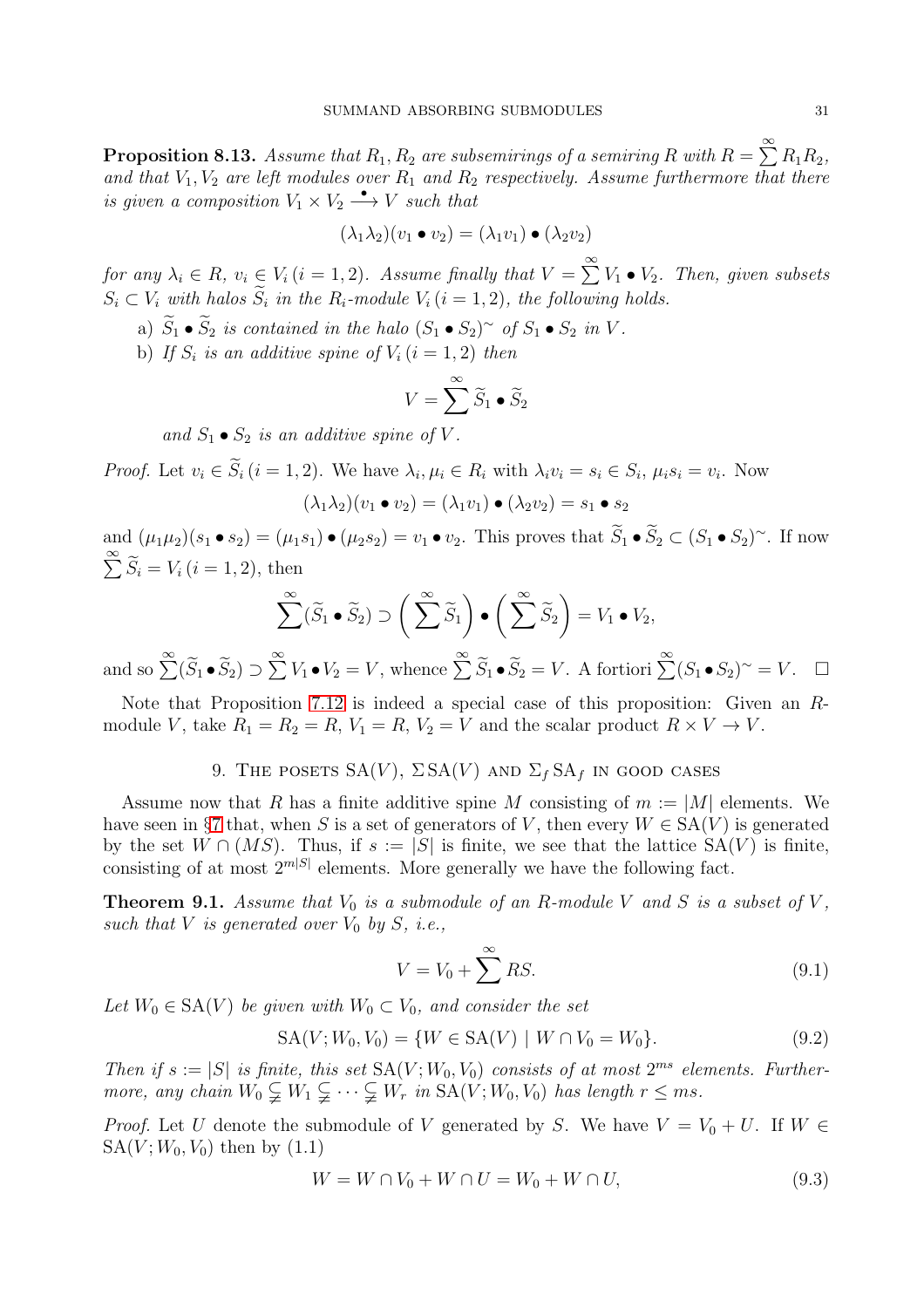and, of course,  $W \cap U \in SA(U)$ . Since  $|SA(U)| \leq 2^{ms}$ , as stated above, we infer that  $|SA(V;W_0,V_0)| \leq 2^{ms}$ . Also, if  $W_0 \subsetneq W_1 \subsetneq \cdots \subsetneq W_r$  is a chain in  $SA(V;W_0,V_0)$ , we conclude from [\(9.3\)](#page-30-1) for  $U_i := W_i \cap U$  that

$$
U_0 \subsetneq U_1 \subsetneq \cdots \subsetneq U_r.
$$

Every  $U_i$  is generated by the set  $U_i \cap (MS)$  and so

$$
U_0 \cap (MS) \subsetneq U_1 \cap (MS) \subsetneq \cdots \subsetneq U_r \cap (MS).
$$

This implies that  $r \leq |MS| = ms$ .

We return to an arbitrary semiring R.

<span id="page-31-1"></span>**Theorem 9.2.** Assume that  $T$  is an additive spine of the R-module  $V$  (cf. Def. [8.1\)](#page-27-3).

- a) Then any  $U \in \Sigma \, \text{SA}(V)$  is generated by the set  $U \cap T$ .
- b) If T is finite,  $|T| = t$ , then  $|\Sigma S A(V)| \leq 2^t$ , and any chain

$$
U_0 \subsetneqq U_1 \subsetneqq \cdots \subsetneqq U_r
$$

in  $\Sigma$  SA(V) has length  $r \leq t$ .

*Proof.* a): Write  $U = \sum_{i \in I} W_i$  with  $W_i \in SA(V)$ . We know by Theorem [8.3](#page-27-1) that every  $W_i$ is generated by  $W_i \cap S$ . Thus U is generated by the set

$$
\bigcup_{i \in I} (W_i \cap S) = \left(\bigcup_{i \in I} W_i\right) \cap S.
$$

A fortiori U is generated by  $U \cap S$ .

b): Every  $U \in \Sigma \, SA(V)$  is generated by the set  $U \cap T \subset T$ . We have at most  $2^t$  possibilities for this set, and so  $|\Sigma SA(V)| \leq 2^t$ . Furthermore, if  $U_0 \subsetneq \cdots \subsetneq U_r$  is a chain in  $\Sigma SA(V)$ , then

$$
U_0 \cap T \subsetneq U_1 \cap T \subsetneq \cdots \subsetneq U_r \cap T,
$$

since each  $U_i$  generated by  $U_i \cap T$ , and so  $r \leq t$ .

By a variation of our previous arguments we obtain

<span id="page-31-0"></span>**Theorem 9.3.** Assume that R has a finite additive spine M, furthermore that  $U \in \Sigma_f \, SA_f(V)$ . Let S be a finite set of generators of U. Then every  $W \in SA_f(U)$  is generated by the finite set  $W \cap (MS)$  and every chain

$$
W \supsetneq W_1 \supsetneq W_2 \supsetneq \ldots \supsetneq W_r
$$

in  $SA(U)$ , hence in  $SA<sub>f</sub>(U)$ , has length  $r < |M| \cdot |S|$ . A fortiori this holds if W and all  $W<sub>i</sub>$ are in  $SA_f(V)$ .

*Proof.* Every  $W \in SA_f(U)$  is generated by the finite set  $W \cap (MS)$ , cf. Theorem [7.8.](#page-24-0) Furthermore by the same theorem every  $W_i$  is generated by the subset  $W_i \cap (MS)$  of  $W \cap (MS)$ . It follows that

$$
W \cap (MS) \supsetneq W_1 \cap (MS) \supsetneq \ldots \supsetneq W_r \cap (MS)
$$

and so  $r \leq |W \cap (MS)| \leq |M| \cdot |S|$ . It is obvious that every SA-submodule of V contained in U is SA in U.

Example 9.4. We read off from Theorem [9.3](#page-31-0) that, if R has a finite additive spine, then every module  $U \in \Sigma_f \, SA_f(V)$  is SAF-accessible.